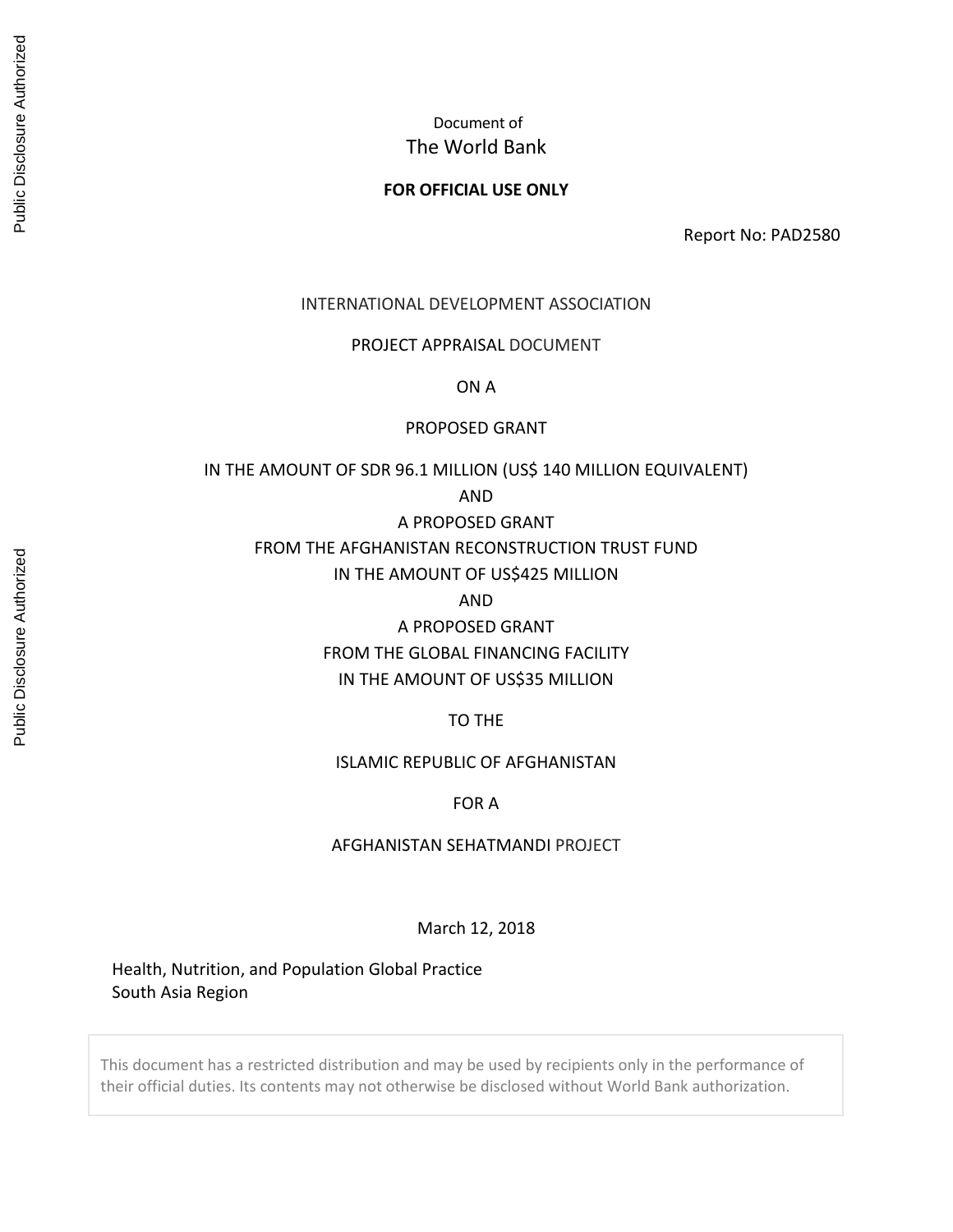## CURRENCY EQUIVALENTS

(Exchange Rate Effective January 31, 2018)

Currency Unit = Afghani (AFN)  $AFN 69.36 = US$1$  $US$1.46 = SNR 1$ 

# FISCAL YEAR

December 22 – December 21

## ABBREVIATIONS AND ACRONYMS

| ACS          | <b>Average Composite Score</b>                       |
|--------------|------------------------------------------------------|
| <b>AHS</b>   | Afghanistan Health Survey                            |
| <b>ARTF</b>  | Afghanistan Reconstruction Trust Fund                |
| <b>BCC</b>   | <b>Behavior Change Communication</b>                 |
| <b>BHC</b>   | <b>Basic Health Center</b>                           |
| <b>BoD</b>   | <b>Burden of Diseases</b>                            |
| <b>BPHS</b>  | <b>Basic Package of Health Services</b>              |
| <b>BSC</b>   | <b>Balanced Scorecard</b>                            |
| <b>CCAP</b>  | Citizens' Charter Afghanistan Program                |
| CDC          | <b>Community Development Committee</b>               |
| <b>CHS</b>   | <b>Community Health Supervisor</b>                   |
| <b>CHW</b>   | <b>Community Health Worker</b>                       |
| <b>CPF</b>   | <b>Country Partnership Framework</b>                 |
| DA           | <b>Designated Account</b>                            |
| <b>DALY</b>  | Disability-Adjusted Life Year                        |
| <b>DHS</b>   | Demographic Health Survey                            |
| DP           | <b>Development Partner</b>                           |
| <b>ESMF</b>  | <b>Environmental and Social Management Framework</b> |
| <b>EPHS</b>  | <b>Essential Package of Hospital Services</b>        |
| <b>FM</b>    | <b>Financial Management</b>                          |
| <b>FFS</b>   | Fee-for-Service                                      |
| <b>GBV</b>   | <b>Gender-Based Violence</b>                         |
| <b>GCMU</b>  | <b>Grant Contract Management Unit</b>                |
| <b>GFF</b>   | <b>Global Financial Facility</b>                     |
| GP           | <b>Global Practice</b>                               |
| <b>GRM</b>   | Grievance Redress Mechanism                          |
| <b>GRS</b>   | Grievance Redress System                             |
| <b>HCWMP</b> | Health Care Waste Management Plan                    |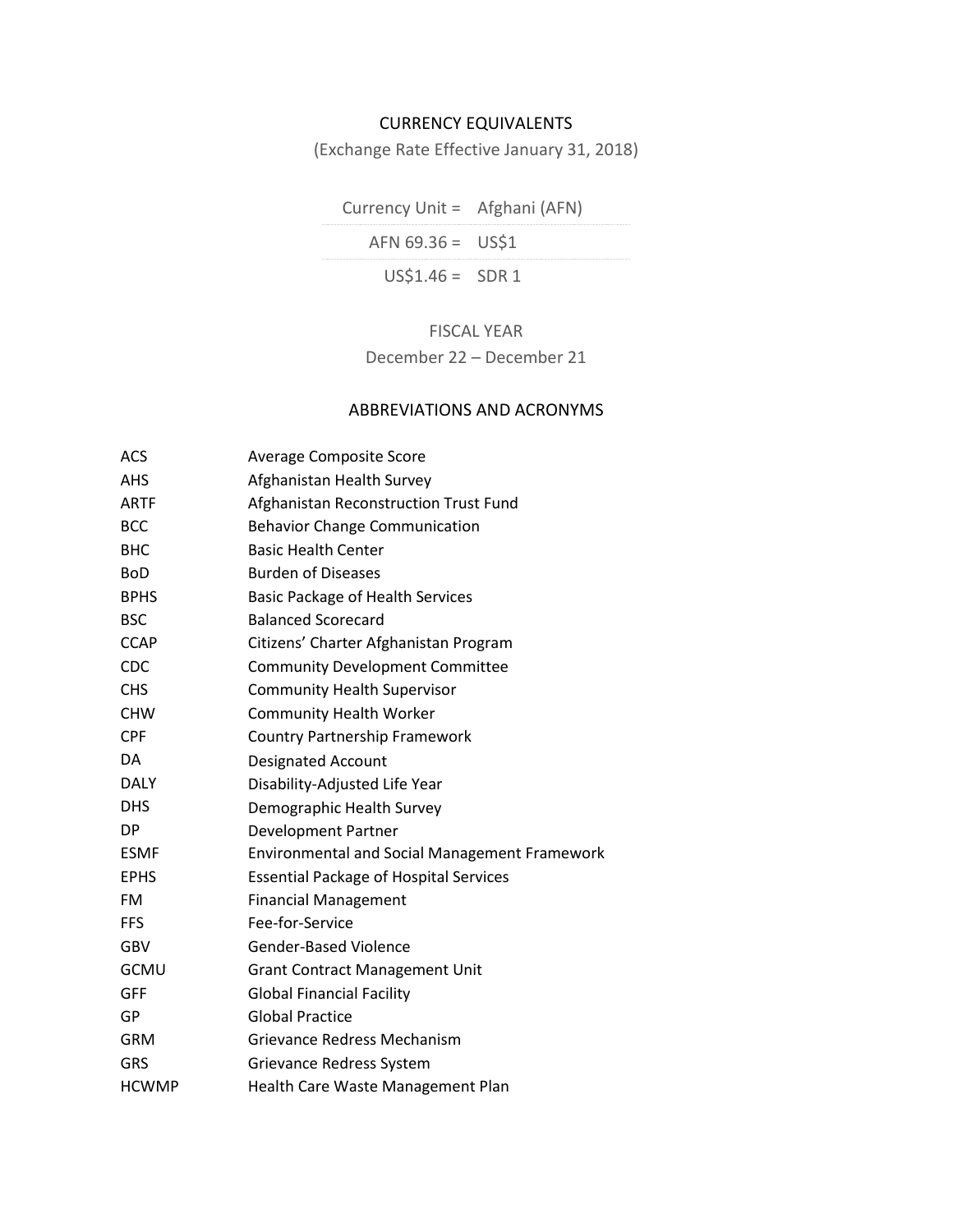| <b>HIS</b>   | <b>Health Information System</b>                   |
|--------------|----------------------------------------------------|
| <b>HMIS</b>  | <b>Health Management Information System</b>        |
| <b>HNP</b>   | Health, Nutrition, and Population                  |
| <b>IFR</b>   | <b>Interim Financial Report</b>                    |
| <b>IMF</b>   | <b>International Monetary Fund</b>                 |
| <b>IPF</b>   | <b>Investment Project Financing</b>                |
| M&E          | Monitoring and Evaluation                          |
| <b>MEC</b>   | Monitoring and Evaluation Committee                |
| <b>MOF</b>   | Ministry of Finance                                |
| <b>MOPH</b>  | Ministry of Public Health                          |
| <b>NGO</b>   | Nongovernmental Organization                       |
| <b>NSP</b>   | <b>National Salary Policy</b>                      |
| <b>PASA</b>  | Programmatic Advisory Services and Analytics       |
| <b>PDO</b>   | Project Development Objective                      |
| <b>PHC</b>   | <b>Primary Health Care</b>                         |
| <b>PHO</b>   | <b>Provincial Health Office</b>                    |
| <b>PPSD</b>  | Project Procurement Strategy for Development       |
| <b>SBCC</b>  | Social and Behavioral Change Communications        |
| <b>SCD</b>   | <b>Systematic Country Diagnostics</b>              |
| <b>SDG</b>   | Sustainable Development Goal                       |
| <b>SEHAT</b> | System Enhancement for Health Action in Transition |
| <b>SM</b>    | <b>Strengthening Mechanism</b>                     |
| <b>SOP</b>   | <b>Standard Operating Procedure</b>                |
| TB           | <b>Tuberculosis</b>                                |
| TD           | <b>Technical Department</b>                        |
| <b>TOR</b>   | <b>Terms of Reference</b>                          |
| <b>TPM</b>   | <b>Third-Party Monitoring</b>                      |

| Regional Vice President: Annette Dixon               |                                                                 |
|------------------------------------------------------|-----------------------------------------------------------------|
|                                                      | Country Director: Shubham Chaudhuri                             |
| Senior Global Practice Director: Timothy Grant Evans |                                                                 |
| Practice Manager: Rekha Menon                        |                                                                 |
| Task Team Leader(s):                                 | Ghulam Dastagir Sayed, Mickey Chopra, Mohammad<br>Tawab Hashemi |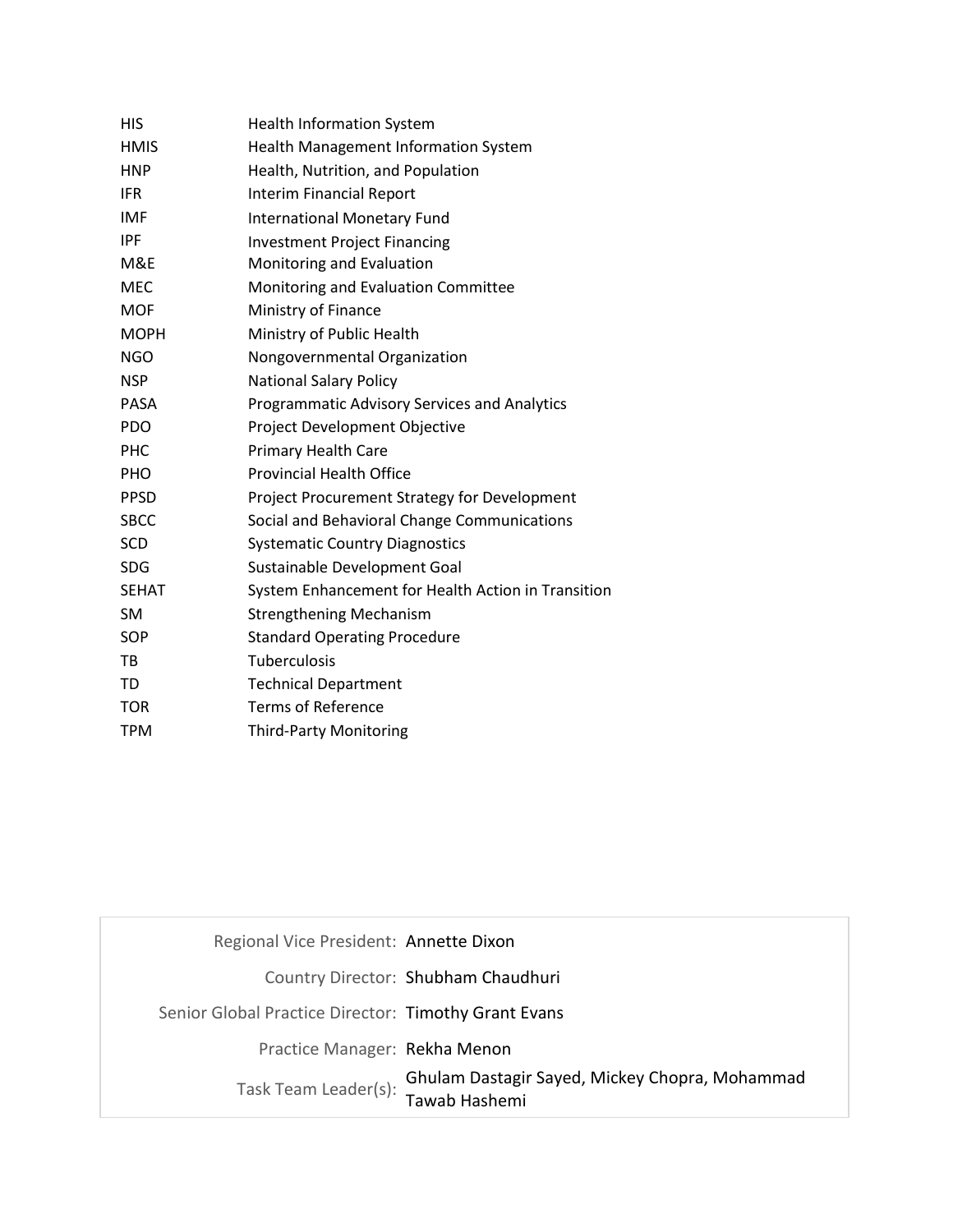

| <b>BASIC INFORMATION</b>                                                                                                            |                     |                                  |                                          |                                     |                       |
|-------------------------------------------------------------------------------------------------------------------------------------|---------------------|----------------------------------|------------------------------------------|-------------------------------------|-----------------------|
|                                                                                                                                     |                     |                                  |                                          |                                     |                       |
| Is this a regionally tagged project?                                                                                                |                     | Country(ies)                     |                                          | <b>Financing Instrument</b>         |                       |
| No                                                                                                                                  |                     |                                  |                                          | <b>Investment Project Financing</b> |                       |
| [V] Situations of Urgent Need of Assistance or Capacity Constraints                                                                 |                     |                                  |                                          |                                     |                       |
| [ ] Financial Intermediaries                                                                                                        |                     |                                  |                                          |                                     |                       |
| [ ] Series of Projects                                                                                                              |                     |                                  |                                          |                                     |                       |
|                                                                                                                                     |                     |                                  |                                          |                                     |                       |
| <b>Approval Date</b>                                                                                                                | <b>Closing Date</b> |                                  | <b>Environmental Assessment Category</b> |                                     |                       |
| 28-Mar-2018                                                                                                                         | 30-Jun-2021         |                                  | <b>B</b> - Partial Assessment            |                                     |                       |
| <b>Bank/IFC Collaboration</b>                                                                                                       |                     |                                  |                                          |                                     |                       |
| <b>No</b>                                                                                                                           |                     |                                  |                                          |                                     |                       |
|                                                                                                                                     |                     |                                  |                                          |                                     |                       |
| <b>Proposed Development Objective(s)</b>                                                                                            |                     |                                  |                                          |                                     |                       |
| The project development objective is to increase the utilization and quality of health, nutrition, and family planning<br>services. |                     |                                  |                                          |                                     |                       |
| <b>Components</b>                                                                                                                   |                     |                                  |                                          |                                     |                       |
| <b>Component Name</b>                                                                                                               |                     |                                  |                                          |                                     | Cost (US\$, millions) |
| Component 1: Improving Service Delivery.                                                                                            |                     |                                  |                                          |                                     | 570.00                |
| Component 2: Strengthening the Health System and its Performance.                                                                   |                     |                                  |                                          |                                     | 20.00                 |
| Component 3: Strengthening Demand and Community Accountability for Key Health<br>10.00<br>Services.                                 |                     |                                  |                                          |                                     |                       |
| <b>Organizations</b>                                                                                                                |                     |                                  |                                          |                                     |                       |
| Borrower:                                                                                                                           |                     | Ministry of Finance              |                                          |                                     |                       |
| <b>Implementing Agency:</b>                                                                                                         |                     | Ministry of Public Health (MOPH) |                                          |                                     |                       |
|                                                                                                                                     |                     |                                  |                                          |                                     |                       |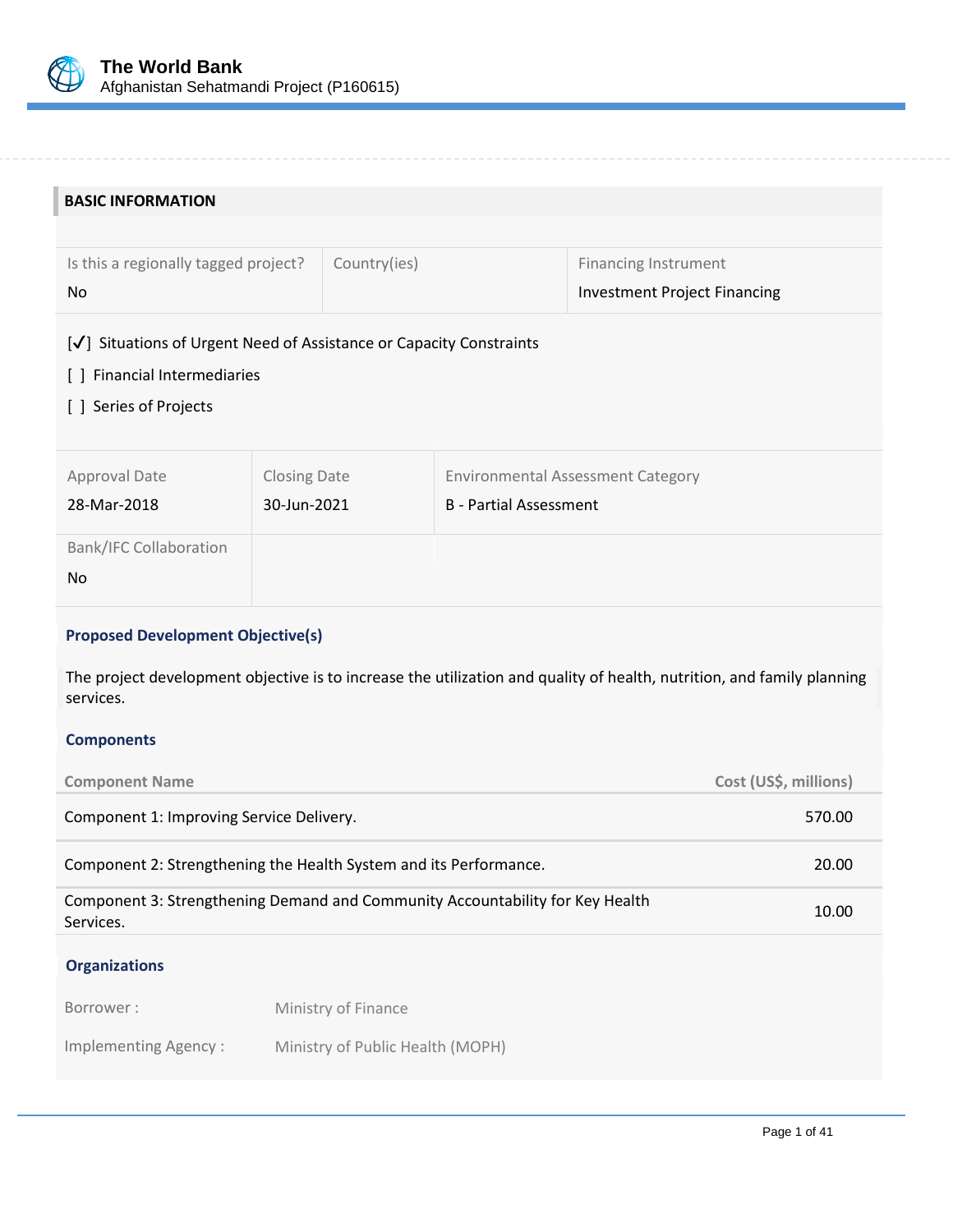

| PROJECT FINANCING DATA (US\$, Millions)                     |                                      |                                     |                                             |        |                            |                                 |                       |
|-------------------------------------------------------------|--------------------------------------|-------------------------------------|---------------------------------------------|--------|----------------------------|---------------------------------|-----------------------|
| $\begin{bmatrix} 1 \end{bmatrix}$<br>Counterpart<br>Funding | $[ ]$ IBRD                           | [ ] IDA Credit                      | [√] IDA Grant                               |        | $[\sqrt{}]$ Trust<br>Funds | $\begin{bmatrix} \end{bmatrix}$ | Parallel<br>Financing |
|                                                             | <b>Total Project Cost:</b><br>600.00 | Of Which Bank Financing (IBRD/IDA): | <b>Total Financing:</b><br>600.00<br>140.00 |        | <b>Financing Gap:</b>      | 0.00                            |                       |
| Financing (in US\$, millions)                               |                                      |                                     |                                             |        |                            |                                 |                       |
| <b>Financing Source</b>                                     |                                      |                                     |                                             |        |                            | Amount                          |                       |
| Afghanistan Reconstruction Trust Fund                       |                                      |                                     |                                             |        |                            | 425.00                          |                       |
| <b>Global Financing Facility</b>                            |                                      |                                     |                                             |        |                            | 35.00                           |                       |
| IDA-D2850                                                   |                                      |                                     |                                             |        |                            | 140.00                          |                       |
| <b>Total</b>                                                |                                      |                                     |                                             |        |                            | 600.00                          |                       |
| <b>Expected Disbursements (in US\$, millions)</b>           |                                      |                                     |                                             |        |                            |                                 |                       |
| <b>Fiscal Year</b>                                          |                                      |                                     | 2018                                        | 2019   | 2020                       | 2021                            | 2022                  |
| Annual                                                      |                                      |                                     | 0.00                                        | 130.00 | 190.00                     | 200.00                          | 80.00                 |
| <b>Cumulative</b>                                           |                                      |                                     | 0.00                                        | 130.00 | 320.00                     | 520.00                          | 600.00                |
| <b>INSTITUTIONAL DATA</b>                                   |                                      |                                     |                                             |        |                            |                                 |                       |

**Practice Area (Lead)**

Health, Nutrition & Population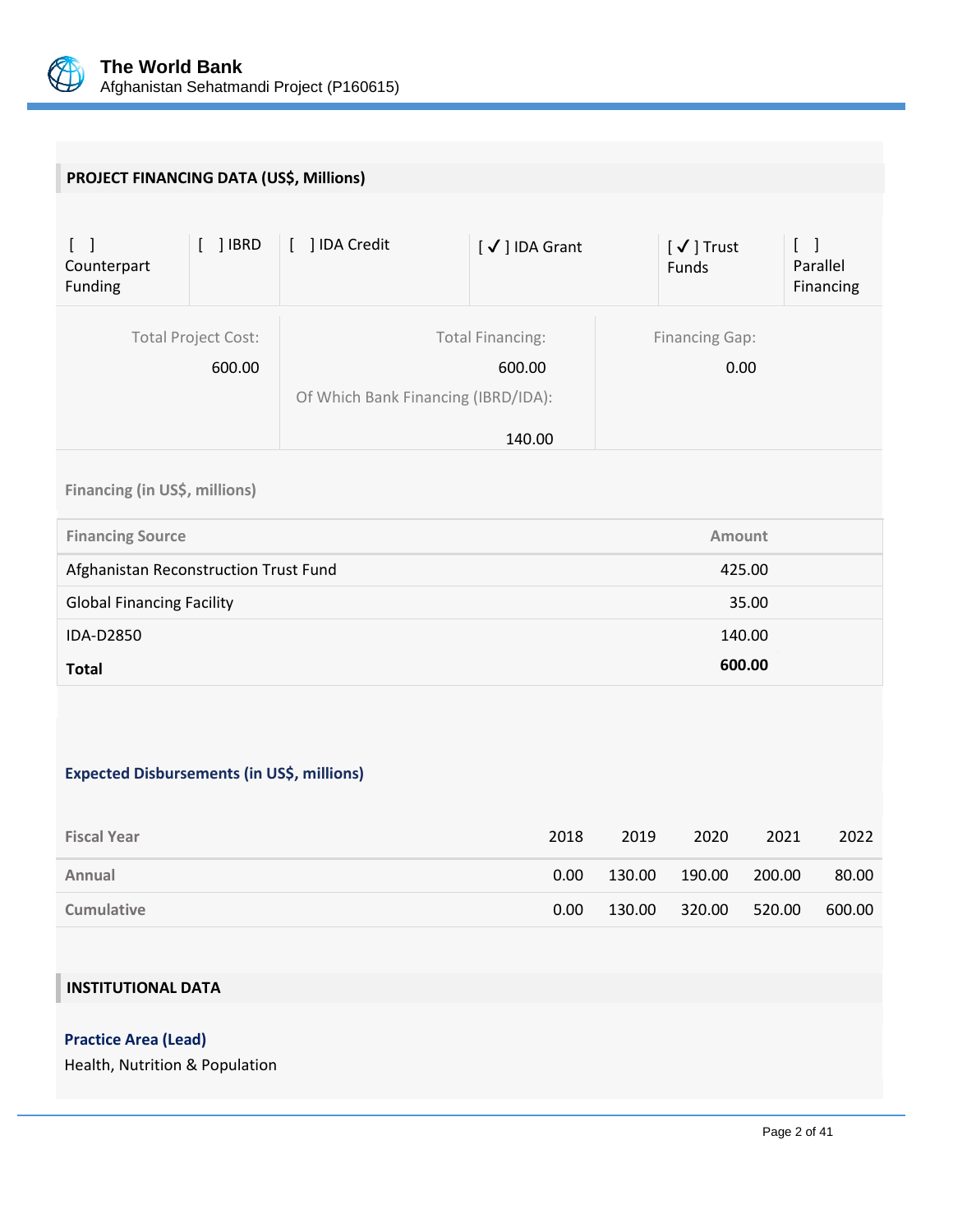

#### **Contributing Practice Areas**

#### **Climate Change and Disaster Screening**

This operation has been screened for short and long-term climate change and disaster risks

#### **Gender Tag**

Does the project plan to undertake any of the following?

a. Analysis to identify Project-relevant gaps between males and females, especially in light of country gaps identified through SCD and CPF

Yes

b. Specific action(s) to address the gender gaps identified in (a) and/or to improve women or men's empowerment

#### Yes

c. Include Indicators in results framework to monitor outcomes from actions identified in (b)

Yes

#### **SYSTEMATIC OPERATIONS RISK-RATING TOOL (SORT)**

| <b>Risk Category</b>                                            | Rating         |
|-----------------------------------------------------------------|----------------|
| 1. Political and Governance                                     | $\bullet$ High |
| 2. Macroeconomic                                                | $\bullet$ High |
| 3. Sector Strategies and Policies                               | • Moderate     |
| 4. Technical Design of Project or Program                       | • Moderate     |
| 5. Institutional Capacity for Implementation and Sustainability | • Substantial  |
| 6. Fiduciary                                                    | • Substantial  |
| 7. Environment and Social                                       | • Moderate     |
| 8. Stakeholders                                                 | • Moderate     |
| 9. Other                                                        |                |
| 10. Overall                                                     | $\bullet$ High |
|                                                                 |                |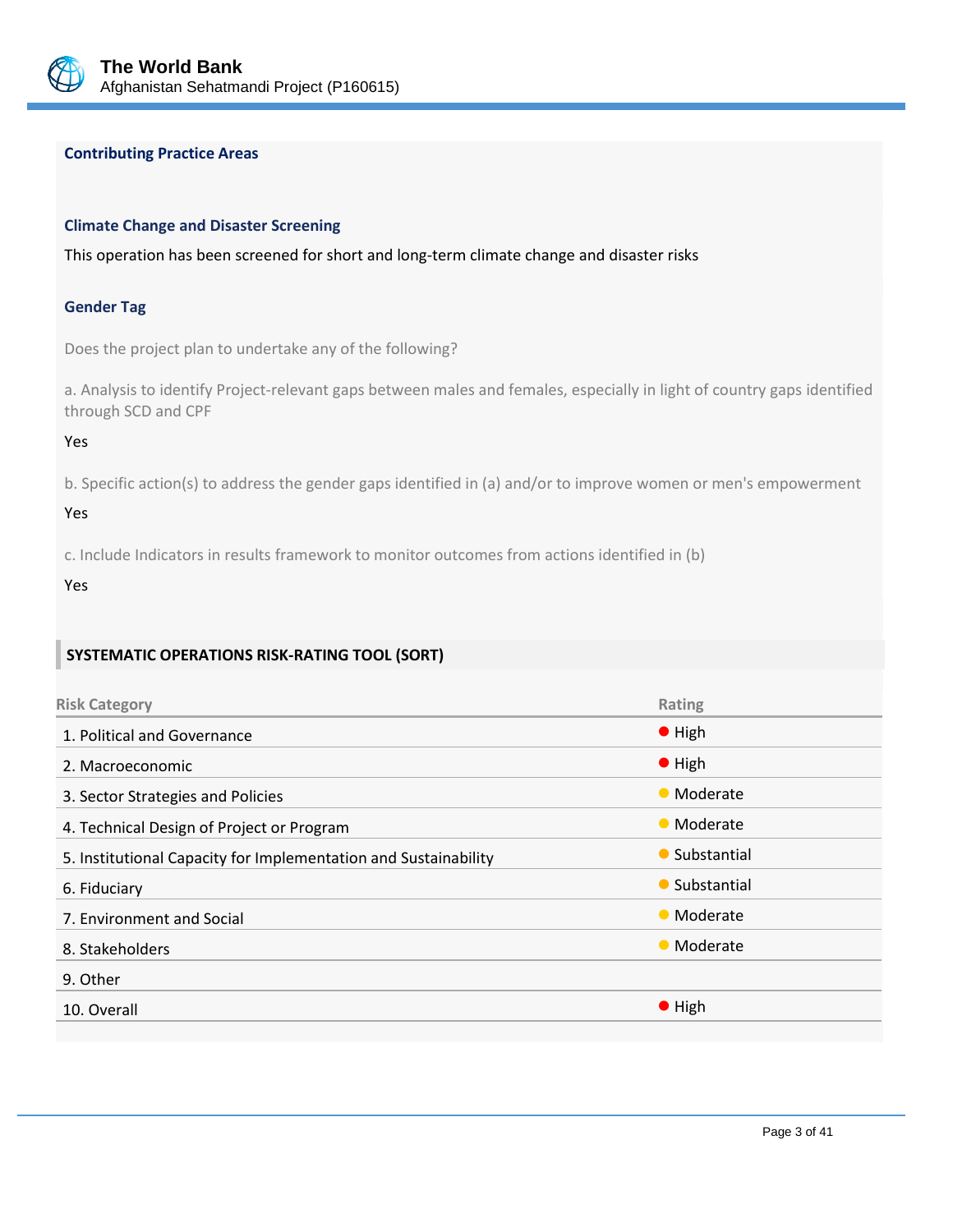

# **COMPLIANCE**

### **Policy**

Does the project depart from the CPF in content or in other significant respects?

# $[$  | Yes  $[$   $\sqrt{}$  | No

Does the project require any waivers of Bank policies?

## [ ] Yes [✔] No

| <b>Safeguard Policies Triggered by the Project</b> | <b>Yes</b> | <b>No</b> |
|----------------------------------------------------|------------|-----------|
| Environmental Assessment OP/BP 4.01                | √          |           |
| Natural Habitats OP/BP 4.04                        |            |           |
| Forests OP/BP 4.36                                 |            |           |
| Pest Management OP 4.09                            |            |           |
| Physical Cultural Resources OP/BP 4.11             |            |           |
| Indigenous Peoples OP/BP 4.10                      |            |           |
| Involuntary Resettlement OP/BP 4.12                |            |           |
| Safety of Dams OP/BP 4.37                          |            |           |
| Projects on International Waterways OP/BP 7.50     |            |           |
| Projects in Disputed Areas OP/BP 7.60              |            |           |

#### **Legal Covenants**

#### Sections and Description

By not later than October 31, 2018 engage, and thereafter, maintain, throughout the implementation of the Project, the services of an independent third-party evaluator with qualification and experience satisfactory to the Association and operating under terms of reference acceptable to the Association, to evaluate the performance of the Service Providers and related delivery of BPHS and EPHS under the Project.

#### Sections and Description

Ensure that the Project is carried out in accordance with the National Technical Assistance Salary Scale and Implementation Guideline and that all recruitment of techno-managerial contractual staff of grades A to C is carried out under terms of reference satisfactory to the Association.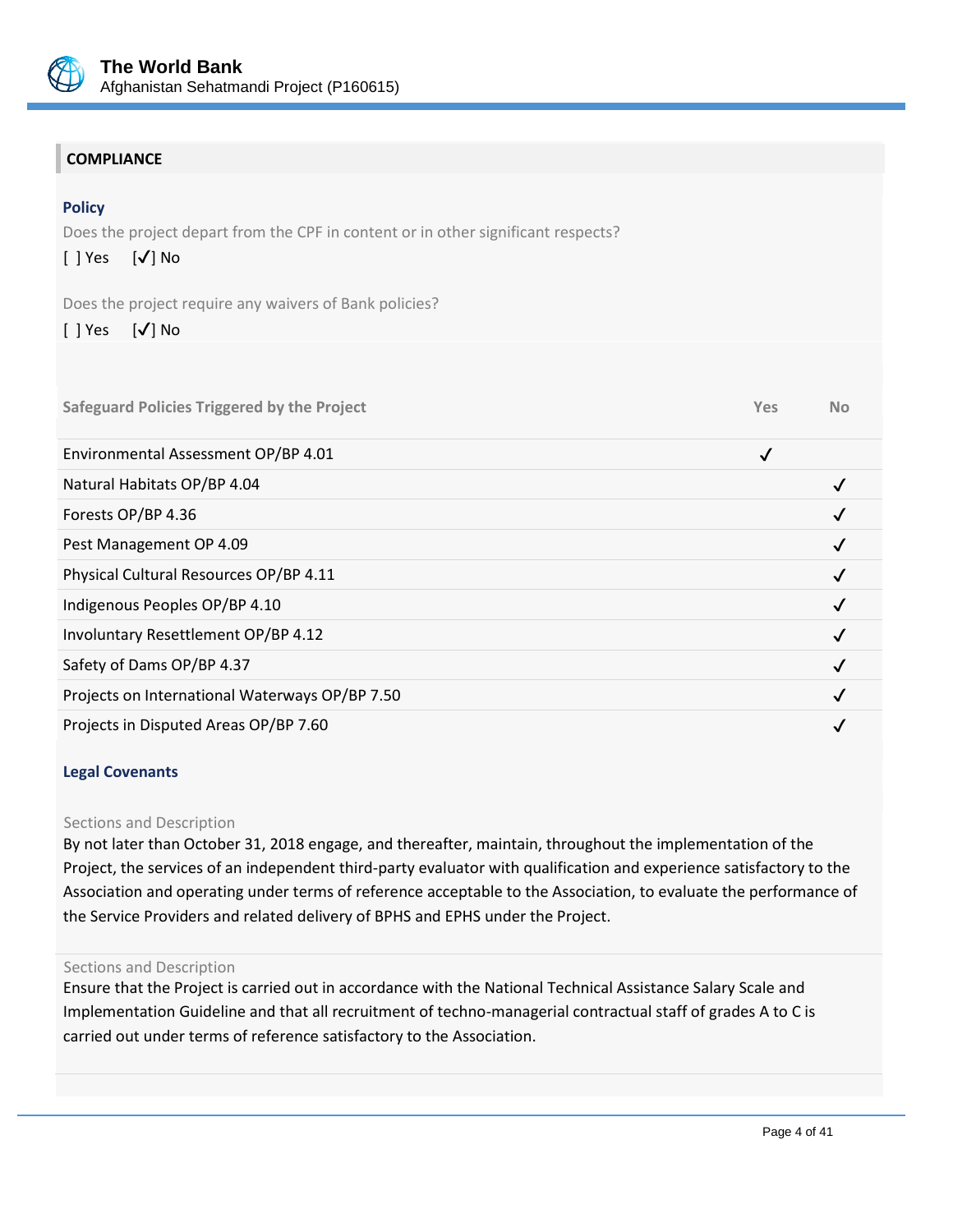

# **Conditions**

# **PROJECT TEAM**

#### **Bank Staff**

| <b>Name</b>                      | Role                                          | Specialization                                   | Unit         |
|----------------------------------|-----------------------------------------------|--------------------------------------------------|--------------|
| <b>Ghulam Dastagir Sayed</b>     | Team Leader(ADM<br>Responsible)               | <b>Public Health</b>                             | GHN06        |
| Mickey Chopra                    | <b>Team Leader</b>                            | <b>Maternal Health and Nutrition</b>             | <b>GHNDR</b> |
| <b>Mohammad Tawab</b><br>Hashemi | <b>Team Leader</b>                            | <b>Maternal Health and Service</b><br>delivery   | GHN06        |
| <b>Aimal Sherzad</b>             | Procurement Specialist(ADM<br>Responsible)    | Procurement                                      | <b>GGOPZ</b> |
| Syed Waseem Abbas Kazmi          | <b>Financial Management</b><br>Specialist     | <b>Financial Management</b>                      | <b>GGOAP</b> |
| Ajay Tandon                      | <b>Team Member</b>                            |                                                  | GHN06        |
| Akbar Ali Mohammadi              | <b>Team Member</b>                            | <b>Financial Management</b>                      | <b>GGOAP</b> |
| Andre C. Medici                  | <b>Team Member</b>                            | <b>Health Economics</b>                          | GHN19        |
| <b>Bashir Ahmad Hamid</b>        | <b>Team Member</b>                            | Nutrition and health costing                     | GHN19        |
| Bathula Amith Nagaraj            | <b>Team Member</b>                            | Operations                                       | GHN06        |
| Benjamin P. Loevinsohn           | <b>Team Member</b>                            | Public Health and<br>performance based contracts | GHN07        |
| Deepika Nayar Chaudhery          | <b>Team Member</b>                            | Nutrition                                        | GHN06        |
| Fahima Sadat                     | <b>Team Member</b>                            | <b>Project Management</b>                        | GHN06        |
| Habibullah Ahmadzai              | <b>Team Member</b>                            | Operations                                       | GHN06        |
| Juan Carlos Alvarez              | Counsel                                       | Legal                                            | <b>LEGES</b> |
| <b>Maged Mahmoud Hamed</b>       | Safeguards Advisor                            | Safeguards                                       | <b>OPSES</b> |
| Martha P. Vargas                 | <b>Team Member</b>                            | Administration and<br>cordination                | GHN06        |
| Minh Thi Hoang Trinh             | <b>Team Member</b>                            | Administration and<br>cordination                | GHN19        |
| Mohammad Arif Rasuli             | <b>Environmental Safeguards</b><br>Specialist | Enviroinment                                     | GEN06        |
| Mohammad Yasin Noori             | Social Safeguards Specialist                  | Social Development                               | GSU06        |
|                                  |                                               |                                                  |              |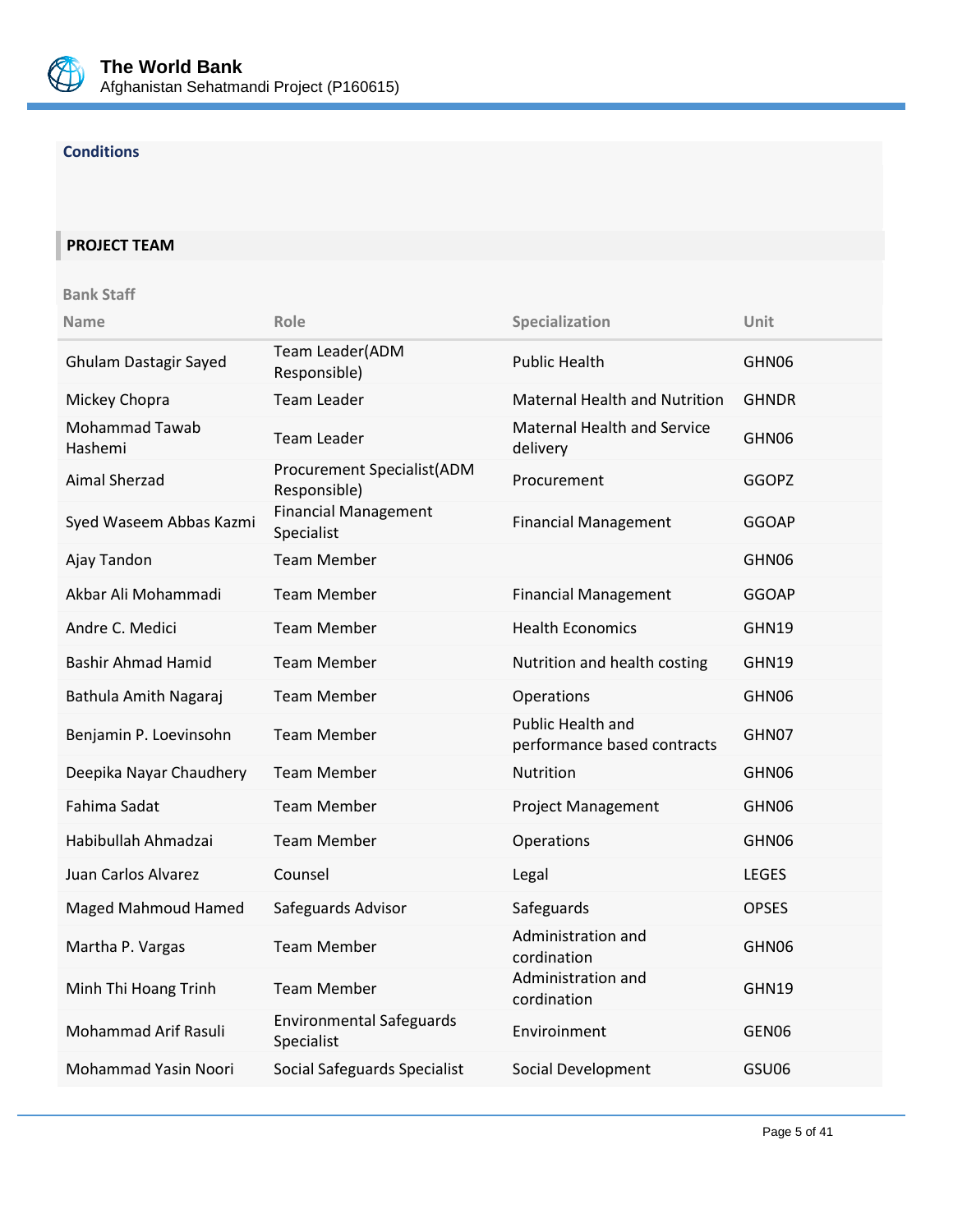

| Najla Sabri                           | Team Member                  | Gender                            | GSU06                         |
|---------------------------------------|------------------------------|-----------------------------------|-------------------------------|
| Saeda Jeddi                           | <b>Team Member</b>           | Administration and<br>cordination | <b>SACKB</b>                  |
| Tarig Ashraf                          | Social Safeguards Specialist | Social development                | GSU06                         |
| <b>Victor Manuel Ordonez</b><br>Conde | Team Member                  | Loan and financial managment      | <b>WFACS</b>                  |
| <b>Extended Team</b>                  |                              |                                   |                               |
| <b>Name</b>                           | <b>Title</b>                 | Organization                      | Location                      |
| Richard Johnson                       | Mr                           | <b>Freelance Consultant</b>       | Hempstead, Unite<br>d Kingdom |
|                                       |                              |                                   |                               |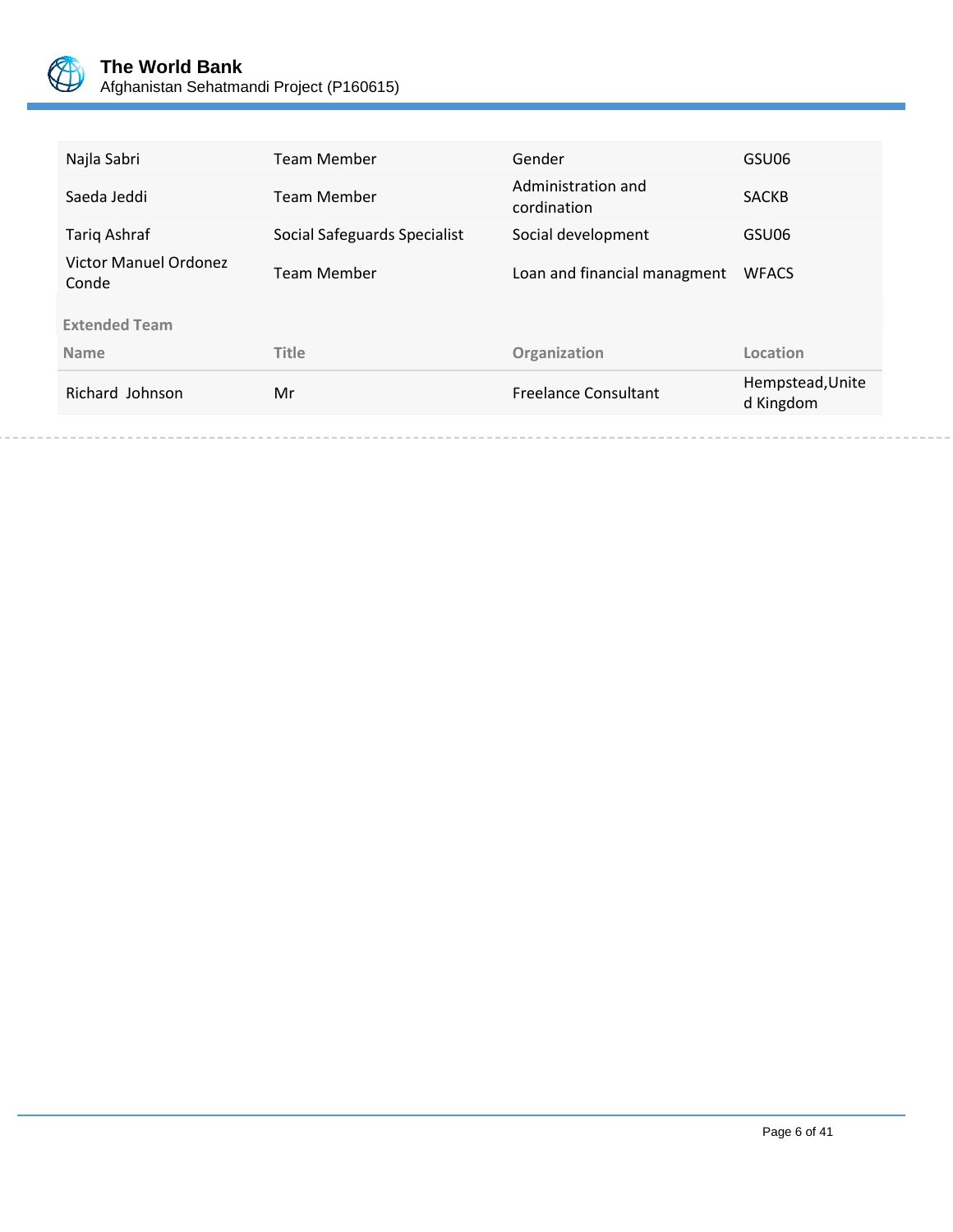

# TABLE OF CONTENTS

| 1.  |                                                                |  |
|-----|----------------------------------------------------------------|--|
|     |                                                                |  |
|     |                                                                |  |
|     |                                                                |  |
| П.  |                                                                |  |
|     |                                                                |  |
|     |                                                                |  |
|     |                                                                |  |
| Ш.  |                                                                |  |
|     |                                                                |  |
|     |                                                                |  |
| IV. |                                                                |  |
|     |                                                                |  |
|     |                                                                |  |
|     |                                                                |  |
|     |                                                                |  |
| V.  |                                                                |  |
| VI. |                                                                |  |
|     |                                                                |  |
|     |                                                                |  |
|     |                                                                |  |
|     |                                                                |  |
|     |                                                                |  |
|     |                                                                |  |
|     |                                                                |  |
|     |                                                                |  |
|     | ANNEX 1: FRAUD AND CORRUPTION: RISK AND MITIGATION MEASURES 38 |  |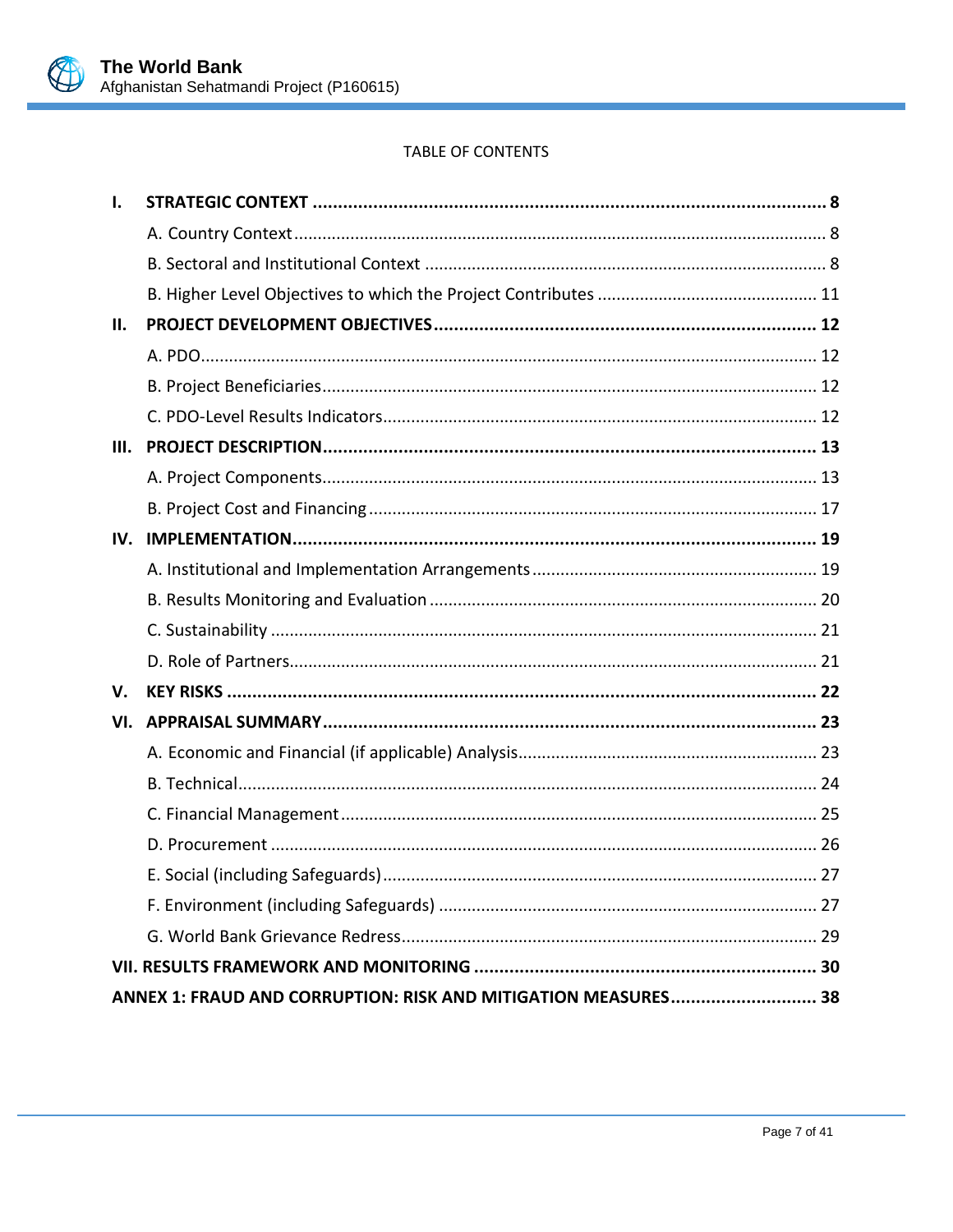

# <span id="page-10-0"></span>**I. STRATEGIC CONTEXT**

### <span id="page-10-1"></span>**A. Country Context**

1. There have been substantial improvements in development outcomes in Afghanistan since 2001, particularly in expanded access to basic services such as water, sanitation, and electricity, and improved outcomes in education and health. However, some gains are now being eroded due to growing insecurity. Between January and September 2017, 2,640 people were killed and around 5,380 injured. The number of Internally Displaced People has increased at an alarming pace: in the first half of 2017 alone, more than 200,000 people have been displaced internally due to conflict and more than 296,000 refugees have returned from Iran and Pakistan. The increased conflict appears to be affecting business and consumer confidence as economic activity is continuing to stagnate. The annual economic growth rate is projected at 2.6 percent in 2017, increasing slightly from the 2.2 percent recorded in 2016. Growth is expected to edge up to 3.2 percent in 2018, but only assuming no further deterioration in the security environment. While this constitutes a moderate improvement compared to 2014 and 2015, it is still significantly below the 9.6 percent average annual rate recorded between 2003 and 2012. In the medium term, growth is expected to remain muted, increasing modestly to 3.6 percent by 2020.

2. Poverty rate in Afghanistan increased from 36 percent in 2011/12 to 39.1 percent in 2013/14 and is expected to remain high in the medium-term, driven by weak labor demand (despite an increasing labor force) and security-related constraints on service delivery. Rural poverty and living conditions are particularly acute. The unemployment rate is estimated at 22.6 percent. Unemployment is particularly severe amongst women, low-skilled and illiterate workers. With an average annual population growth rate of 3 percent and with an estimated 400,000 Afghans entering the labor market each year, much higher economic growth is required to improve per capita incomes and to provide quality employment opportunities for the expanding workforce.

3. Stronger growth is predicated on improvements in security, political stability, steady progress with reform, and continued high levels of aid flows. Growth could also be enhanced with the right combination of fiscal and policy reforms, including improving budget execution, and reorienting budget expenditures towards labor-intensive and community-based programs that directly reach the population with the greatest needs and with the highest marginal propensity to consume.

## <span id="page-10-2"></span>**B. Sectoral and Institutional Context**

4. Despite increasing insecurity since 2005, Afghanistan has made notable progress in improving key indicators in the areas of maternal and child health, nutrition, and health service delivery. The Demographic and Health Survey (DHS) shows a sharp reduction in the under-five mortality rate from 97 per 1,000 live births in 2010 to 55 in 2015. This decline can be explained in part by significant increases in the coverage of critical health services (see table 1). Though the key indicators have improved, the modern contraceptive prevalence rate has stagnated at low levels.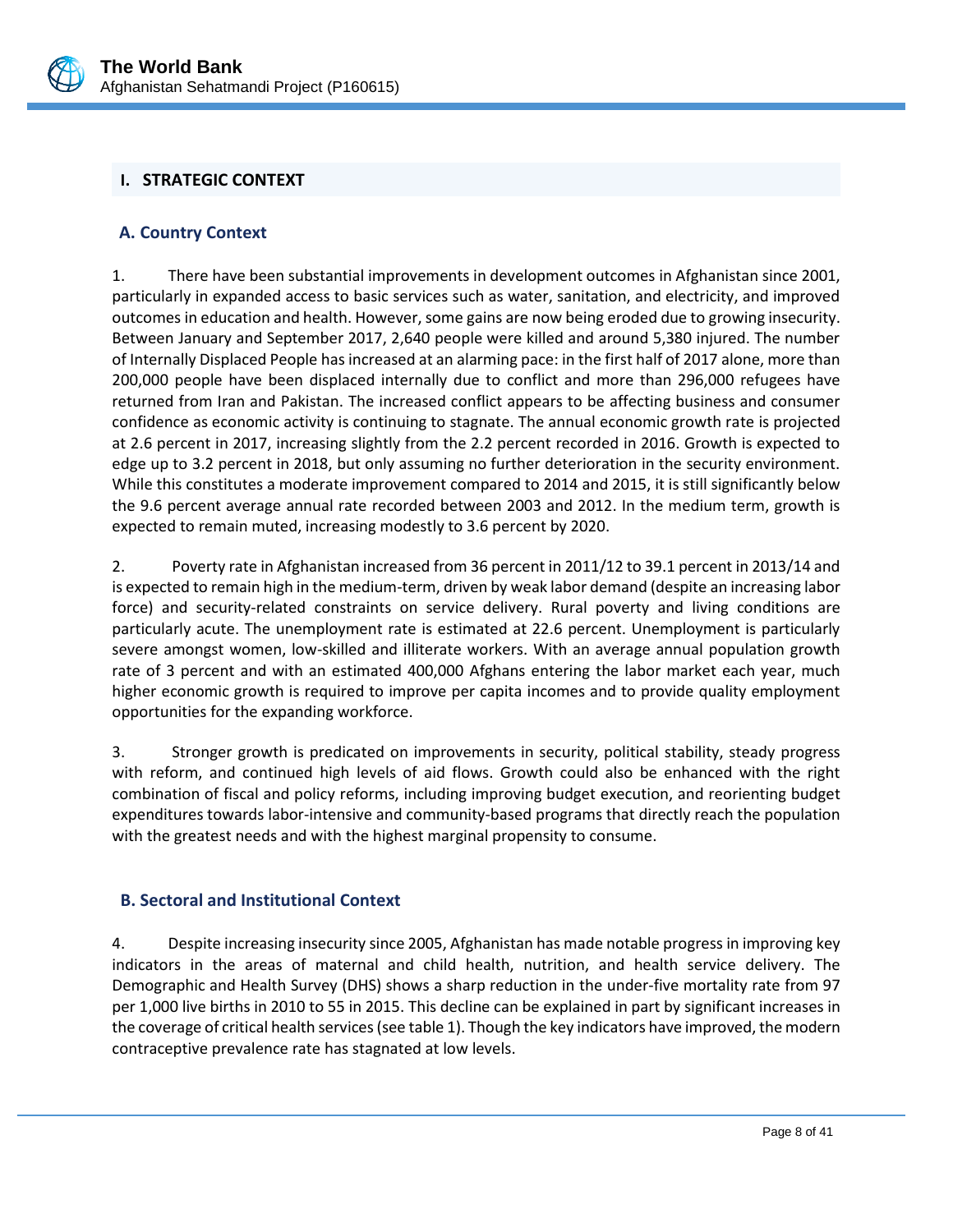

| <b>Indicator</b>              | 2003 (MICS) | 2010 (DHS) | 2012 (AHS) | 2015 (AHS) |
|-------------------------------|-------------|------------|------------|------------|
| Antenatal care                | 16.1        | 47.9       | 52.9       | 61.1       |
| Skilled birth attendance      | 14.3        | 38.6       | 46.1       | 58.1       |
| DPT3/Penta3 vaccination       | 30.0        | 40.2       | 46.1       | 72.1       |
| Contraceptive prevalence rate | 8.5         | 19.5       | 13.3       | 16.3       |

| Table 1. Progress on Health Service Delivery 2003-2015 |  |  |
|--------------------------------------------------------|--|--|
|                                                        |  |  |

*Note***:** MICS = Multiple Indicator Cluster Survey; DHS = Demographic and Health Survey; AHS = Afghanistan Health Survey; DPT3 = diphtheria-pertussis-tetanus.

5. The key enablers for the improvements seen in the health sector are strong local stewardship, development of sound and stable policy frameworks, prioritization of investments in primary care and the introduction of a basic package of health services (BPHS) and essential package of hospital services (EPHS) delivered by nongovernmental organizations (NGOs) as contracted service providers, and a reasonably large influx of financial assistance. Under the System Enhancement for Health Action in Transition (SEHAT) Project 2013–2018, resources allocated for BPHS and EPHS (on and off-budget) came under one umbrella through the Afghanistan Reconstruction Trust Fund (ARTF) platform covering the entire country. This allowed harmonization in intervention design and implementation arrangements across the country, and this will be the same approach employed under the Sehatmandi<sup>1</sup> project. The contracting-out model has been used in 31 out of 34 provinces. In the remaining three provinces, the Ministry of Public Health (MOPH) has directly managed facilities with additional technical assistance such as contracting-in specialist and support staff (known as MOPH-Strengthening Mechanism[MOPH-SM]).

6. The recently completed Afghanistan Health Services Study, $2$  through independent analysis of household and health facility data, found a remarkable resilience of health service delivery in conflictaffected areas. There were no statistically significant differences in improvements between severely, moderately, and minimally conflict-affected provinces. Further progress will be challenging, especially as competing Government priorities associated with limited national budgetary resources have resulted in low levels of public health expenditure per capita.

7. Despite significant increases in skilled birth attendance, the maternal mortality ratio (650 per 100,000 live births) and neonatal mortality rates (accounting for about 40 percent of the total under-five mortality) persistently remain high. Diarrhea and pneumonia are the primary causes of infant mortality. Undernutrition in children under five is high, about 41 percent of children under five are stunted (a form of chronic undernutrition), 10 percent are wasted (acutely malnourished), and 25 percent are underweight.

8. Despite large increases in the number of female health workers, women's access to health services remains constrained. In addition to geographical obstacles, accessibility is greatly impeded by cultural factors and low female literacy rates. Gender-based violence (GBV) is widespread in Afghanistan; the United Nations Assistance Mission Report 2013 reported 1,669 cases of GBV $^3$  annually. It exposes women, girls, and adolescent boys to mental and physical abuses, thus requiring health facilities to effectively provide treatment to victims.

 $\overline{a}$ 

<sup>1</sup> Sehatmandi in the Afghan local language means 'well-being'.

<sup>&</sup>lt;sup>2</sup> Improving access to and quality of health services: The Afghanistan Health Services Study May 2017.

<sup>&</sup>lt;sup>3</sup> The Ministry of Women Affairs from 16 provinces.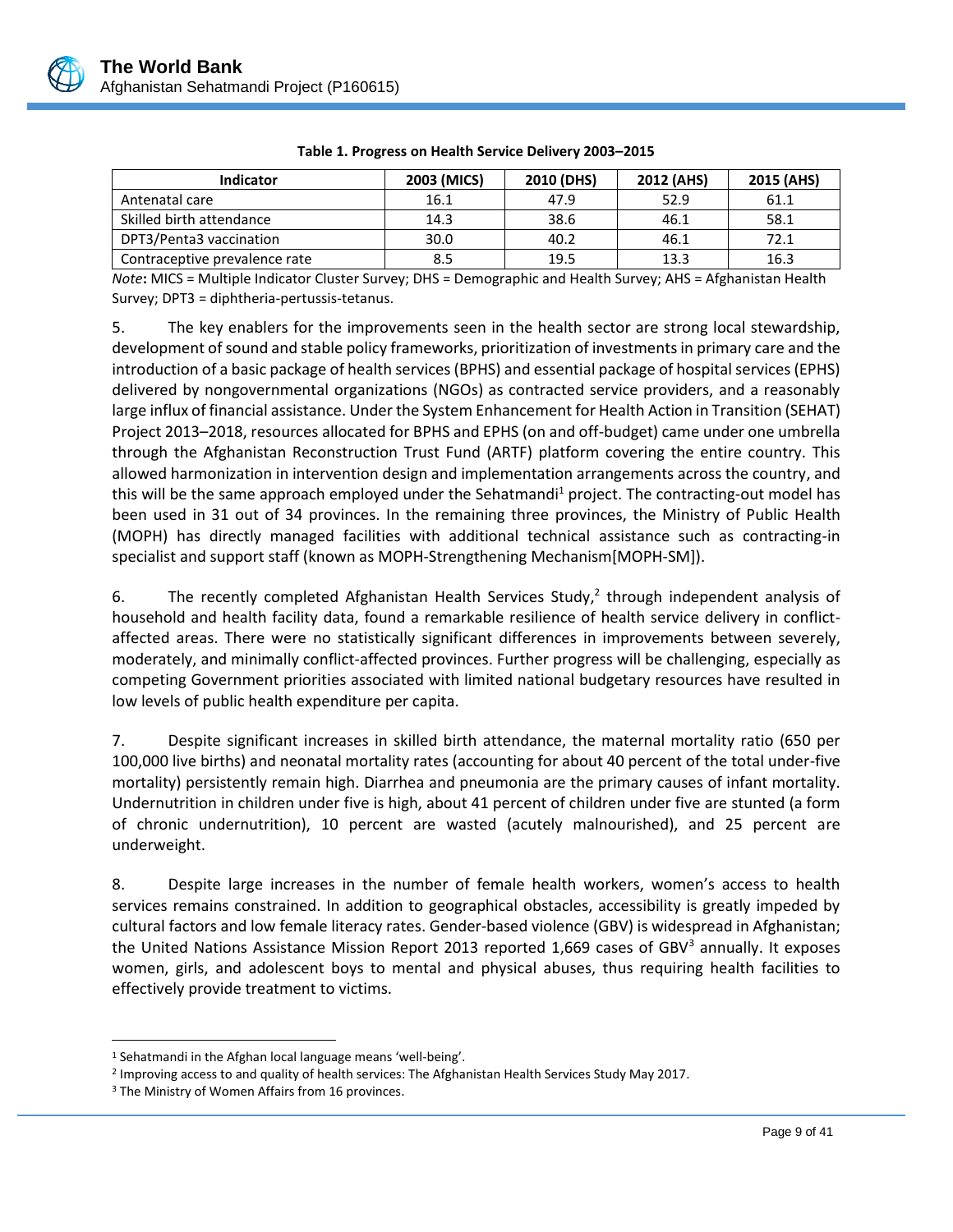$\overline{a}$ 

9. Critical behaviors such as family planning, maternal and infant, and young child feeding practices are suboptimal and have marginally changed over the last 15 years. In response, the Government of Afghanistan is implementing a program to strengthen community engagement and empowerment through the Citizens' Charter Afghanistan Program (CCAP). This offers an opportunity to scale up demandside interventions and enhance accountability. Several demand-side innovations have been piloted on a small scale, such as conditional cash transfers, use of mini ambulances, and efforts to make more effective use of the 25,000 community health workers (CHWs).

10. Afghanistan has been selected as one of the third wave countries to be supported through the Global Financing Facility<sup>4</sup> (GFF). An oversight committee under the leadership of the Ministry of Public Health (MOPH) has been established to oversee the integration of the GFF within the wider health strategy. The GFF presents considerable opportunities for the country, including its emphasis on adolescent and reproductive health, nutrition, and health financing. The strengthening of the MOPH and other stakeholders' ability to monitor performance, mobilize additional resources, spread innovation, and coordinate 'off-budget' resources will be another potential benefit of joining the GFF. The current project document serves as an initial investment case to guide allocation of the GFF trust fund resources in Afghanistan. A full investment case to define the wider GFF engagement in Afghanistan will be developed over the next 6–12 months.

11. In line with the recommendations of the Presidential Summit on Health held in June 2017, the MOPH is shifting to rigorous management of the service provider contracts and their performance-based clauses. This will be facilitated by a customized performance management framework and standard operating procedures (SOPs) with a clearly defined process to reward overperformance and mange underperformance. This will involve (a) a change in the nature of the service provider contract for BPHS/EPHS to engender greater emphasis on performance in all 31 provinces; (b) rigorous application/enforcement of all performance-related clauses in these contracts by the MOPH; (c) much greater participation of the Technical Departments (TDs) of the central MOPH and Provincial Health Offices (PHOs) in the design, recruitment, and oversight of the BPHS and EPHS contracts; (d) semiannual performance reviews of BPHS and EPHS contracts that will involve the TDs, the PHOs, the Monitoring and Evaluation (M&E) Department, the Grants and Contract Management Unit (GCMU) of the MOPH, and the third-party monitoring (TPM) agent; (e) capacity strengthening of the TDs and PHOs in data analysis and utilization; (f) the development and application of a unified M&E framework; and (g) much wider dissemination of the key program and financial information. This will be underpinned by a functional review of the MOPH that is currently being undertaken and expected to be completed by July 31, 2018. The functional review, conducted as part of a government-wide effort spearheaded by the Independent Administrative Reform and Civil Service Commission (IARCSC), is intended to determine the ministry's core

<sup>4</sup> The GFF is a broad partnership that supports countries to get on a trajectory to achieve the Sustainable Development Goas (SDGs) by strengthening dialogue among key stakeholders under the leadership of governments and supporting the identification of a clear set of priority results that all partners commit their resources to achieving; getting more results from existing resources and increasing the total volume of financing from domestic government resources, financing from IDA and IBRD, aligned external financing and private sector resources; and strengthening systems to track progress, learn, and coursecorrect. This approach is guided by two key principles: country ownership and equity. The GFF is driven at the country level by a 'country platform': a forum or committee that brings together under government leadership the broad set of partners involved in improving the health outcomes of women, children, and adolescents, including different parts of the government, civil society, the private sector, and development partners (DPs). A multi-donor trust fund—the GFF trust fund—has been established at the World Bank Group to be a catalyst for this process.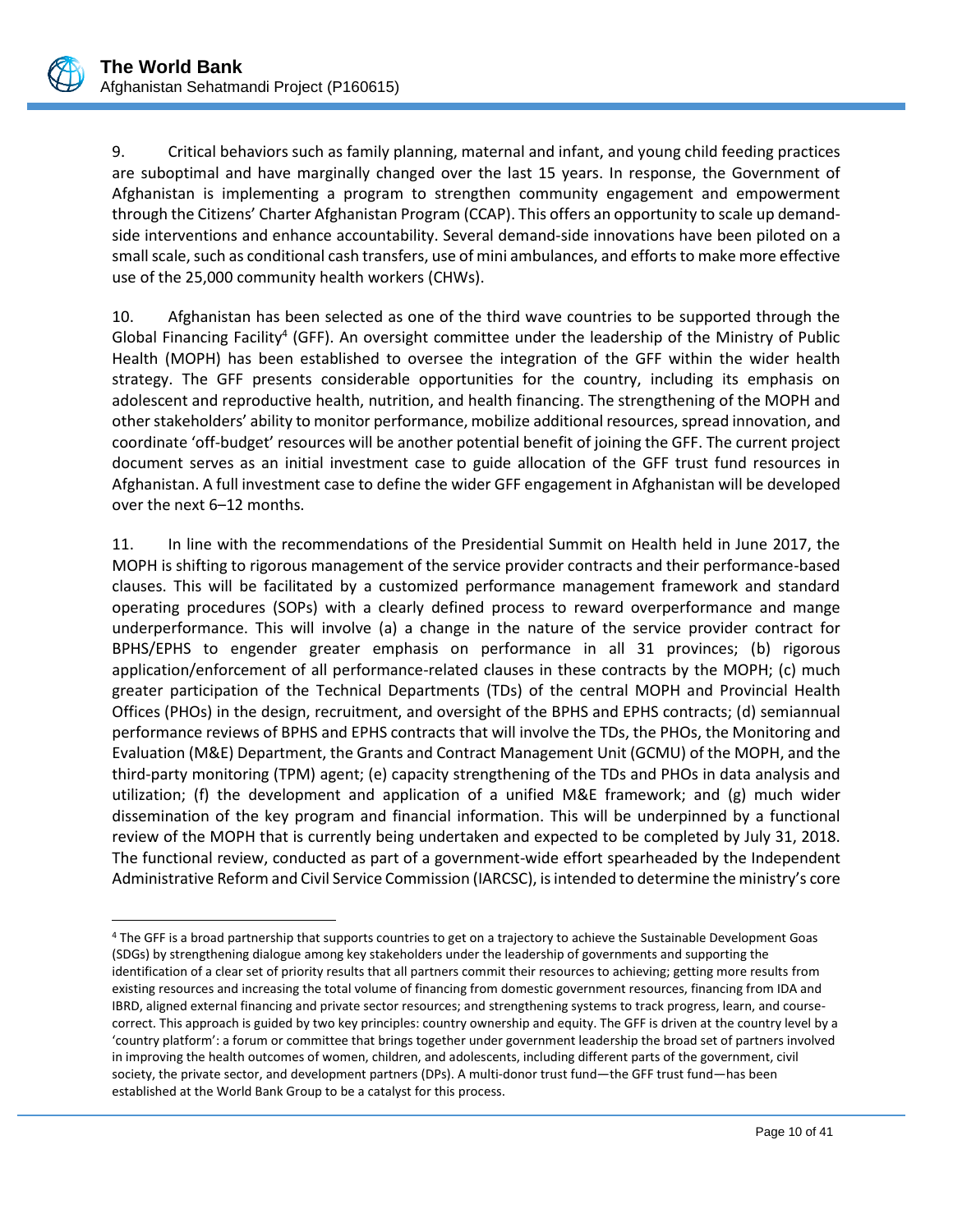functions, lines of accountability, optimal organizational structures and staffing including plans for rationalizing parallel structures that are counterproductive and keeping capacity outside of core structures. Some of the technical work needed for the functional review of the MOPH is being supported through Programmatic Advisory Services and Analytics (PASA) as well as parallel technical assistance by the World Bank's Governance Global Practice (GP).

12. The World Bank is also providing PASA support specifically to address critical areas beyond the primary and secondary care. These areas include (a) generating new information to identify and address inefficiencies and inequalities in the organization, management, and implementation of service delivery; (b) assessing and evaluating performance of critical components of the whole health system (such as hospitals and pharmaceuticals) with a specific focus upon strengthening health security and health financing; and (c) assessing and evaluating existing innovations, especially at the primary and community levels, that have generated some initial evidence of reducing supply- or demand-side barriers for essential health interventions such as family planning or maternal health. The evidence generated via the PASA will inform the focus ofthe World Bank's possible future engagements as well as guide any adjustments during the implementation of the Sehatmandi project.

13. It is important to note that the health sector in Afghanistan is not immune to perceptions and anecdotal evidence of potential corruption. In 2015, the Independent Joint Anti-Corruption Monitoring and Evaluation Committee (MEC) undertook a vulnerability to corruption assessment in the MOPH. The issues highlighted in the assessment include, among others, (a) under-the-table payments in medical service delivery, particularly in large tertiary care hospitals; (b) concerns of corruption in procurement related to goods, civil works, and service delivery contracts; and (c) concerns of fraud and embezzlement of medicines. Based on the MEC report, the MOPH developed an anti-corruption strategy, which is currently being implemented.

## <span id="page-13-0"></span>**B. Higher Level Objectives to which the Project Contributes**

14. The project is fully in line with sustainable development goal (SDG) Goal 3: Ensure healthy lives and promote well-being for all at all ages. This goal has several targets that the project directly supports: reduction of maternal mortality (Target 3.1), reduction of under-five and neonatal mortality (Target 3.2), achieving universal access to sexual and reproductive health care services (Target 3.7), and achieving Universal Health Coverage (Target 3.8). The project is fully in line with the World Bank Group's twin objectives of reducing poverty and promoting shared prosperity, through its focus upon improving the quality and coverage of health services to serve the poorest. The project will contribute to the Health, Nutrition, and Population (HNP) Global Practice goal of helping governments in achieving universal health coverage. It will contribute to a healthier population and increased human capital by enhancing the use of a set of health, nutrition, and population services with proven cost-effectiveness in the context of Afghanistan.

15. The Project is being processed as an emergency operation. It responds to the urgent need to address health and nutrition challenges, especially in the rural areas as underlined in the 2016 Systematic Country Diagnostic (SCD) (February 1, 2016). The Afghanistan Country Partnership Framework (CPF) for 2017–2020 (October 2, 2016) also supports the service delivery approach as one of its priorities. This project is fully in line with improving service delivery and stimulating demand-side governance and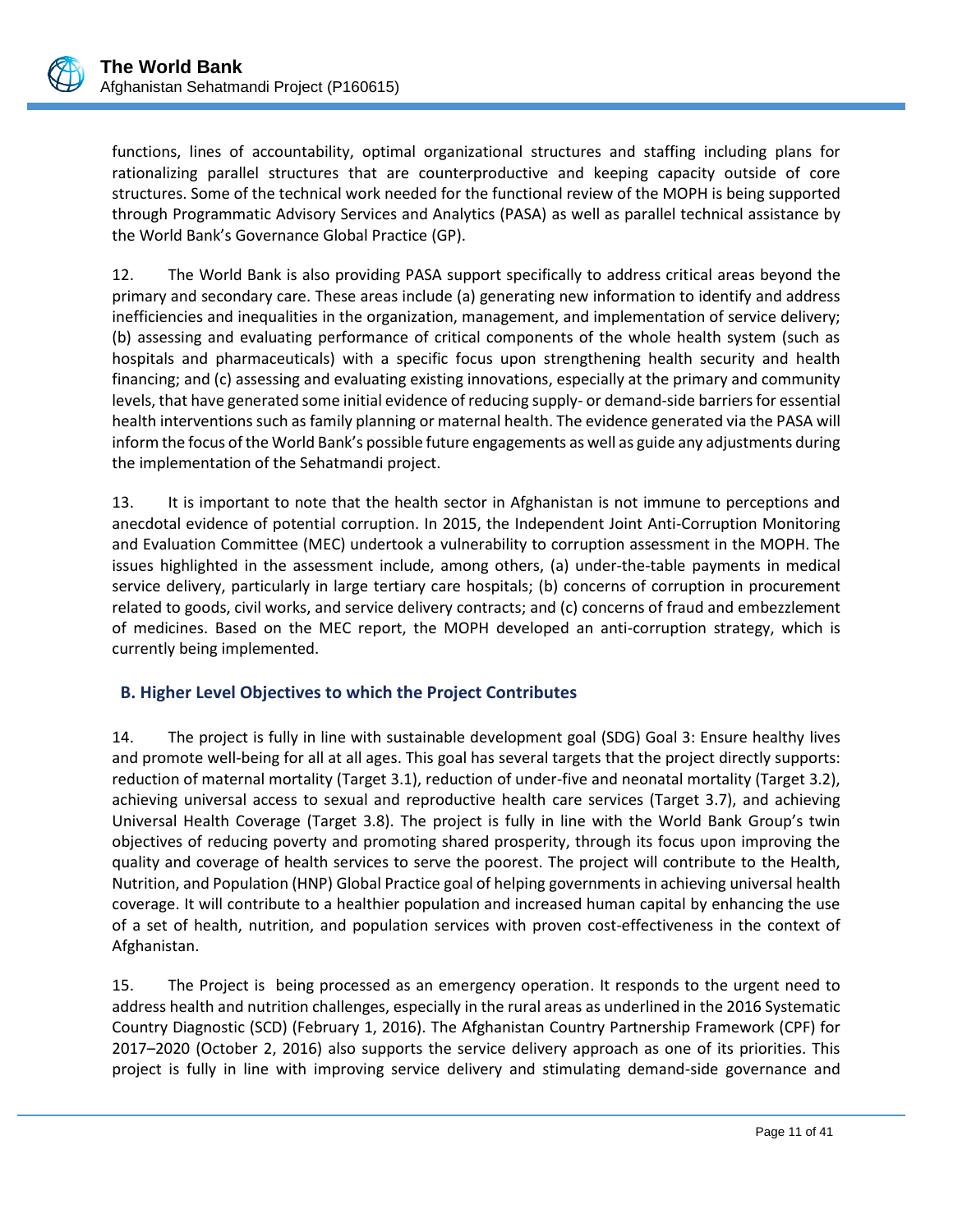

transparency through the strengthening of community groups and providing more autonomy to service providers who deliver quality health and nutrition services with a focus on child and maternal health and communicable diseases. It will also support the Government's commitment as reflected in the Afghanistan National Peace and Development Framework (ANPDF) to improve access to services in rural areas with a focus on the poor.

16. As noted before, the Sehatmandi project is part of the World Bank's broader and programmatic engagement in the health sector in Afghanistan. It will also support implementation of the recommendations of the ongoing functional review (scheduled for completion on July 31, 2018), in coordination with the Governance GP's ongoing support for government-wide civil service reform and aims to improve performance management in the health sector.

## <span id="page-14-0"></span>**II. PROJECT DEVELOPMENT OBJECTIVES**

## <span id="page-14-1"></span>**A. PDO**

17. To increase the utilization and quality of health, nutrition, and family planning services.

### <span id="page-14-2"></span>**B. Project Beneficiaries**

18. The scope of this project will be nationwide, covering all 34 provinces of the country. The project beneficiaries will include the entire population (29.7 million) of Afghanistan who are expected to benefit from the better access to quality primary and secondary health and nutrition services. Poor people will disproportionately benefit from the project as it (a) focuses on the primary health centers (PHCs) where services are more likely to be utilized by the poor; (b) focuses on rural areas where the poor are concentrated; (c) expands the number of PHCs in lagging provinces that tend to be poorer; and (d) supports completely free care through the BPHS facilities, which reduces financial barriers to access, particularly by the poor.

19. Staff of key TDs and provincial health offices will also benefit from the project as their capabilities increase through the strengthened institutional capacity of the MOPH.

## <span id="page-14-3"></span>**C. PDO-Level Results Indicators**

- 20. The PDO level results under the project are as follows:
	- (a) Access measured by PENTA3 vaccination coverage among children ages between 12 and 23 months: Number of children 12–23 months old receiving the third dose of pentavalent vaccine, expressed as a percentage of the number of children 12–23 months old.
	- (b) Utilization measured by births attended by skilled health personnel: The number of births attended by skilled health personnel (doctors, nurses, or midwives), expressed as a percentage of the total number of births in the same period.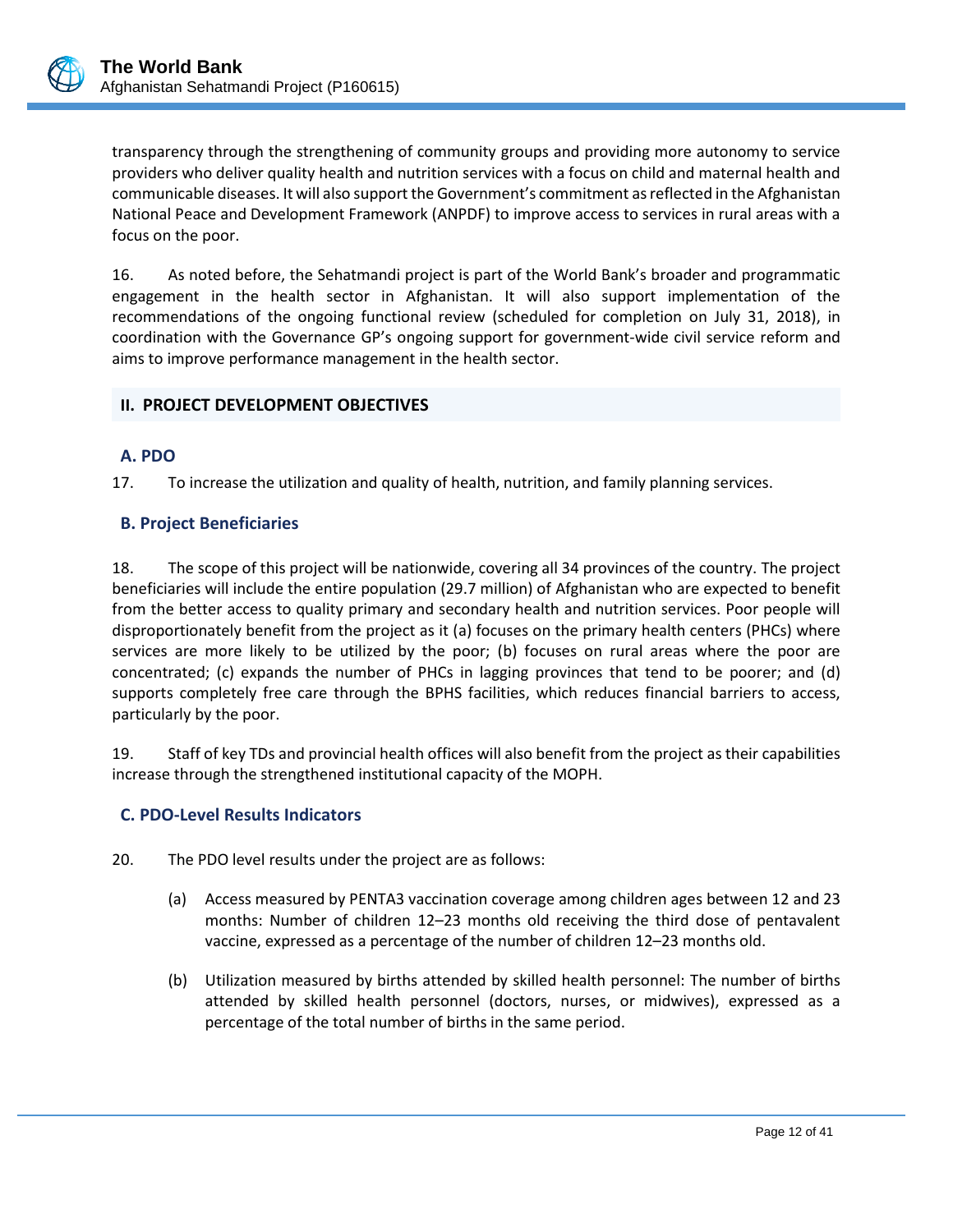- (c) Utilization measured by health facility visits per capita per year to BPHS/EPHS facilities: Number of clients/patients who visited BPHS/EPHS health facilities during the year, expressed as a proportion of estimated population in the same period.
- (d) Quality of family planning services measured by contraceptive prevalence rate (modern methods): The proportion of women of reproductive age who are using (or whose partner is using) a modern contraceptive method at a given point in time.
- (e) Quality of nutrition services measured by minimum dietary diversity: Proportion of children 6–23 months of age who receive foods from four or more food groups during the previous day.
- (f) Quality of care measured by balanced scorecard (BPHS): Composite score out of 100 on indexes of quality of care as judged by a third party.

### <span id="page-15-0"></span>**III. PROJECT DESCRIPTION**

## <span id="page-15-1"></span>**A. Project Components**

21. The project will consist of the following three components: (a) Improving Service Delivery, (b) Strengthening the Health System and its Performance, and (c) Strengthening Demand and Community Accountability for Key Health Services.

22. The Sehatmandi project will build on the success of previous projects and support the delivery of BPHS and EPHS through greater focus on performance in service delivery. As part of the continual learning process, at least four strategies for strengthening performance will be highlighted: encouraging innovations, increasing managerial autonomy, increased focus upon results, and greater attention to lagging program areas such as family planning and nutrition.

#### **Component 1: Improving Service Delivery (US\$570 million)**

23. This component will finance performance-based contracts to deliver the BPHS and EPHS in 31 provinces. To ensure efficiency under the Sehatmandi project, BPHS and EPHS contracts with service providers will be combined into a single package and each contract will cover an entire province. The project will finance a firm to assist the Government's efforts in direct delivery of BPHS and EPHS in three provinces (known as MOPH-SM). Similarly, the project will also finance a firm to assist the MOPH in implementation of an urban version of the BPHS in Kabul City. The service providers will train community midwives and community nurses based on need.

24. **BPHS.** The BPHS, as defined by the MOPH, comprises (a) maternal and newborn care. (b) child health and immunization, (c) public nutrition, (d) communicable disease treatment and control, (e) mental health disability and physical rehabilitation services, and (f) regular supply of essential drugs. BPHS will continue to be delivered through a network of CHWs, subcenters (now called 'primary health centers' or PHCs) that serve roughly 3,000–7,000 people, basic health centers (BHCs) that serve 15,000–30,000 people, comprehensive health centers (CHCs) serving 30,000–60,000 population, and district hospitals,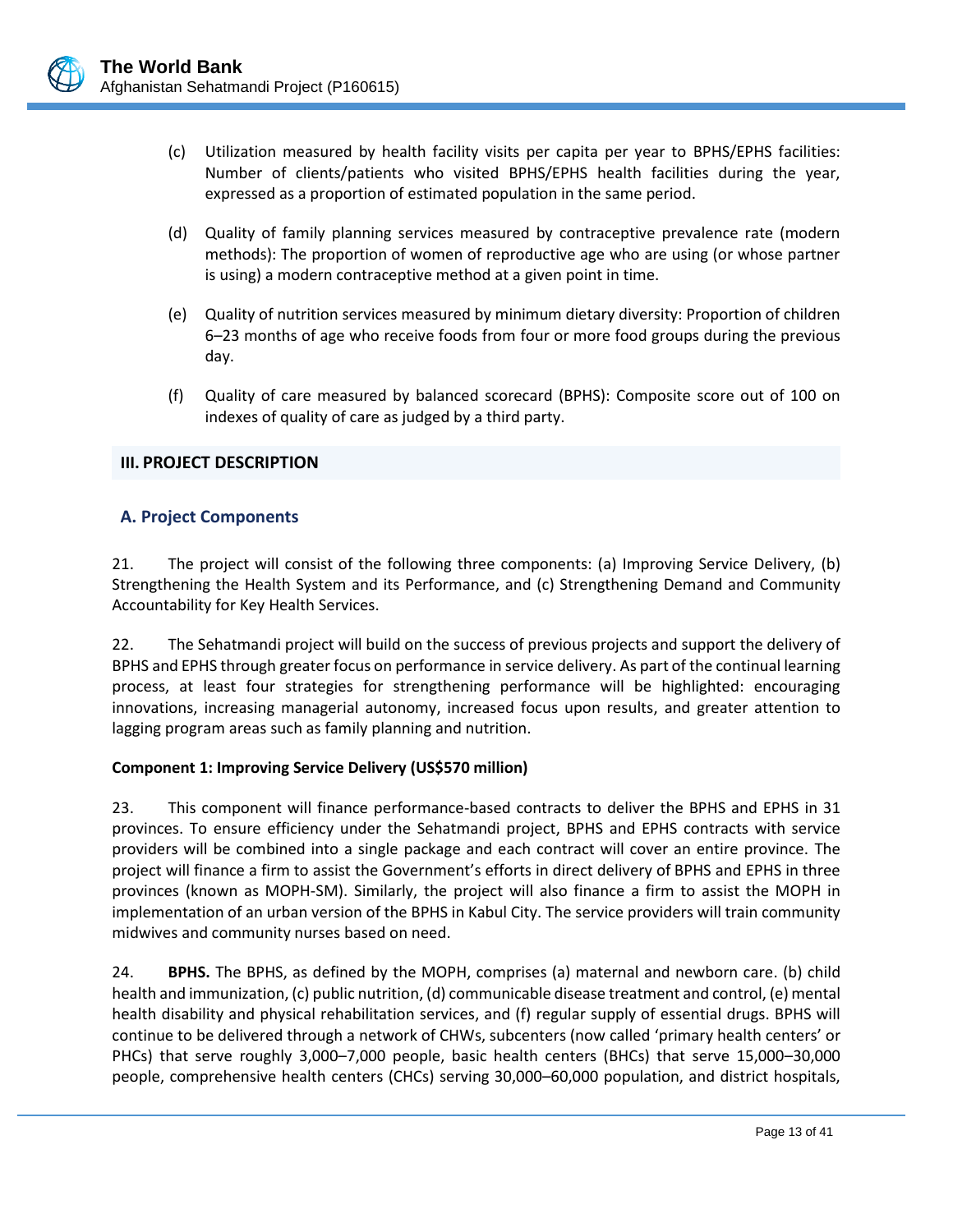

serving 100,000–300,000 population. Besides the existing centers, the services will also be provided through mobile and outreach activities. Under the Sehatmandi project, the number of PHCs will be increased in underserved provinces as a means of increasing physical access to services. The location of the new PHCs will be determined objectively by geographical information system analysis using satellite images. This will not involve new construction. The required premises will be either contributed by the communities or rented and running costs paid by the contracted service provider to be financed by the project.

25. **EPHS.** EPHS facilities provide secondary diagnostic and treatment service and serve as the first referral points for the BPHS facilities. The EPHS facilities support provincial-level hospitals, and the services provided in the provincial hospitals include the following specializations: gynecology, obstetrics, neonatal care, postpartum care and complications, nutrition, orthopedics, surgical care, and respiratory and gastrointestinal care. The Sehatmandi project will support provincial hospitals in 15 provinces up to their current bed capacity.

26. To increase the managerial autonomy provided to service providers delivering BPHS and EPHS, the contracts will (a) specifically define what 'lump sum' means in clear language; (b) eliminate the provision of line item budgets during the selection process; and (c) allow service providers flexibility in interpreting BPHS guidelines and the National Salary Policy (NSP) so they can reallocate staff most efficiently (as long as appropriate female staff are available and the highest cadre of staff remain available, such as a doctor in a BHC). The flexibility in interpreting BPHS guidelines and the NSP will also be covenanted in the Financing Agreement. Further, the MOPH will also work with relevant oversight bodies such as the Ministry of Finance (MOF) to ensure that the focus of auditors remains on accomplishment of results (that is, obtaining value for money).

27. BPHS and EPHS contracts will be modified to increase focus on achieving results. The contracts will comprise two parts: (a) a fee-for-service (FFS) aspect whereby service providers are paid a fixed tariff for certain services and (b) a lump-sum part that covers overheads and services that are hard to quantify or define precisely (for example, emergency preparedness or participating in national immunization days). The service providers will be invited to bid on the lump-sum aspect of the contracts. The FFS tariffs will be set by the MOPH and will focus on high-priority services including immunization, skilled birth attendance, family planning visits, growth monitoring and promotion, and caesarean sections. This approach has the advantage of (a) increasing the focus on performance management, (b) encouraging expansion of the coverage of key services, and (c) rewarding service providers for expanding service delivery.

28. This component will also finance innovations to be implemented by the service providers in areas identified as priorities by the MOPH, namely, (a) increasing access to services, (b) increasing utilization of services, (c) working with households to improve the health of the populations, and (d) improving quality of services. The MOPH may assign specific innovations to a number of provinces using additional funds in the BPHS and/or EPHS contracts. The list of innovations that the MOPH feels would be worth testing include reimbursement of costs (transport, childcare, and so on) to encourage women in remote rural areas to obtain institutional deliveries; introduction of an E-Health and/or M-Health initiative; and addressing of demand-side constraints. Proven, cost-effective, and affordable innovations will then be added to the contracts of appropriate service providers after negotiation and agreement regarding extra financing and performance measures.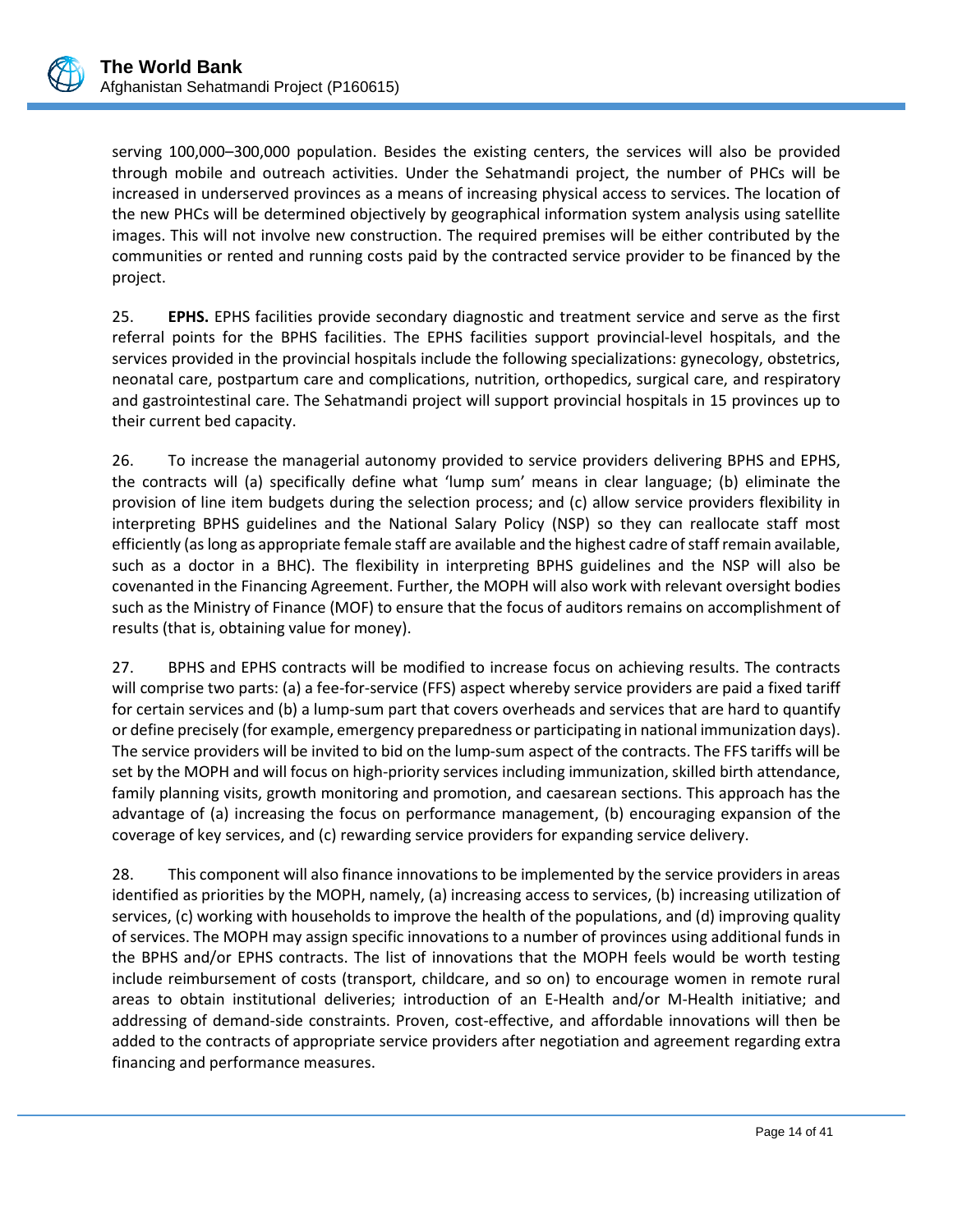### **Component 2: Strengthening the Health System and its Performance (US\$20 million)**

29. This component will support a systematic organized approach aimed at establishing a performance management culture in the MOPH and among stakeholders. This will be achieved through financing the implementation of the recommendations of the current functional review and strengthening the monitoring and data management functions and specific management activities.

30. **Functional review.** A functional review of the MOPH is currently being conducted to determine the ministry's core functions, lines of accountability, optimal organizational structures, and staffing including plans for rationalizing parallel structures that are counterproductive and keeping capacity outside of core structures. This component will provide technical assistance to support implementation of the recommendations arising from this review.

31. **Enhanced TPM.** The project will fund the contracting of a TPM agency that will assess the performance of the project, including BPHS and EPHS implementation. The TPM agency will (a) conduct annual health facility surveys (using a revised and simpler 'balanced scorecard' [BSC]) in all 34 provinces, which will include the use of exit interviews to assess citizen satisfaction; (b) conduct six monthly verification of health management information system (HMIS) indicators and a few quality of care indicators for BPHS and EPHS facilities; (c) assess the effectiveness of the innovations introduced under the project; (d) carry out a nationwide household survey in collaboration with the Central Statistics Organization (CSO); and (e) support verification of drug quality. The High-Level Health Program Oversight Committee will ensure the independence of the TPM agency and to protect its neutrality and timeliness. The committee will review the design, implementation, and reports of the TPM and ensure timely dissemination of the results.

32. **Capacity building.** The project will finance technical assistance to help strengthen the capacity of the MOPH in performance management, to analyze data for decision making, and strengthen the HMIS. The firm will (a) support the MOPH in ongoing analysis of health systems data collected from the HMIS, TPM, and other sources; (b) carry out special analyses requested by the leadership of the MOPH; (c) strengthen the capacity of MOPH staff in TDs and PHOs to analyze various types of data; (d) support in reviewing HMIS data, particularly in the area of nutrition and family planning indicators; and (e) provide 'just-in-time' technical support to the MOPH in response to specific requests from the ministry.

33. **Program management.** The project will finance the system development and stewardship functions of the MOPH to manage the program effectively. It will finance incremental operating costs of MOPH at the central and provincial levels, support short-term technical assistance in specific areas where immediate capacity strengthening is required, and support the contractual staff required for implementation of project activities. The Sehatmandi project will adhere to the Government's National Technical Assistance salary guidelines for contractual staff. These staff include techno-managerial staff (in grade A to C of National Technical Assistance salary scale) from the areas of public health, financial management (FM), and procurement. The staff supported under this component shall directly contribute to the project activities, the detailed terms of reference (TOR) will be agreed on with the World Bank, and the Sehatmandi coordination office will agree on key results areas with the individual staff and review their performance on an annual basis. The MOPH will adhere to the cap on the agreed maximum number of project staff or 1 percent (US\$6 million) of the overall project value.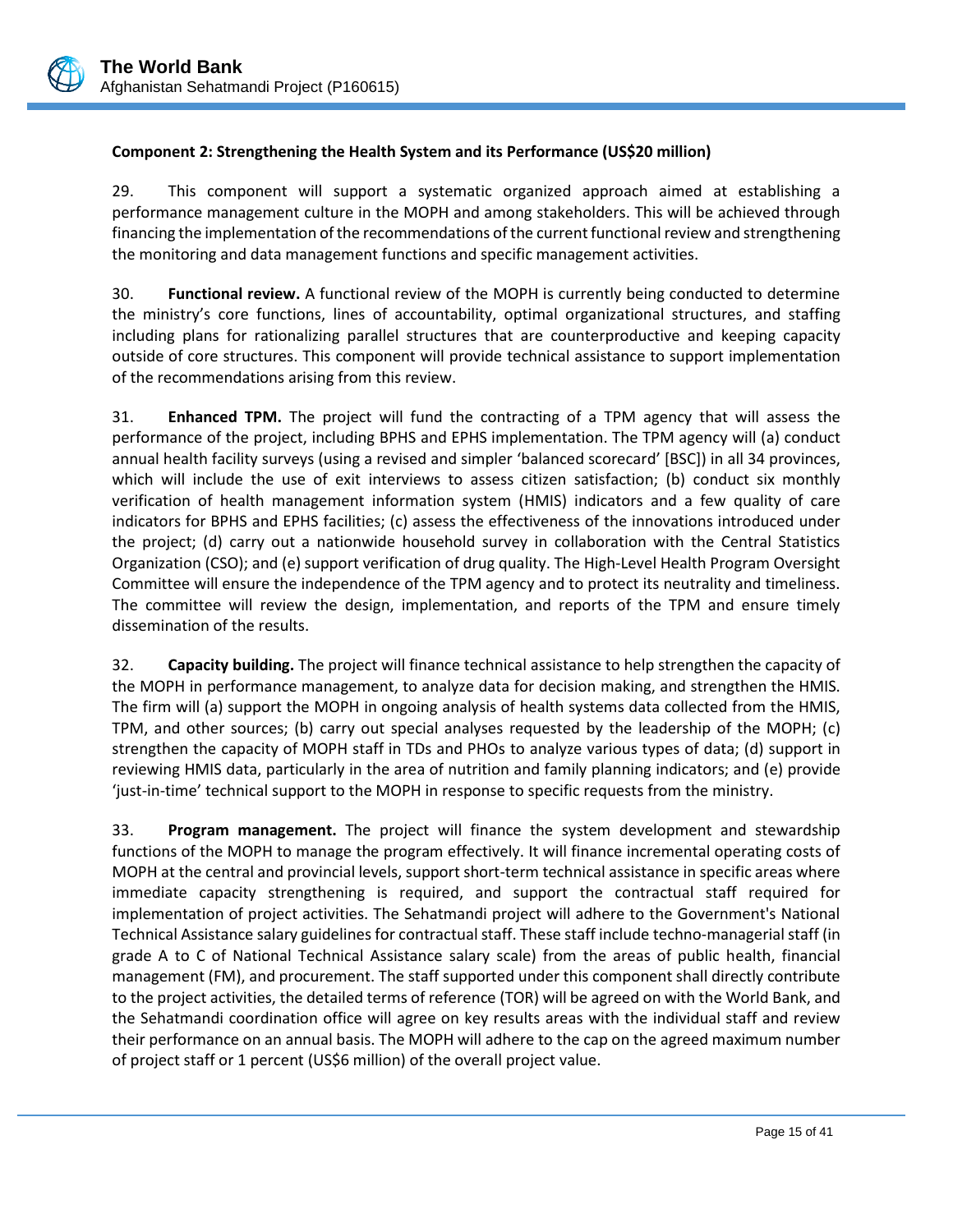

### **Component 3: Strengthening Demand and Community Accountability for Key Health Services (US\$10 million)**

34. The coverage of maternal health, family planning, and nutrition services will be further enhanced by using the potential of the CCAP and Community Development Councils (CDCs) including their female members to build demand for, and increase utilization of, services and strengthen accountability mechanisms for critical health and nutrition services, especially for maternal health and family planning. This will be complemented by (a) inclusion of these services in the semiannual assessments of service providers' performance carried out by the TPM, (b) increased use of CHWs to provide information and supplies to families in the community, and (c) strengthened monitoring of nutrition and family planning results by introducing additional indicators in the HMIS and collection of more nutrition-related data in nationwide household surveys.

35. This component will finance a range of activities from communication campaigns aimed at raising overall awareness of health rights as well as specific health behaviors to support the MOPH and service providers to be more responsive to community health needs. In addition to improving better accountability of the Government toward community in the delivery of health services, the component will also support the implementation of the MOPH's anti-corruption strategy.

36. **Social and behavioral change communications (BCC).** The MOPH has already approved a comprehensive communication campaign that consists of an overall 'umbrella' that will raise the awareness of people's health rights and what services to expect from health providers as well as specific behavior change campaigns. Critical behaviors related to maternal health, nutrition, and family planning will be prioritized. It is expected that the campaign will go beyond mass media and include elements of engaging with key influencers such as religious leaders and community leadership structures.

37. The MOPH will contract a firm to implement the plan for BCC to improve child nutrition, increase the use of modern family planning methods, and reduce the desired fertility rate. The SBCC will also entail informing communities about the MOPH's grievance redress mechanism (GRM). The contract will include (a) carrying out detailed formative research that builds on previous research and BCC efforts; (b) development of an SBCC plan, acceptable to the MOPH, that involves diverse approaches including mass media, social media, use of existing telephone systems, interpersonal communications through CHWs, and involvement of mosques and religious leaders; and (c) execution of the approved plan. It is envisaged that the contract will be performance based and part of the payment will be based on success in coverage of rural households and improved knowledge and behavior practices.

38. **Strengthening accountability of health services to communities.** This support will consist of two elements: (a) strengthening the capacity of communities to systematically collect core data and (b) developing mechanisms for service providers to receive and respond to community concerns regarding health services and overall health. The project aims to work with health *Shura* and the CCAP to build capacity of CDCs to collect and analyze health performance data as a complement to existing monitoring data sources, particularly in highly conflict-affected areas. A community scorecard to monitor the delivery of services at the health facility level has been developed jointly by the MOPH and CCAP. The project will support integration of community scorecard and health information system (HIS) of the MOPH, which will help the MOPH improve health service delivery. Support will also be provided to the MOPH and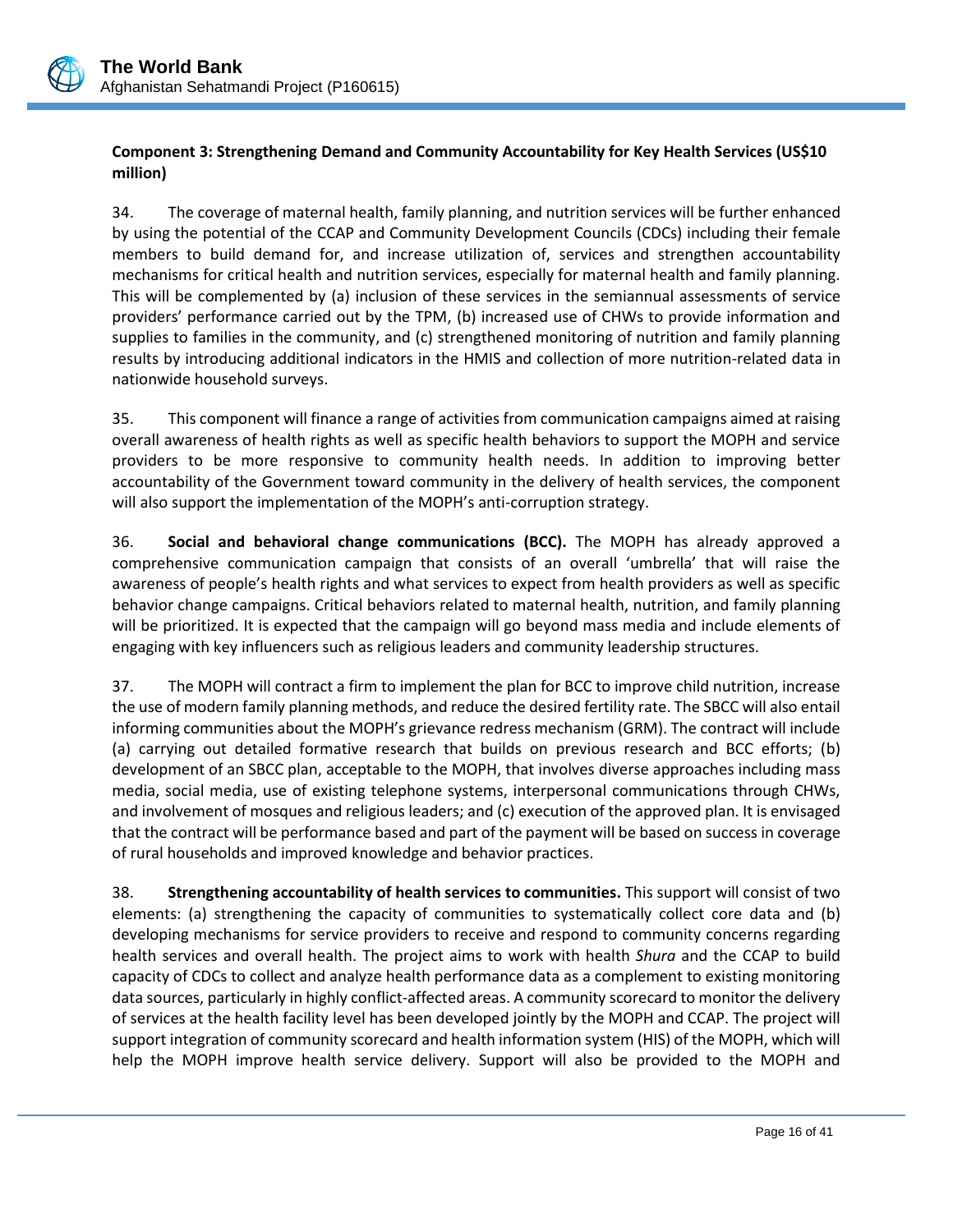

implementing service providers to develop SOPs to deal with priority issues raised through the CDCs on time.

39. **Strengthening the GRM.** The MOPH has an existing GRM. However, it is not popular nor frequently used for registering concerns. To strengthen the GRM, the BPHS and EPHS providers will disseminate information about the GRM in all health facilities and advertise it widely through social media and other means. In addition, the project will also support the MOPH in (a) reviewing and improving SOPs for the GRM and disseminating them to all provinces and (b) conducting semiannual reviews to monitor the nature of grievances and preparing province-wise plan to address issues.

40. **Support implementation of the MOPH anti-corruption strategy.** To address concerns about corruption, the project will support continued MOPH efforts to implement its anti-corruption strategy. This will include initiating steps to undertake regular performance and financial audits of some of its key functions and take steps to address issues identified from these audits. In addition, the disclosure of procurement results at different stages, declaration of governing body members of selected service providers, regular monitoring of timely and complete payment to service providers, and timely action on corruption-related complaints received through the GRM will help to reduce the corruption in the system. The detailed matrix on fraud and corruption risk and mitigation measures related to governance, procurement, and FM is provided in Annex 1.

## <span id="page-19-0"></span>**B. Project Cost and Financing**

41. The total cost of the project is US\$600 million, which will be financed through multiple sources, including the ARTF in the amount of US\$425 million, GFF in the amount of US\$35 million, and an IDA Grant in the amount of US\$140 million (**Error! Reference source not found.**).

| <b>Project Components</b>                                                                              | <b>Project Cost</b> | <b>IDA Financing</b> | <b>Trust Funds</b><br>(ARTF) | <b>GFF</b> |
|--------------------------------------------------------------------------------------------------------|---------------------|----------------------|------------------------------|------------|
| Component 1: Improving<br>Service Delivery                                                             | 570                 | 133                  | 409                          | 28         |
| Component 2: Strengthening<br>the Health System and its<br>Performance                                 | 20                  | 5                    | 10                           | 5          |
| Component 3: Strengthening<br>Demand and Community<br>Accountability for Key Health<br><b>Services</b> | 10                  | $\overline{2}$       | 6                            | 2          |
| <b>Total Costs</b>                                                                                     | 600                 | 140                  | 425                          | 35         |

| Table 2. Project Financing (US\$, millions) |  |  |  |
|---------------------------------------------|--|--|--|
|---------------------------------------------|--|--|--|

42. The ARTF funds will be disbursed in three tranches: (a) on approval of the project in 2018, (b) in 2019 on completion of year 1 of implementation, and (c) in 2020 on completion of year 2 of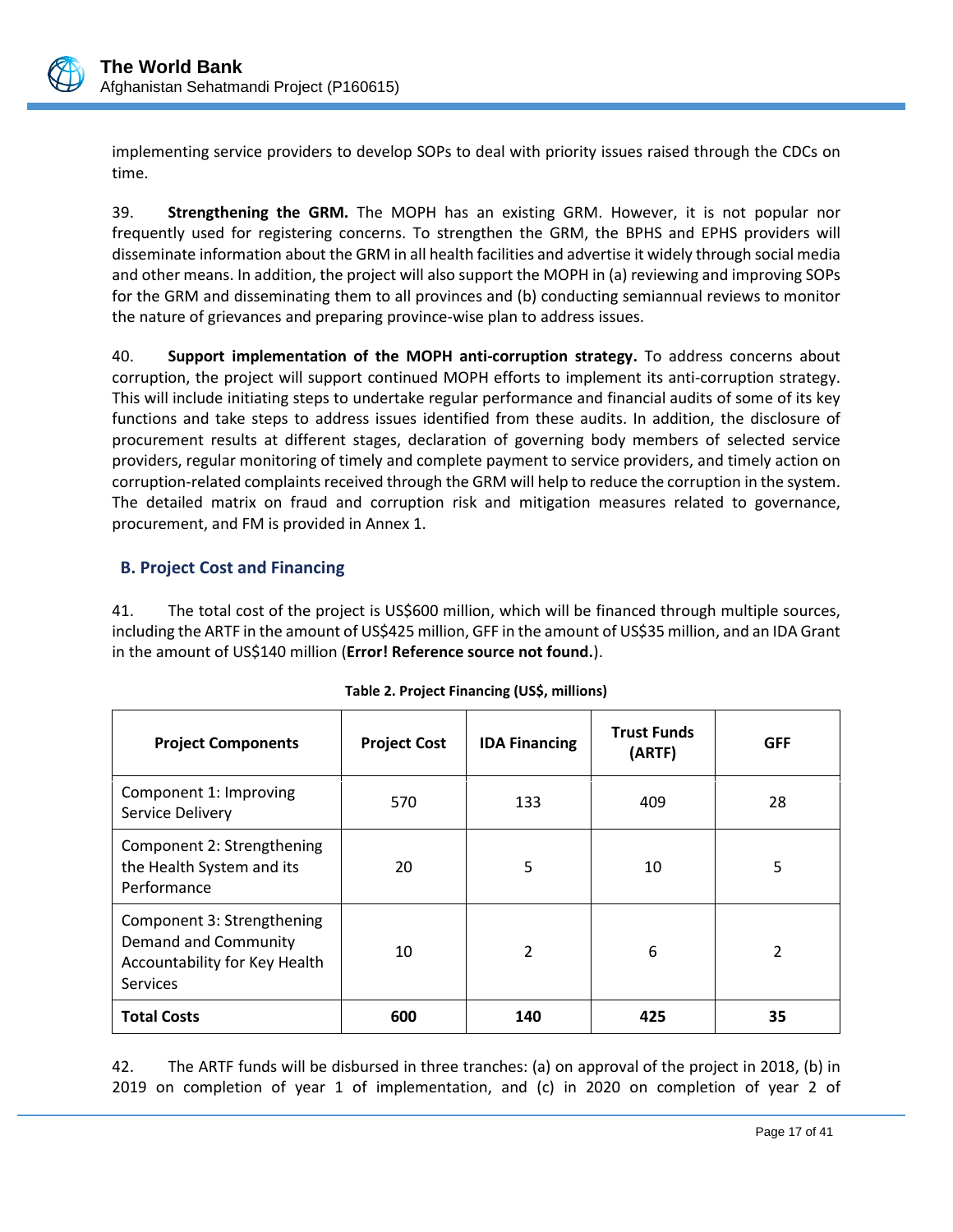implementation subject to the MOPH meeting the below-mentioned tranche release conditions. The provisional amounts of these three tranches will be US\$130 million, US\$160 million, and US\$135 million, respectively. The project will support the MOPH in moving from contract management to performance management of the BPHS/EPHS contracts. To facilitate this transition, the World Bank has agreed with the MOPH to include the following tranche release conditions that will be applied to the transfers from the ARTF (parent trust fund) to the project (child trust fund).

43. The tranche release condition for the year 2018–2019 is approval of the project by the ARTF Management Committee.

- 44. The tranche release conditions for the year 2019–2020 (on completion of year 1) are as follows:
	- (a) The SOPs for the management of performance-based contracts for delivering BPHS/EPHS developed, satisfactory to the World Bank. The SOPs will consist of
		- Manners by which the MOPH will supervise service providers and monitor their performance including the format by which service providers will report on their performance on a quarterly basis and the method and the reporting format of the semiannual performance reviews of service providers to be conducted by the TPM agent and
		- Roles and responsibilities among relevant MOPH units in supervising service providers, monitoring and reporting on their performance, and taking necessary actions as specified in the service provider contracts.
	- (b) The semiannual performance reviews of at least 60 percent of BPHS/EPHS service providers carried out in accordance with the SOPs
	- (c) Sixty percent of service providers have received timely and complete payments as per the contract
	- (d) The timely<sup>5</sup> dissemination of key program data (household survey, BSC, quarterly performance reports by the service providers, and semi-annual reviews of service providers performance) and financial data (contract amounts and expenditures) done on the website of the MOPH
	- (e) The performance review of the MOPH conducted by the High-Level Health Program Oversight Committee to assess the MOPH's performance in managing the BPHS/EPHS contracts in accordance with its contractual rights and obligations, including whether it has appropriately exercised applicable contractual rights to reward or sanction service providers depending on their assessed performance
- 45. The tranche release conditions for the year 2020–2021 (on completion of year 2) are as follows:

 $\overline{a}$ 

<sup>5</sup> 'Timeliness' to be defined in the SOPs.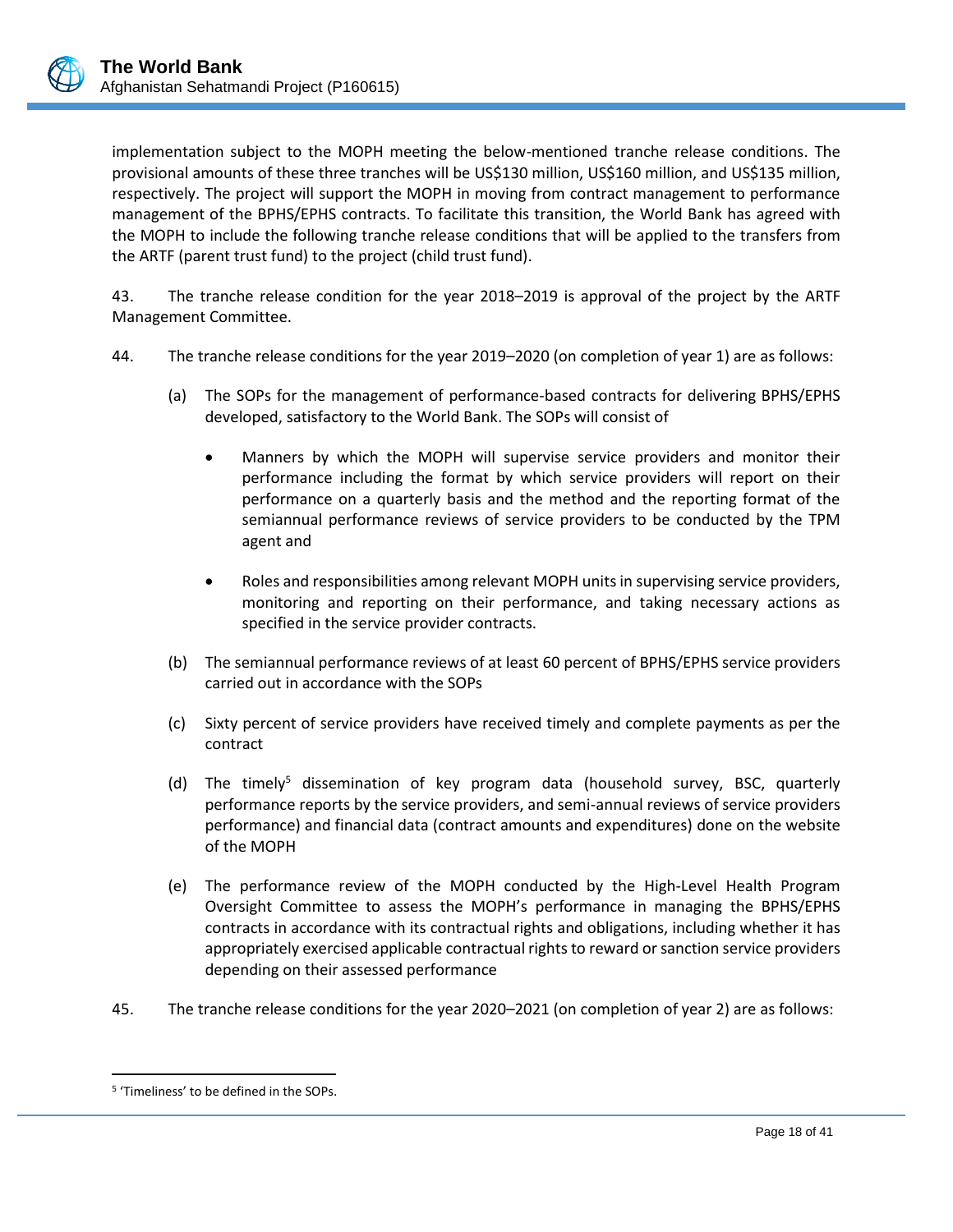

- (a) The semiannual performance review of at least 80 percent of BPHS/EPHS service providers carried out in accordance with the SOPs
- (b) Eighty percent of service providers have received timely and complete payments as per the contract
- (c) The timely dissemination of key program data (household survey, BSC, quarterly performance reports by the service providers, and semiannual reviews of service providers performance) and financial data (contract amounts and expenditures) done on the website of the MOPH
- (d) The performance review of the MOPH conducted by the High-Level Health Program Oversight Committee to assess the performance in managing the BPHS/EPHS contracts in accordance with its contractual rights and obligations, including whether it has appropriately exercised applicable contractual rights to reward or sanction service providers depending on their assessed performance

### <span id="page-21-0"></span>**IV.IMPLEMENTATION**

### <span id="page-21-1"></span>**A. Institutional and Implementation Arrangements**

46. A High-Level Health Program Oversight Committee consisting of policy makers from the MOPH, the MOF, the Independent Directorate of Local Governance, relevant United Nations agencies, bilateral donors, and representatives of civil society has been formed to closely monitor the performance of the service providers and the MOPH and ensure coordinated efforts are made by all the stakeholders. This committee will also engage with the DPs in policy dialogue, deliberate on future directions of the health sector, and conduct annual reviews of the project.

47. The MOPH will have the overall responsibility for project implementation and oversight through the High-Level Health Program Oversight Committee. The Minister of Public Health will be the project coordinator. The MOPH, through its central departments and provincial offices, will be responsible for the smooth implementation of the project. The actual health services will be delivered through contracted service providers in 31 provinces. In the remaining three provinces (Parwan, Kapisa, and Panjshir), the MOPH will transfer responsibility of management from the SM team to a non-state provider through a service management contract for effective delivery of services including capacity building and innovations for improving the quality and access to health services. The procurement and contract management for service providers will be carried out by the MOPH. The provision of services by service providers will be monitored through the regular HMIS and through facility and household surveys carried out by a thirdparty firm. The procurement of goods will be managed by the Procurement Department of the MOPH at the central level.

48. Under the ongoing SEHAT project, the SEHAT Coordination Office has provided secretariat support to the SEHAT Project coordinator (H.E. Minister of Public Health) and coordinated project-related activities with other departments and stakeholders. The SEHAT Coordination Office will be renamed as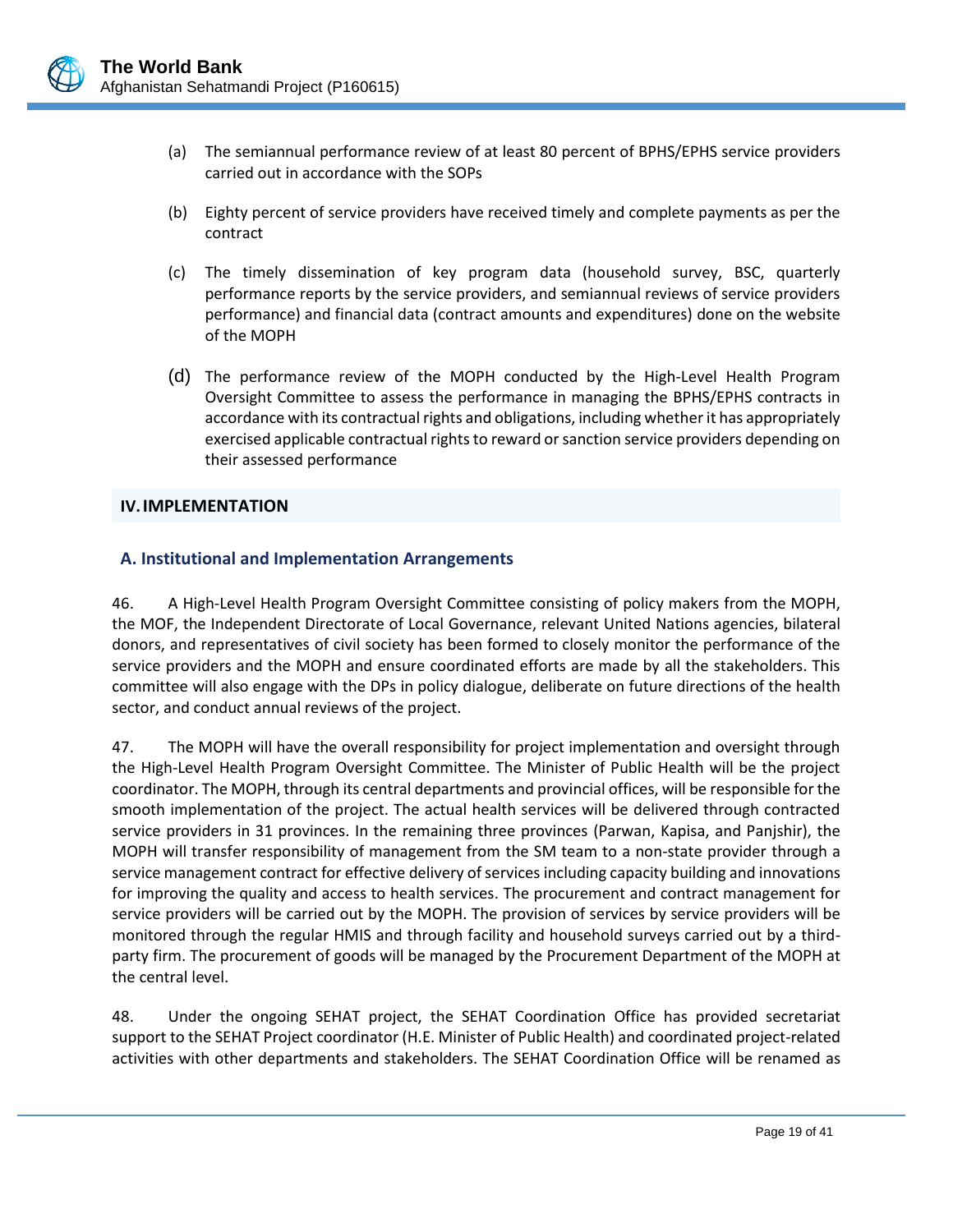

Sehatmandi Coordination Office and will be strengthened to coordinate project-related activities with all involved parties and provide general oversight for the Sehatmandi project.

# <span id="page-22-0"></span>**B. Results Monitoring and Evaluation**

49. All the indicators described in the Results Framework are in line with the Government of Afghanistan's health strategy and its HIS Strategy. To ensure viability of quality data to assess the progress, the project will support sector wide M&E through a third party, as described under Component 2. This will help the MOPH hold service providers and hospital managers accountable for tangible results. It will also allow the World Bank and other stakeholders to have an independent assessment of progress in the service delivery. The project will rely on a number of data-collecting mechanisms as follows:

- (a) The household health survey will be carried out by the TPM in coordination with the DHS to ensure availability of end-line data for the project. The survey will provide national and provincial estimates of key project indicators, coverage of key services, out-of-pocket expenditures, key behaviors related to maternal and child health, and end-line data for the project. The baseline for the project will mainly rely on the findings of AHS 2018 and BSC.
- (b) Annual health facility assessments will also be carried out by the TPM and will examine quality of care including availability of key inputs, clients and staff satisfaction, management system, and equity in the utilization of health services. The results of the assessment will be presented in the form of the BSC that will summarize the performance of each province in implementing BPHS and EPHS in one color-coded page. The BSC provides the policy makers and health managers with evidence about the health service delivery in each province highlighting strengths and areas to be improved.
- (c) The HMIS will provide real-time data on utilization of BPHS and EPHS. The HMIS data will be used on a quarterly basis to assess the progress and identify critical issues. Since a portion of the service provider payments will be linked to the key outputs of the health facilities reported through the HMIS, there will be arrangements for third-party verification of the HMIS reports. The verification of HMIS data will occur on a six-monthly basis on a random selection of health facilities by the third party. There will be two stages of verification: (i) assessment of consistency between health facility registers and Quarterly Reports sent to the MOPH by comparing the figures submitted to the MOPH with information recorded in the health facility registers for key outputs and (ii) visits to a random sample of households listed in the health facility registers and verification of services received by the clients. The third party will also verify the status of the health facility in terms of its capacity to provide BPHS/EPHS as per MOPH guidelines.
- (d) Through the CCAP, the Government established a community-based monitoring mechanism. A simple community scorecard has been developed to be used by CDCs to monitor services provided to communities by different sectors including health. The scorecard will be completed every three months and results will be discussed at different levels. Currently, the CCAP covers one-third of districts in the country. The project will use the findings of community scorecards to assess availability of minimum standards capturing availability of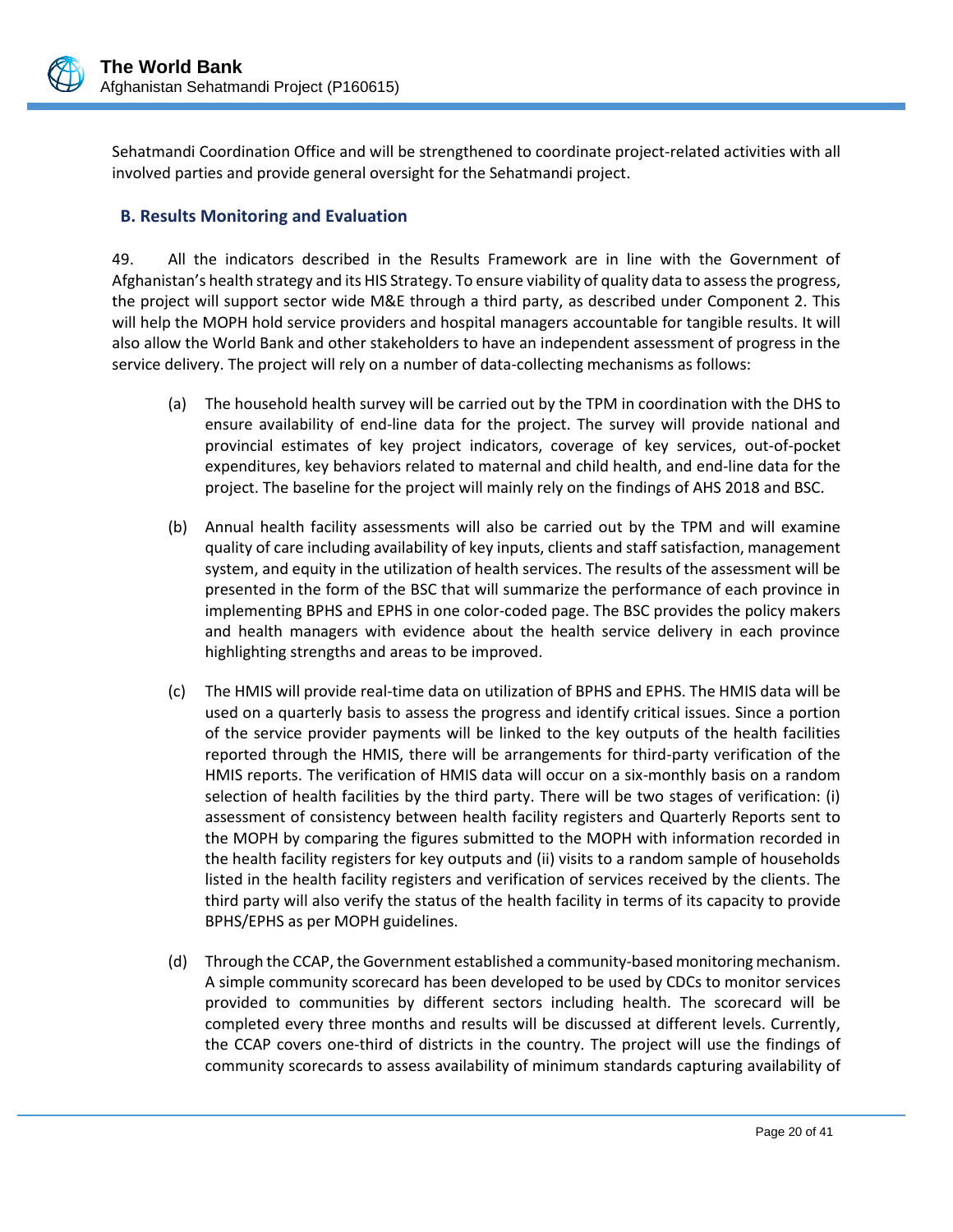

critical inputs and services in the health facilities, which will be part of the service providers' performance management.

(e) Systematic supervision of health facilities will be carried out by PHOs, central TDs, and the GCMU using a standardized approach that will assess whether the facility is providing the BPHS and EPHS.

50. **Systematic performance reviews of BPHS and EPHS contracts.** The MOPH will undertake detailed and systematic performance reviews of BPHS and EPHS service providers on a semiannual basis. The project will help with development of a standardized approach and reward/sanction mechanisms for welland poorly performing service providers. The project will also support much greater involvement of the TDs and PHOs in oversight of the BPHS and EPHS contracts. This will involve enhancing the capacity of TDs and PHOs in data analysis and utilization and developing standard tools and procedures.

51. **Reporting.** The MOPH will produce a semiannual report based on agreed targets, progress made of implementation of critical project activities, and the performance of the sector at the end of each year. This report will contain tables of performance against indicators for the Sehatmandi project.

52. **Supervision and implementation support.** An experienced in-country World Bank team of health, operational, and fiduciary specialists will provide day-to-day implementation support to the MOPH with additional regular support from staff from other World Bank offices; implementation support missions will be carried on a six-monthly basis. Participantsshall include the World Bank's task team and all relevant partners.

# <span id="page-23-0"></span>**C. Sustainability**

53. Key factors contributing to the sustainability of the project include (a) Government ownership and commitment as the design of the project relies on the recommendations of the Health Sector Summit chaired by H.E. the President; (b) the technical feasibility of the project design, which is based not only on international good practice and expertise but also on the lessons learned from the last 15 years of health projects in Afghanistan; (c) well-informed design and implementation arrangements that focus on building capacity of the health sector on better service delivery; (d) the fiscal sustainability of investments, with the analysis indicating that project allocations would not create an undue fiscal burden on the overall health sector budget; and (e) development of the GFF investment case and deeper engagement in financing of the health sector.

## <span id="page-23-1"></span>**D. Role of Partners**

54. Afghanistan's health system has immensely benefited from the existence of multiple donors, and this has translated into significant progress in health system performance over the last 15 years. The World Bank has continued to play a critical role in convening multiple donors in the country. The donors have been part of the policy dialogue with the Government and have been supportive in joint implementation reviews of the SEHAT project while complementing the project implementation through their off-budget support. It is anticipated that the partnership would be further strengthened over the life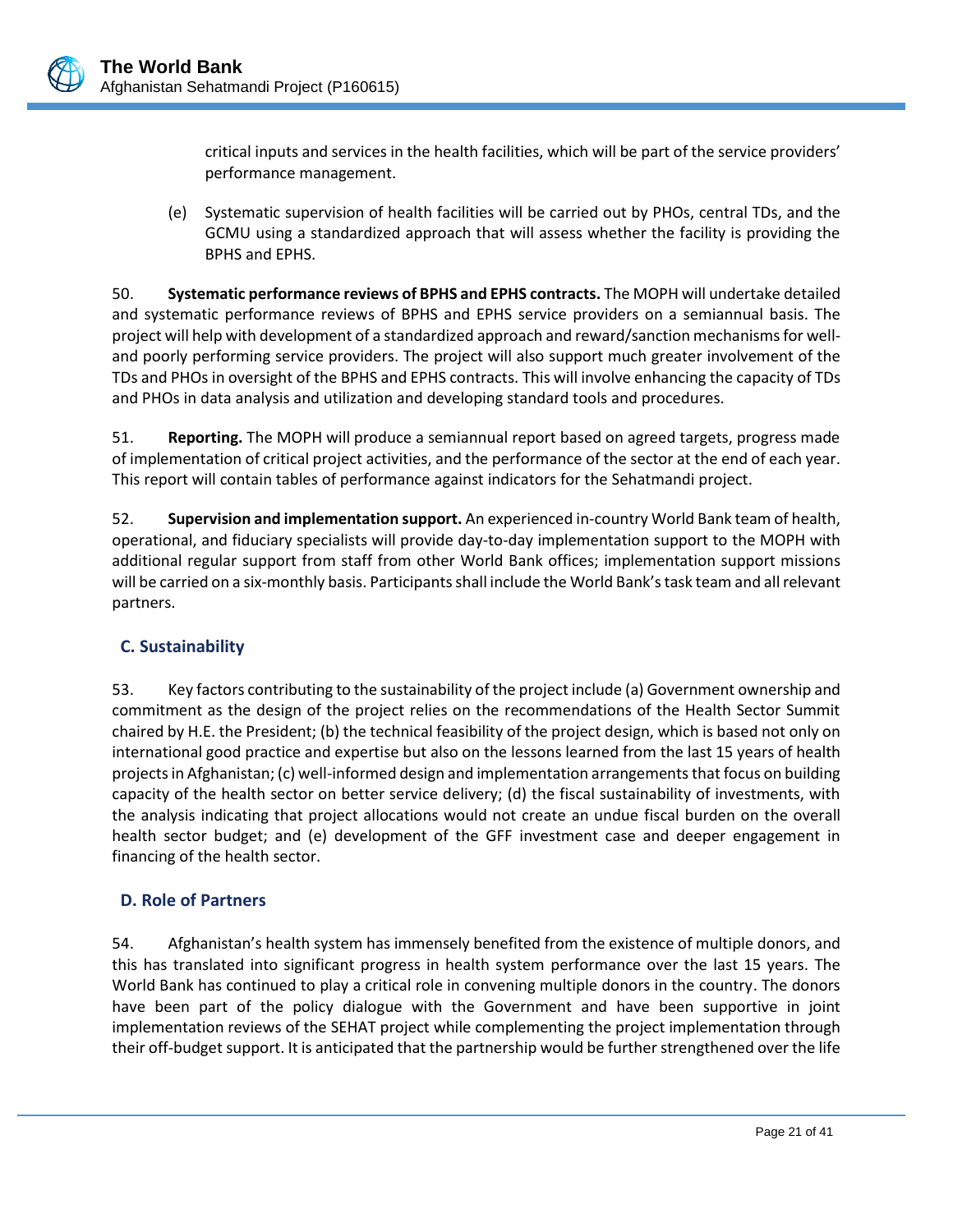

of the project through the GFF engagement with its support to the oversight committee. The three key roles and links with partners during the Sehatmandi project are as follows:

- (a) **Strategic linkages**: The objectives of the project are aligned with operations of several donors in the country. Although the broader objectives of the partners are different in terms of the results set for the grants they provide to the MOPH, the strategic direction remains firmly committed toward improvement in service delivery and institutional strengthening. The partnership with donors in policy dialogue ensures coordinated efforts and enforces the importance of change needed at the Government level.
- (b) **Operational linkages**: The World Bank staff working on the project are members of the Health Development Partners' Forum by DPs that serves as a coordination platform. Although there is no direct financial relationship between the World Bank and the donors' off-budget support, the involvement of team members in technical discussions and day-today project implementation is complementary in nature. As mentioned earlier, the joint implementation reviews are conducted in partnership with donors and partners in the country and ensure coordination and complementarity.
- (c) **Financial linkages**: The project is largely funded through the ARTF, which is a multi-donor trust fund, followed by IDA and GFF. To avoid duplication in allocation of financial resources, the World Bank has followed a transparent consultative process for the preparation of the project to ensure all DPs in the country are well informed and engaged in the process.

## <span id="page-24-0"></span>**V. KEY RISKS**

## **Overall Risk Rating and Explanation of Key Risks**

55. **The overall risk rating of the project is 'High'.** The project faces significant security, political, and governance risks. The main risks to implementation are due to the general security situation. Security is a critical challenge, especially in the southern and eastern provinces. Lessons learned from the ongoing operation, such as the need to closely work with the local communities, will help mitigate these risks.

56. **Political and governance.** There are multiple sources of High political and governance risks in Afghanistan. Power-sharing arrangements under the National Unity Government are a continued source of tension and potential future instability. With a short window until the next election in 2019, the potential political disruptions could delay project implementation. This risk is planned to be mitigated through trying to move fast initially by focusing on 'quick win' areas ahead of elections such as piloting the non-consultancy services (NCS) approach for procurement of service providers and development of SOPs for enhanced performance management. There are also concerns about a risk of corruption in the health sector. Sehatmandi will support the implementation of the anti-corruption strategy of the MOPH, which is a practical document informed by the findings of the MEC assessment of risk of corruption in the health sector.

57. **Macroeconomic.** Afghanistan's macroeconomic outlook is subject to High risks. The country remains heavily reliant on aid, and any reduction in security and civilian support below expected levels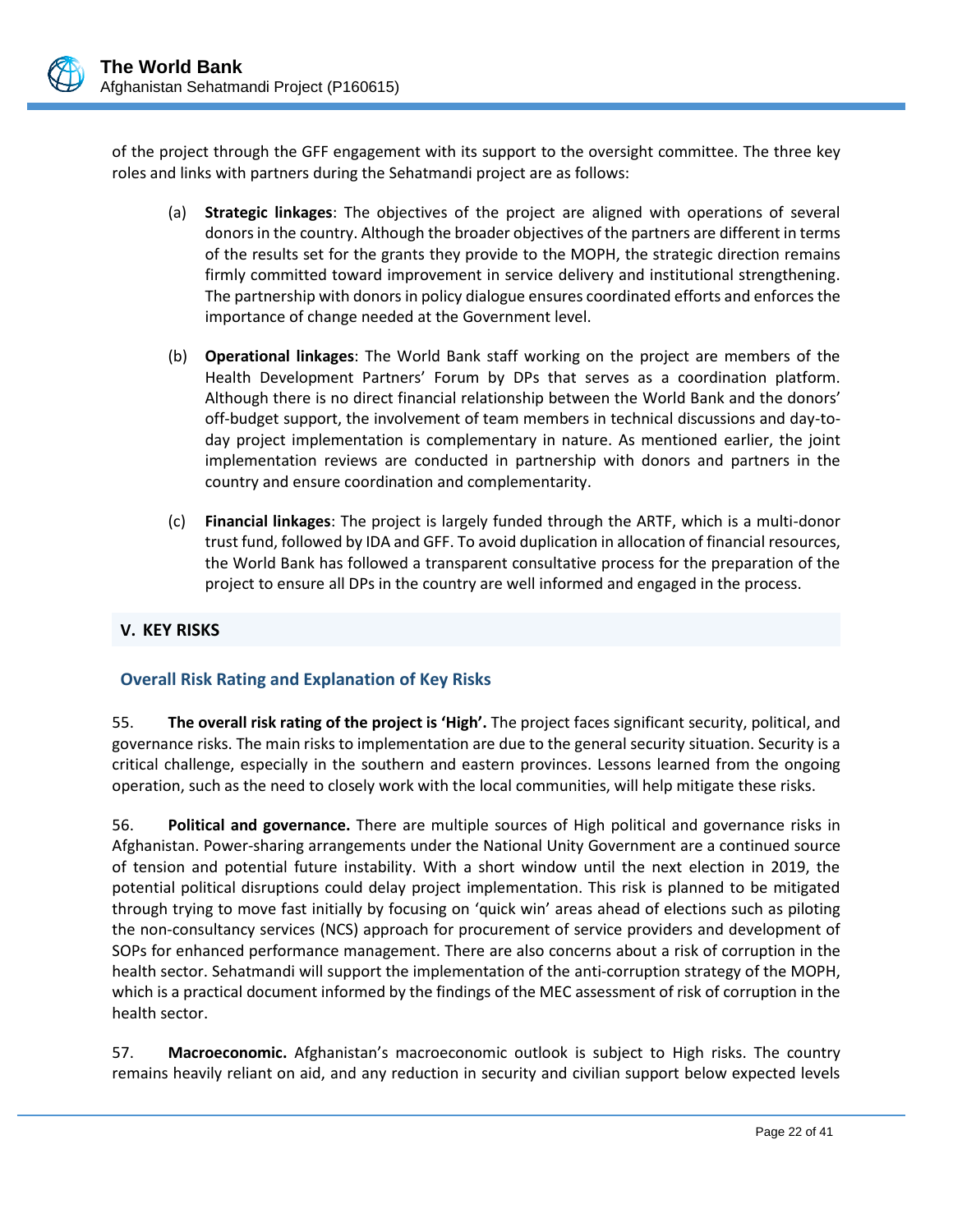will place pressure on fiscal sustainability and service delivery. An important way in which macroeconomic risks can affect an Investment Project Financing (IPF) project is through reduction in Government counterpart funding; however, given that a bulk of the financing for the Sehatmandi project emanates from the ARTF and IDA, the macroeconomic risk is not a major concern for the project.

58. **Institutional capacity for implementation and sustainability.** The institutional capacity for implementation and sustainability is at Substantial risk. The public sector in Afghanistan is characterized by highly uneven and thinly spread technical capacity. Long-term aid dependency has left some agencies and reform processes heavily dependent on technical assistance. In light of recommendations of the ongoing functional review, the project will continue to support strengthening of the health system and increasing efficiency. In addition, the findings of the functional review will also inform the next phase of the World Bank-supported civil service reform project to address the shortage of competent staff in key positions and hence decrease the reliance on project financed technical assistance.

59. **Fiduciary.** The fiduciary risk rating under the proposed project is Substantial. The project will be implemented by the MOPH using country systems. FM and procurement assessments have been undertaken by the World Bank as part of project preparation. Specific risks arising from gaps in fiduciary systems (including low capacity and weak internal controls) and procurement (including lack of standard procedures, irrational performance parameters for termination of contracts, and delay in procurement process) are identified and appropriate mitigation measures are recommended. The MOPH will update the control framework in the FM Manual, prepare and adopt budget guidelines and develop a capacity development plan for internal audit, and implement an audit management software for improving efficiency. For procurement management, the MOPH will retain key staff from the SEHAT project and GCMU to support procurement and performance management of service providers' contract and ensure timely implementation. The implementation of the above will reduce the fiduciary risk to a greater extent.

## <span id="page-25-0"></span>**VI.APPRAISAL SUMMARY**

# <span id="page-25-1"></span>**A. Economic and Financial (if applicable) Analysis**

60. **Impact on human development and economic growth.** In addition to promoting human development, improving access to maternal and child health services through BPHS and EPHS can have a positive impact on long-term economic growth by supporting human capital formation and increasing women's labor supply. Additional returns can be realized by (a) diminishing the risk of impoverishment due to high health-related out-of-pocket expenditures, (b) reducing the burden on households due to lost income resulting from illness-related incapacitation, and (c) improving the learning capacity of children owing to better nutrition. According to the World Health Organization's Global Investment Framework for Women's and Children's Health, investments in maternal and child health in lower-income countries such as Afghanistan produce social and economic returns that are up to 15 times greater than their costs. The project is expected to contribute to reduced morbidity and mortality of mothers and children by improving equitable access to both primary and hospital-based care.

61. The economic analysis of the project is based on assessments of technical efficiency, allocative efficiency, and equity. Technical efficiency was assessed by measuring estimated improvements in the delivery of health services compared with operating costs at the facility level. There is recent evidence to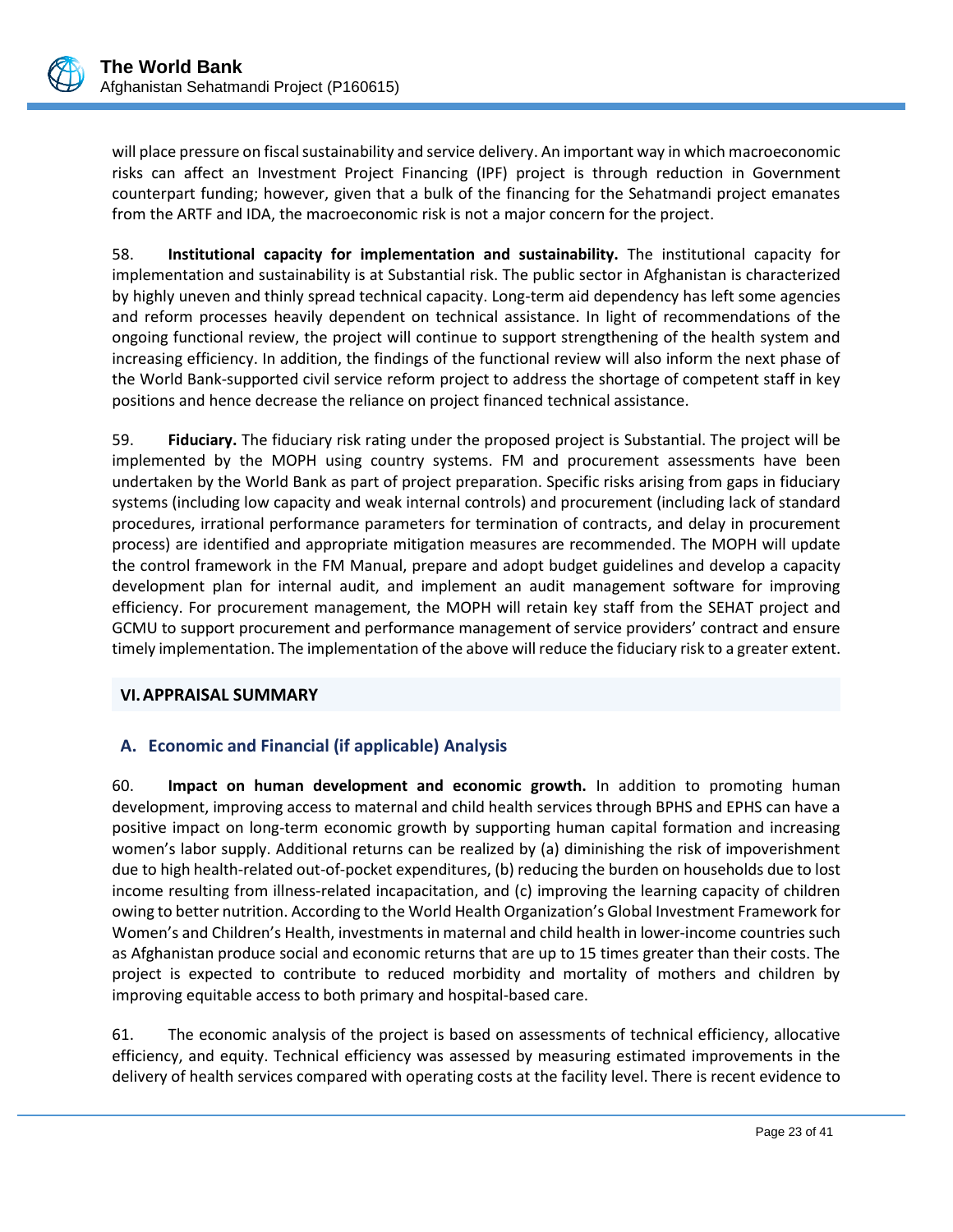indicate that health system performance—measured by the average composite score (ACS) that aggregates across six domains of the BSC methodology, including client and community, human resources, physical capacity, quality of services provision, and management systems—has improved faster than the increase in costs of BPHS implementation. Per capita BPHS costs for each point gained in the ACS reduced by almost 8 percent between 2014 and 2015, indicating improvements in technical efficiency in the delivery of services by health facilities.

62. Allocative efficiency was assessed by comparing disability-adjusted life years (DALYs) averted by SEHAT project interventions, which will also be the ones targeted by Sehatmandi. The SEHAT project concentrated its efforts on reducing communicable, maternal, neonatal, and nutritional causes of mortality and morbidity. In 2011, these causes represented 47 percent of the overall burden of diseases (BoD) in Afghanistan. The SEHAT project supported the implementation of BPHS and, as a result, contributed to the reduction of communicable, maternal, neonatal, and nutritional causes to 36 percent of the BoD, averting an estimated 8.5 million DALYs.

63. The equity analysis was based on comparing access to services and health outcome indicators across economic quintiles. The analysis shows that health interventions provided by BPHS disproportionally resulted in improved access for those in the lowest economic quintile. For example, the Gini coefficient for institutional deliveries reduced from 0.863 to 0.525 between 2010 and 2015; this represented tremendous progress in fulfilling the needs of poor mothers to safe maternity-related care. A significant proportion of interventions supported by BPHS under the SEHAT project are self-targeted to the poor, contributing to increased access. Given that Sehatmandi will continue the equity trajectory of the SEHAT project, it is expected that similar benefits will continue to accrue to the poor.

64. During project implementation, a set of indicators on technical efficiency, allocative efficiency, and equity will be monitored to enable an assessment of the final economic impact of the project on the poor. The indicators will be compiled from project administrative records (such as the BSC), household surveys, and as part of complementary institutional research during project implementation.

# <span id="page-26-0"></span>**B. Technical**

65. The major focus of the project is delivery of BPHS and EPHS across the country, which comprises a prioritized set of high-impact interventions with proven cost-effectiveness, well in line with the international health agenda to achieve the SDG 3. As has been demonstrated in the last 15 years, BPHS and EPHS are effective ways to respond to the basic health needs of the communities and, as such, are key tools to improve the overall stability in the country. Indeed, the provision of BPHS and EPHS through contracting out in Afghanistan has become a model for other fragile states trying to rebuild their health system after emerging from conflict.

66. The Sehatmandi project will finance the BPHS in line with the revised BPHS 2011 guidelines. Currently, the MOPH is revising the BPHS and possibly the EPHS guidelines as well. It is understood, however, that both the BPHS and EPHS will keep their focus on primary and essential health care interventions and will be expanded in a cautious manner as to maintain the cost of the packages within reasonable limits.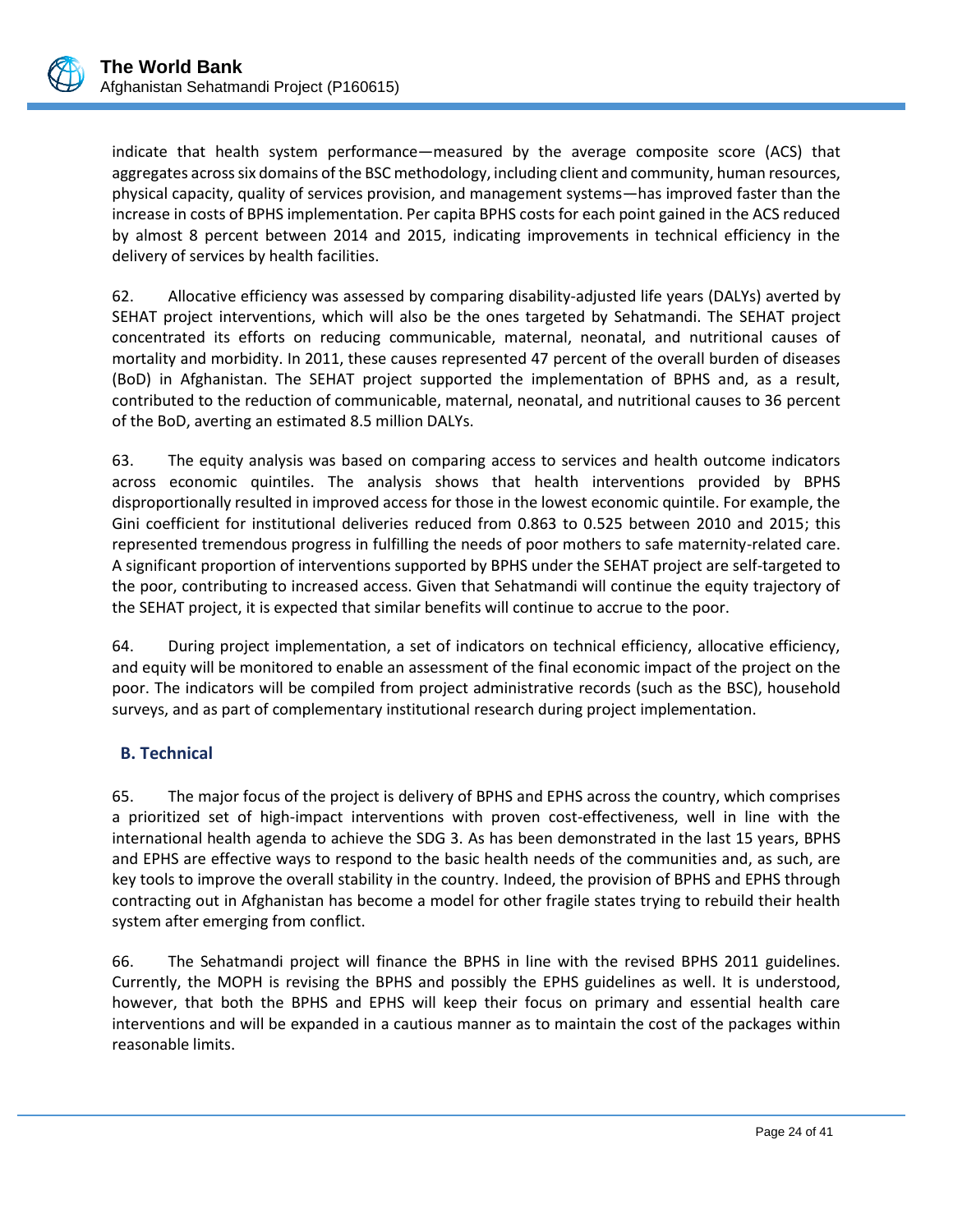67. To carry out project activities effectively, strong project management and coordination is essential. IDA's support to MOPH stewardship functions was critical to the effective implementation of the previous health projects. While MOPH capacity has greatly increased over the past years, the presence of contractual staff in key departments is still indispensable to support the MOPH in managing contracts and in supporting direct delivery of services. The MOPH will review contractual staff performance on an annual basis; a staff plan will be developed yearly and the total number of contracted staff will be kept to a minimum and will decrease over time as the new phase of the civil service reform project picks up.

# <span id="page-27-0"></span>**C. Financial Management**

68. An FM assessment of the SEHAT project and the MOPH was carried out and found that the existing FM systems are capable of proper accounting and reporting of the grant proceeds. However, the assessment identified certain weaknesses that can limit either the assurance on use of grant proceeds or achievement of project objectives. The following weaknesses were identified: (a) absence of a system of periodic financial reporting to the management, (b) delay in submission of provincial financial reports in the absence of service standards, (c) unadjusted advances for more than a year, (d) lack of an asset management system, (e) poor internal audit, (f) noncompliance with external audit recommendations, and (g) an incremental approach being used for budget preparation leading to low budget turnover. In light of the above, the FM rating for the proposed project is Substantial.

69. In response to the weak FM system, the MOPH will update the control framework in the FM Manual, prepare and adopt budget guidelines and a capacity development plan for internal audit, and implement an audit management software. The overall FM risk of the project is rated Substantial and the mitigation measures will be included in the project manual of the MOPH.

70. The project FM arrangements rely on the country systems. The Government budgeting processes will apply, and the project's budget will be a part of the Government's annual budget. The accounting records will be maintained at the central level by the MOF in the Afghanistan Financial Management Information System (AFMIS) based on M16s and the coordination unit will maintain detailed subsidiary records. The FM Manual elaborates the project's control framework. The manual used for the SEHAT project will be updated to address the weaknesses identified during the implementation.

71. The capacity of the MOPH Internal Audit Department will be strengthened to conduct semiannual project internal audits. The internal audit reports will be submitted to the World Bank within two months of the close of the semester. The project's financial statements will be prepared in accordance with the Cash Basis International Public-Sector Accounting Standards and audited by the Supreme Audit Office, in accordance with International Organisation of Supreme Audit Institutions (INTOSAI) auditing standards. The audited financial statements will be submitted to the World Bank within six months of the close of the financial year. The existing FM team at the SEHAT coordination unit will have the responsibility to manage the project's FM matters. The team has adequate capacity and experience to manage the Sehatmandi project.

72. Disbursement will be report based. The coordination unit will operate three segregated Designated Accounts (DAs). One each for IDA, ARTF, and GFF will be established in U.S. dollars at the Da Afghanistan Bank (DAB). Subsequent interim financial reports (IFRs) will be used to document the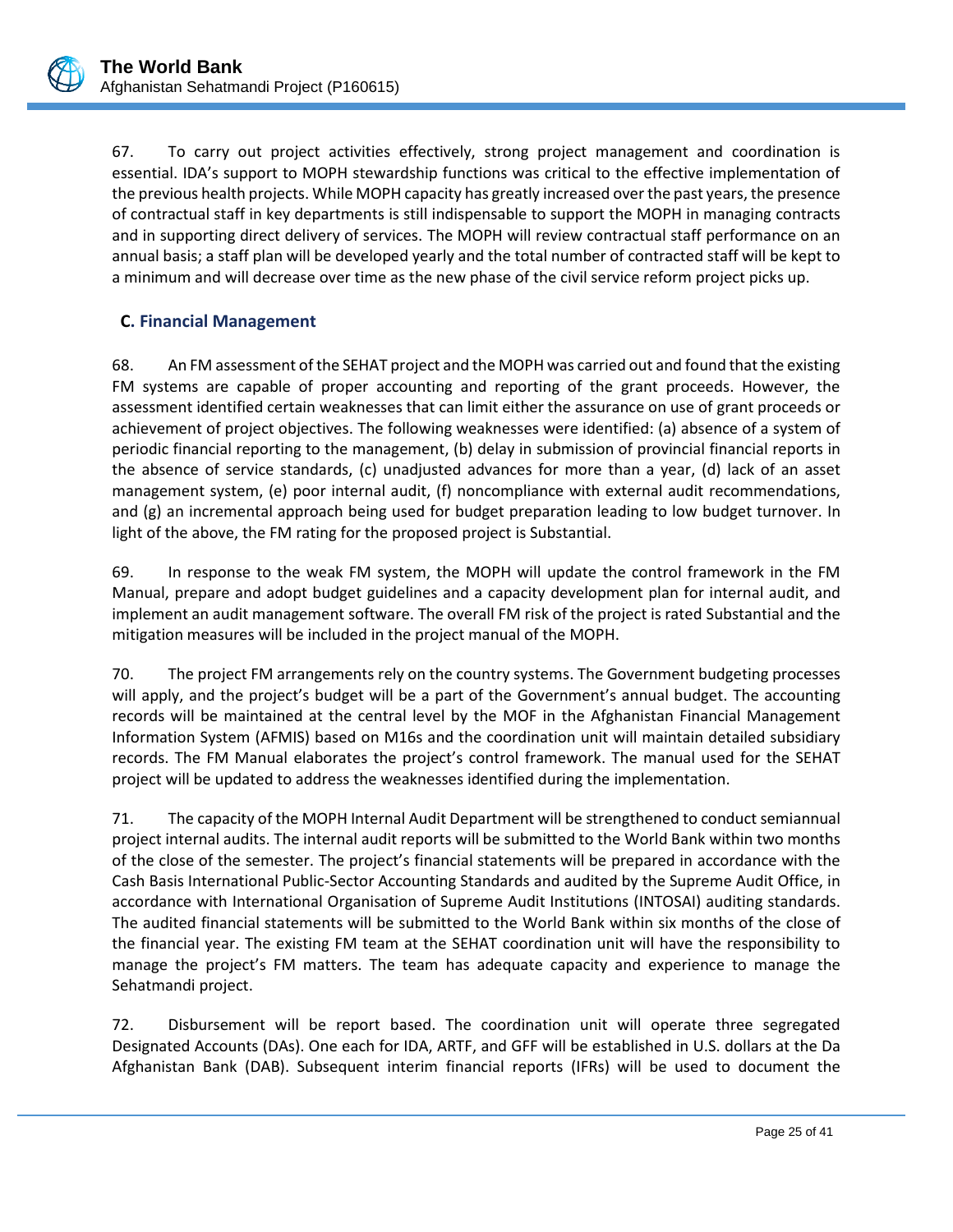expenditure and determine the amount of advance. Semiannually, IFRs covering a period of six months will be submitted to the World Bank. The format of IFRs will be agreed during negotiations.

73. **Retroactive financing** up to US\$15 million from the ARTF and US\$15 million from IDA are allowed against disbursement category 1, for the expenditure incurred for the project purposes, 12 months before the signing of the Financing Agreement.

74. [Table 3](#page-28-1) summarizes the project's disbursement arrangements.

<span id="page-28-1"></span>

| <b>Disbursement</b><br><b>Categories</b>                                                                                       | Amount of<br><b>IDA Grant</b> | Amount of<br><b>ARTF Grant</b> | Amount of<br><b>GFF Grant</b> | Percentage of<br><b>Expenditure to</b><br><b>Be Financed</b> | <b>Account</b><br><b>Description</b> | <b>Disbursement</b><br>Condition |
|--------------------------------------------------------------------------------------------------------------------------------|-------------------------------|--------------------------------|-------------------------------|--------------------------------------------------------------|--------------------------------------|----------------------------------|
|                                                                                                                                |                               | (US\$, millions)               |                               |                                                              |                                      |                                  |
| (1) Goods, Non-<br>Consulting Services,<br>Consultants' Services,<br>Incremental Operating<br>Costs, Training and<br>Workshops | 140                           | 425                            | 35                            | 100%                                                         | Advance to<br>the DA                 | Nil                              |
| <b>TOTAL</b>                                                                                                                   | 140                           | 425                            | 35                            |                                                              |                                      |                                  |

# <span id="page-28-0"></span>**D. Procurement**

75. Project funding will be mostly used for grants to service providers for service delivery through contracts. Therefore, procurement will, for the most part, follow Quality- and Cost-Based Selection consistent with the World Bank Group's procurement core principles. The project will be subject to the World Bank Group's Anti-Corruption Guidelines, dated October 15, 2006, and revised in January 2011 and July 1, 2016. Direct procurement by the MOPH will be limited to a small number of consulting firms, individual consultants, and non-consulting services. This direct procurement will be governed by the Procurement Guidelines, effective from July 1, 2016.

76. **Procurement risk assessment and mitigation.** Direct procurement by the MOPH will be carried out by the GCMU under the guidance of the Procurement Department. The procurement capacity assessment carried out by the World Bank Group during SEHAT implementation and the appraisal mission of the proposed project have concluded that the staff in the GCMU and the MOPH have good experience in World Bank Group procurement, and, therefore, the GCMU will continue with an experienced full-time procurement officer. Given the shift from consultancy to non-consultancy contracts for service providers in selected provinces, the World Bank Group has provided training and support to GCMU and MOPH officials who will be involved in project procurement. The officials from the MOPH have also completed the training on the World Bank Group's new Procurement Framework in November 2017. The procurement management risk rating for the proposed project is Substantial.

77. Since the project has been prepared under OP 10.00 paragraph 12, a simplified project procurement strategy document (PPSD) required in situations of urgent need of assistance is used. Based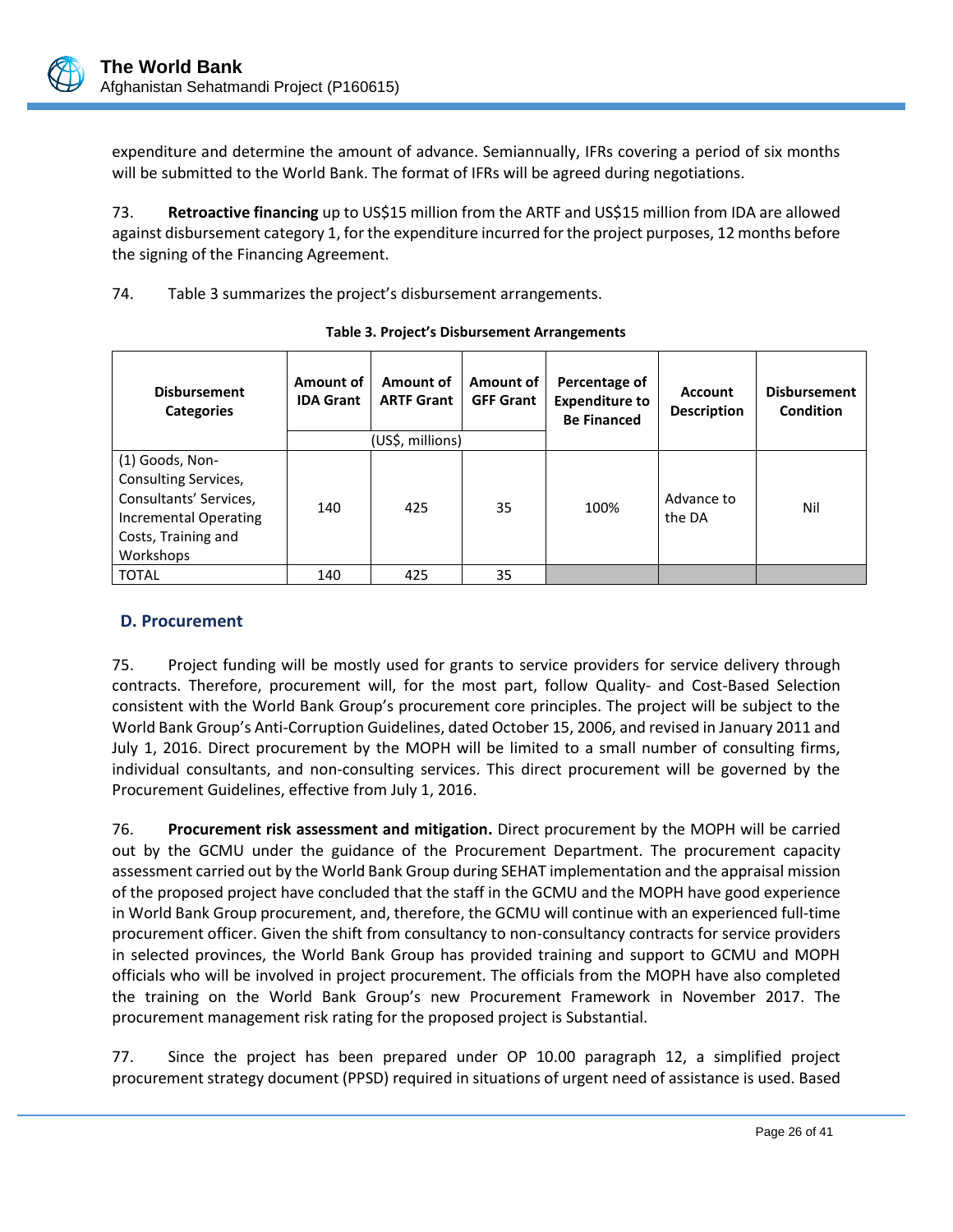

on the PPSD, the MOPH has prepared a draft Procurement Plan which provides the basis for procurement methods and review by the World Bank. This Procurement Plan will be disclosed through the MOPH's and the World Bank's external websites. The first Procurement Plan includes all procurement to be taken up during the first 18 months of project implementation and will have to be submitted to the World Bank Group through the Systematic Tracking of Exchanges in Procurement (STEP) tool. It will be updated at least annually or as required to reflect the actual project implementation needs and improvements in institutional capacity. Besides confirming that the mitigation measures referred to earlier are appropriate, the PPSD concluded that the operational context is considered to be quite good due to the governing system and the experience of procurement in the last 15 years.

# <span id="page-29-0"></span>**E. Social (including Safeguards)**

78. No new construction activity is envisaged, except for minor renovation of health care facilities, which will happen within the available health facility compound and will not affect any private land or assets and thus will not result in any land acquisition or resettlement. Accordingly, the OP/BP 4.12 - Involuntary Resettlement policy is not triggered. The client has updated the existing Environmental and Social Management Framework (ESMF), and this will be adopted for the Sehatmandi project. The ESMF has been disclosed in-country on the MOPH's website on January 31, 2018, as well as on the World Bank's external website on February 1, 2018.

79. **Gender.** Based on the findings of the Gender Gap Analysis, the Sehatmandi project will support the following interventions: (a) improving distribution and availability of female health workers across the country through providing appropriate incentives in contracts and ensuring effective oversight of the MOPH over service providers; (b) improving HIS gender indicators to provide gender disaggregated data; (c) mainstreaming the health sector's response to GBV and improving the reporting system for GBV management by supporting further training and sensitization interventions; (d) introducing measures to promote an enabling environment and to mitigate harassment at the MOPH and health facilities; and (e) supporting and strengthening the Gender Department at the MOPH, enabling them to provide technical support and monitor the overall gender mainstreaming under the project. In particular, the BPHS/EPHS service providers will provide health response including referral and reporting to GBV survivors.

# <span id="page-29-1"></span>**F. Environment (including Safeguards)**

80. **The project is classified as Category B for environmental assessment purposes.** As mentioned earlier, no new construction activity is envisaged, except for minor renovation of health care facilities which will happen within the available health facility compound and will not affect any private land or assets and thus will not result in any land acquisition or resettlement. As mentioned in the ESMF, the Health Care Waste Management Plan (HCWMP) has been updated and will be implemented in all identified facilities under the project. During the implementation of the project, the ESMF and the HCWMP will be operationalized with an appropriate Action Plan including institutional arrangements, capacity development, and training.

81. The ESMF and the HCWMP will be mainstreamed during project implementation, for example, supervisions, relevant meetings, M&E, reporting, and taking corrective actions. So far different health care facilities are not properly using color coding system for segregating, transporting, and disposing of medical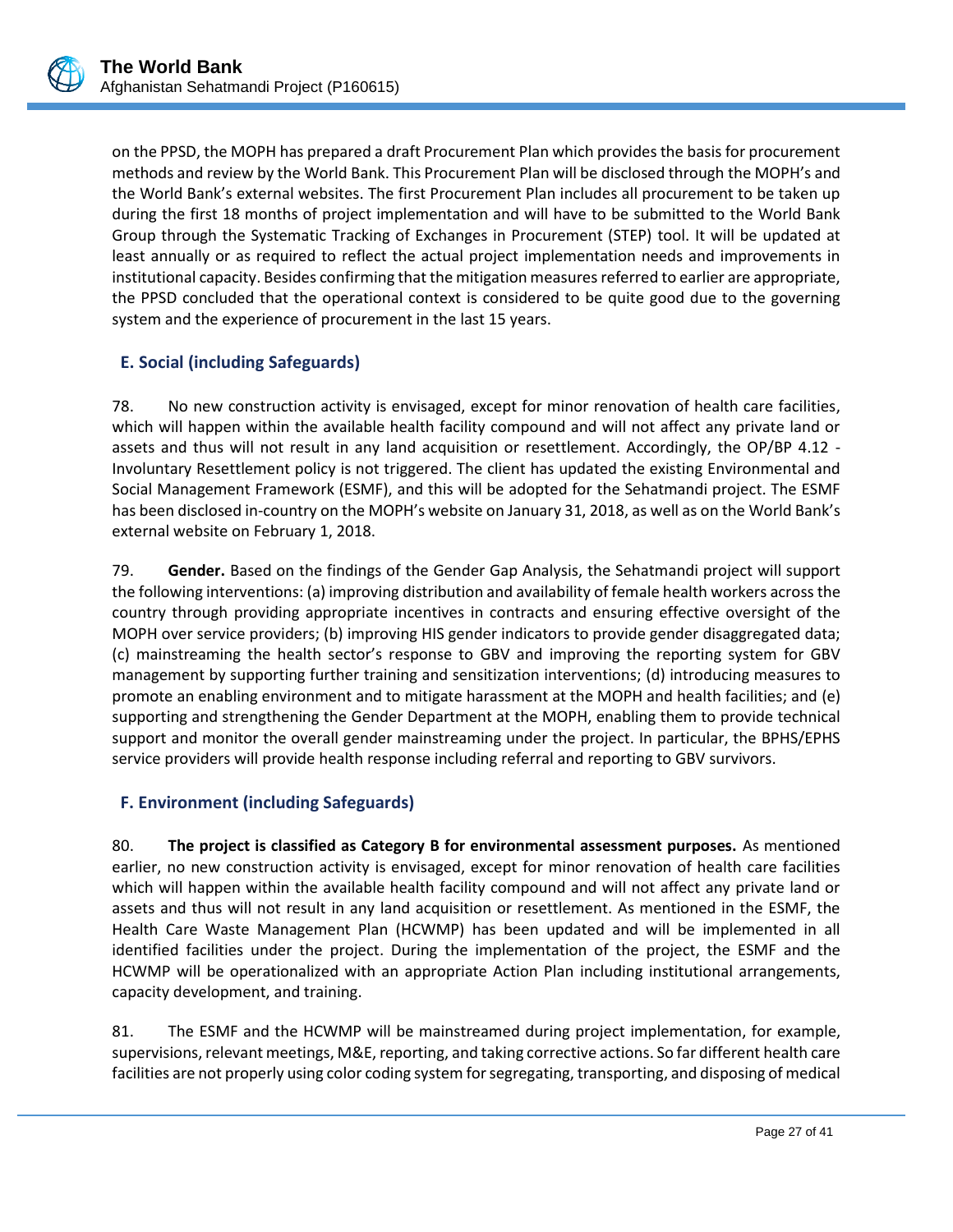

 $\overline{a}$ 

wastes. As a result, the medical wastes are mixed with other municipal wastes and their volume has increased. The MOPH has started utilizing limited services of the private sector to collect and transport medical wastes. The relevant points on safeguards from the ESMP will be included in the standard bidding documents and in the civil works contract. The project will follow the monitoring framework as per the ESMF and HCWMP.

82. The updated ESMF and the HCWMP is shared with all stakeholders for their feedback and comments. Also, the draft ESMF and HCWMP were consulted and disclosed in-country on the MOPH website and the World Bank's external website.

83. **Climate co-benefits of improved nutrition outcomes for women and children.** The Sehatmandi project has been screened for short- and long-term climate change and disaster risks. Climate change directly affects food and nutrition security, undermining current efforts to address undernutrition, hitting the poorest the hardest, especially women and children.<sup>6</sup> Second, due to climate change, the temperature in the project locations is projected to increase by 2050, which may encourage growth and survival of the vector and moderately increase the vector-borne diseases. Since the project is to be implemented until mid-2021, the overall risk is rated Low.

84. Climate change is therefore seen as a potential 'change in disease pattern' and 'hunger-risk multiplier' that may result in additional disease burden and undernourished children. Poor health and undernutrition in turn further undermines people's resilience to climatic shocks and their ability to adapt. In summary, climate change can exacerbate the crisis of undernutrition through four main causal pathways:

- (a) Impact on households who will be affected by vector-borne diseases
- (b) Impacts on environmental health and access to health services
- (c) Impacts on care and feeding practices
- (d) Impacts on household access to sufficient, safe, and adequate food

85. The project directly addresses the health care needs both in preventive and primary health services that mitigate the vector- and water-borne diseases and provides communication of healthy behavior at the local level. The project also addresses the risks to nutrition outcomes due to climate change by providing information on use of locally available food products that improve nutrition level and providing complimentary feeding in the form of vitamins to both mothers and children. The implementation of the HCWM plan will ensure proper segregation and disposal of health care wastes that ensures recovering/reuse of the waste and will have positive impact on environment.

86. The services related to nutrition and vector-borne diseases constitute 25 percent of BPHS and EPHS. All the health facilities covered under the project are expected to implement the HCWM plan that ensures recovering/reuse of the waste and safe handling of biomedical wastes and will be monitored at

<sup>6</sup> FAO (Food and Agriculture Organization of the United Nations). 2015. "Climate Change Food Security and Nutrition." *Global Forum on Food Security and Nutrition.* http://www.fao.org/fsnforum/activities/discussions/climate-change-and-fsn.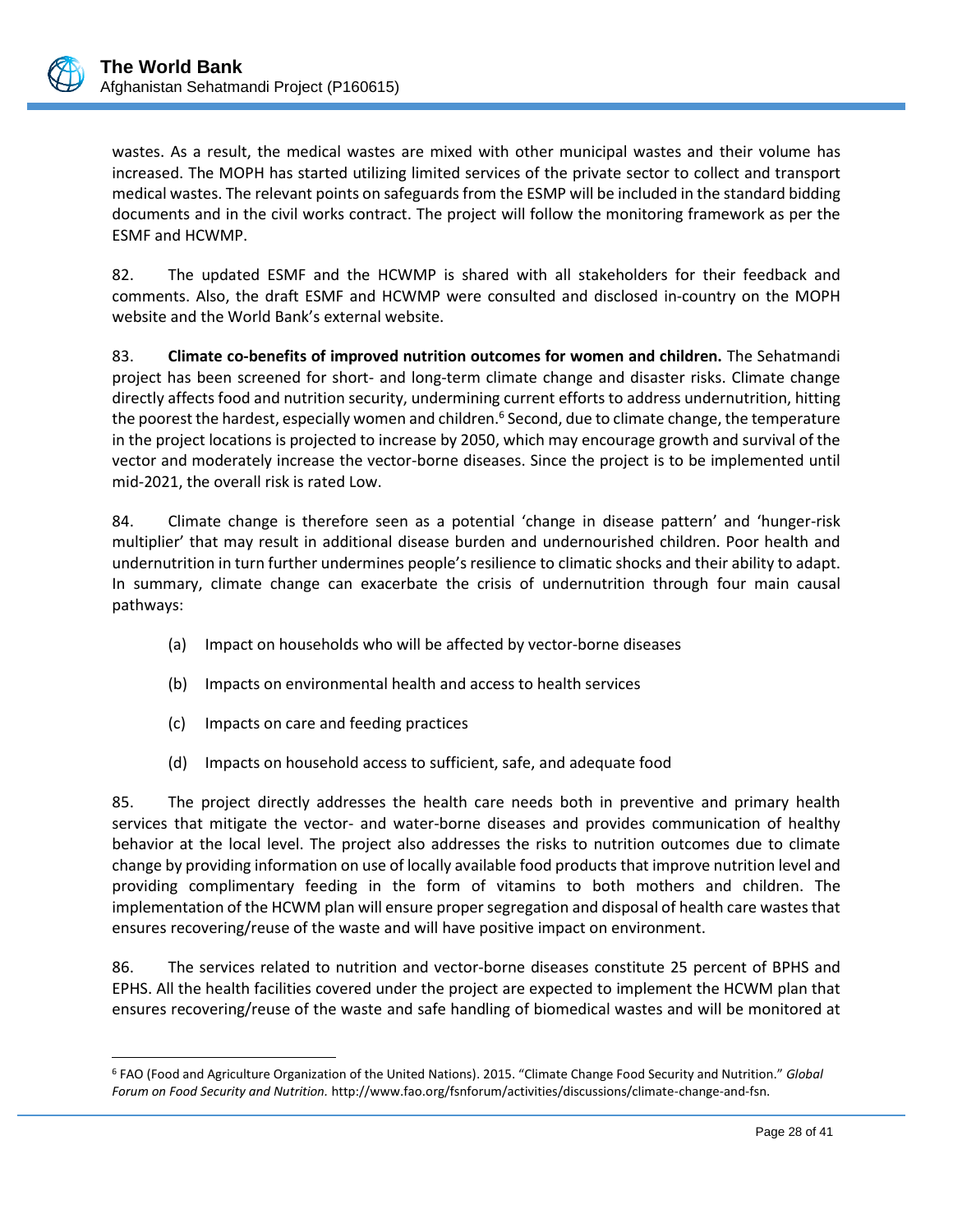

 $C_{\cdot}$ 

all levels. This activity accounts for another 5 percent of the overall project. As a result, total climate cobenefits of the project have been estimated to amount to US\$180 million (30 percent).

### <span id="page-31-0"></span>**G. World Bank Grievance Redress**

87. Communities and individuals who believe that they are adversely affected by a World Bank (WB) supported project may submit complaints to existing project-level grievance redress mechanisms or the WB's Grievance Redress Service (GRS). The GRS ensures that complaints received are promptly reviewed in order to address project-related concerns. Project affected communities and individuals may submit their complaint to the WB's independent Inspection Panel which determines whether harm occurred, or could occur, as a result of WB non-compliance with its policies and procedures. Complaints may be submitted at any time after concerns have been brought directly to the World Bank's attention, and Bank Management has been given an opportunity to respond. For information on how to submit complaints to the World Bank's corporate Grievance Redress Service (GRS), please visit *<http://www.worldbank.org/en/projects-operations/products-and-services/grievance-redress-service>*. For information on how to submit complaints to the World Bank Inspection Panel, please visit [www.inspectionpanel.org.](http://www.inspectionpanel.org/)

Page 29 of 41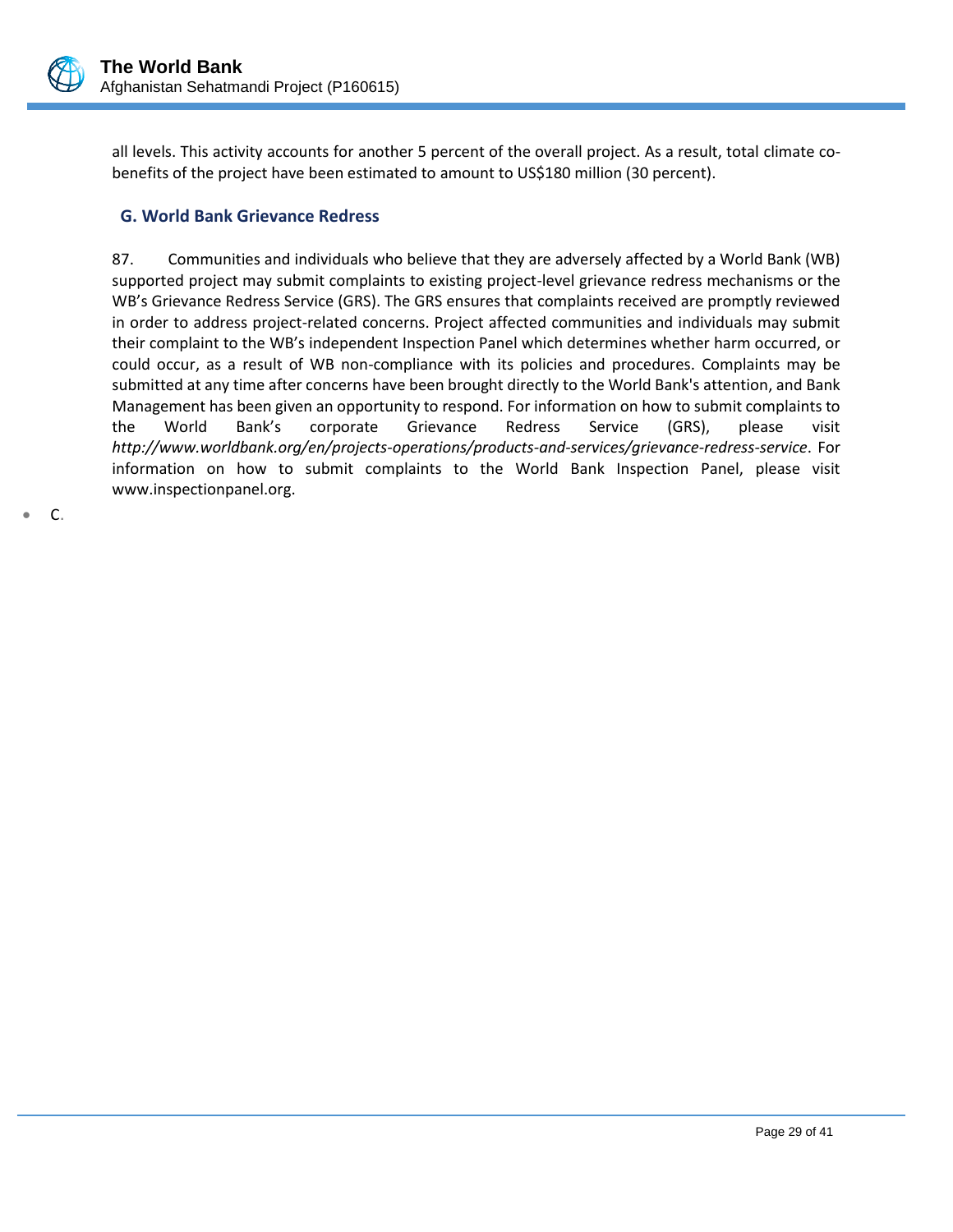

#### **VII. RESULTS FRAMEWORK AND MONITORING**

**Results Framework**

**COUNTRY : Afghanistan Afghanistan Sehatmandi Project**

#### **Project Development Objectives**

The project development objective is to increase the utilization and quality of health, nutrition, and family planning services.

#### **Project Development Objective Indicators**

<span id="page-32-0"></span>

| <b>Indicator Name</b>                 | Core | Unit of<br><b>Measure</b> | <b>Baseline</b> | <b>End Target</b> | <b>Frequency</b>    | Data Source/Methodology | <b>Responsibility for</b><br><b>Data Collection</b> |
|---------------------------------------|------|---------------------------|-----------------|-------------------|---------------------|-------------------------|-----------------------------------------------------|
| Name: Penta3 vaccination<br>coverage. |      | Percentage                | 72.01           | 80.00             | Once in three years | AHS/HMIS                | <b>MOPH</b>                                         |

Description: Number of children in the age group of 12 – 23 month received the third dose of pentavalent vaccine expressed as a percentage of the number of children 12 – 23 months.

| Name: Births attended by<br>skilled health personnel. | Percentage | 58.10 | 66.00 | Once in 3 years | Household survey. | <b>MOPH</b> |
|-------------------------------------------------------|------------|-------|-------|-----------------|-------------------|-------------|
|                                                       |            |       |       |                 |                   |             |

Description: The number of births attended by skilled health personnel (doctors, nurses or midwives) expressed as a percentage of the total number of births in the same period.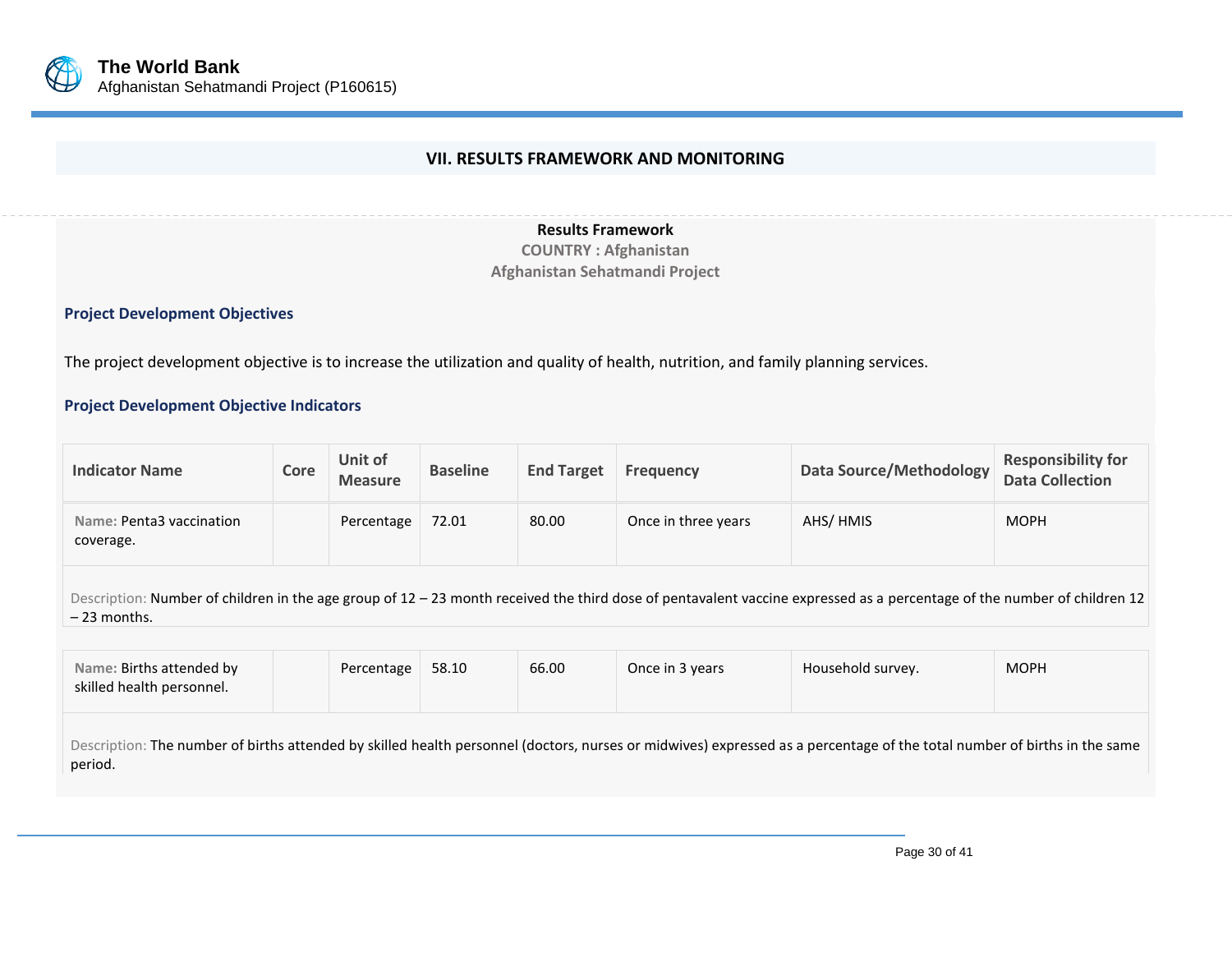

| <b>Indicator Name</b>                                                                                                                                                                   | Core                                                                                            | Unit of<br><b>Measure</b> | <b>Baseline</b> | <b>End Target</b> | <b>Frequency</b>     | <b>Data Source/Methodology</b>                                                                                                                             | <b>Responsibility for</b><br><b>Data Collection</b> |  |  |  |  |
|-----------------------------------------------------------------------------------------------------------------------------------------------------------------------------------------|-------------------------------------------------------------------------------------------------|---------------------------|-----------------|-------------------|----------------------|------------------------------------------------------------------------------------------------------------------------------------------------------------|-----------------------------------------------------|--|--|--|--|
| Name: Health facility visits<br>per capita per year to<br>BPHS/EPHS facilities.                                                                                                         |                                                                                                 | Number                    | 1.90            | 2.30              | Annually             | HMIS as "corrected" by 3rd<br>party verification.                                                                                                          | <b>MOPH</b>                                         |  |  |  |  |
| Description: Total outpatients number of clients/patients visited BPHS/EPHS health facilities during the year, expressed as a proportion of estimated population in the<br>same period. |                                                                                                 |                           |                 |                   |                      |                                                                                                                                                            |                                                     |  |  |  |  |
| Name: Contraceptive<br>Prevalence Rate (modern<br>methods).                                                                                                                             |                                                                                                 | Percentage                | 16.30           | 21.00             | Once in three years. | Household survey.                                                                                                                                          | <b>MOPH</b>                                         |  |  |  |  |
|                                                                                                                                                                                         |                                                                                                 |                           |                 |                   |                      | Description: The proportion of women of reproductive age who are using (or whose partner is using) a modern contraceptive method at a given point in time. |                                                     |  |  |  |  |
| Name: Minimum dietary<br>diversity.                                                                                                                                                     |                                                                                                 | Percentage                | 24.00           | 35.00             | Once in three years. | <b>DHS</b>                                                                                                                                                 | <b>MOPH</b>                                         |  |  |  |  |
| Description: Percentage of children in age group of 6-23 months who receive foods from 4 or more food groups.                                                                           |                                                                                                 |                           |                 |                   |                      |                                                                                                                                                            |                                                     |  |  |  |  |
| Name: Quality of care<br>measured by Balanced<br>Scorecard (BPHS).                                                                                                                      |                                                                                                 | Percentage                | 63.00           | 68.00             | Yearly               | <b>Balanced Scorecard.</b>                                                                                                                                 | <b>MOPH</b>                                         |  |  |  |  |
|                                                                                                                                                                                         | Description: Composite score out of 100 on indices of quality of care as judged by third party. |                           |                 |                   |                      |                                                                                                                                                            |                                                     |  |  |  |  |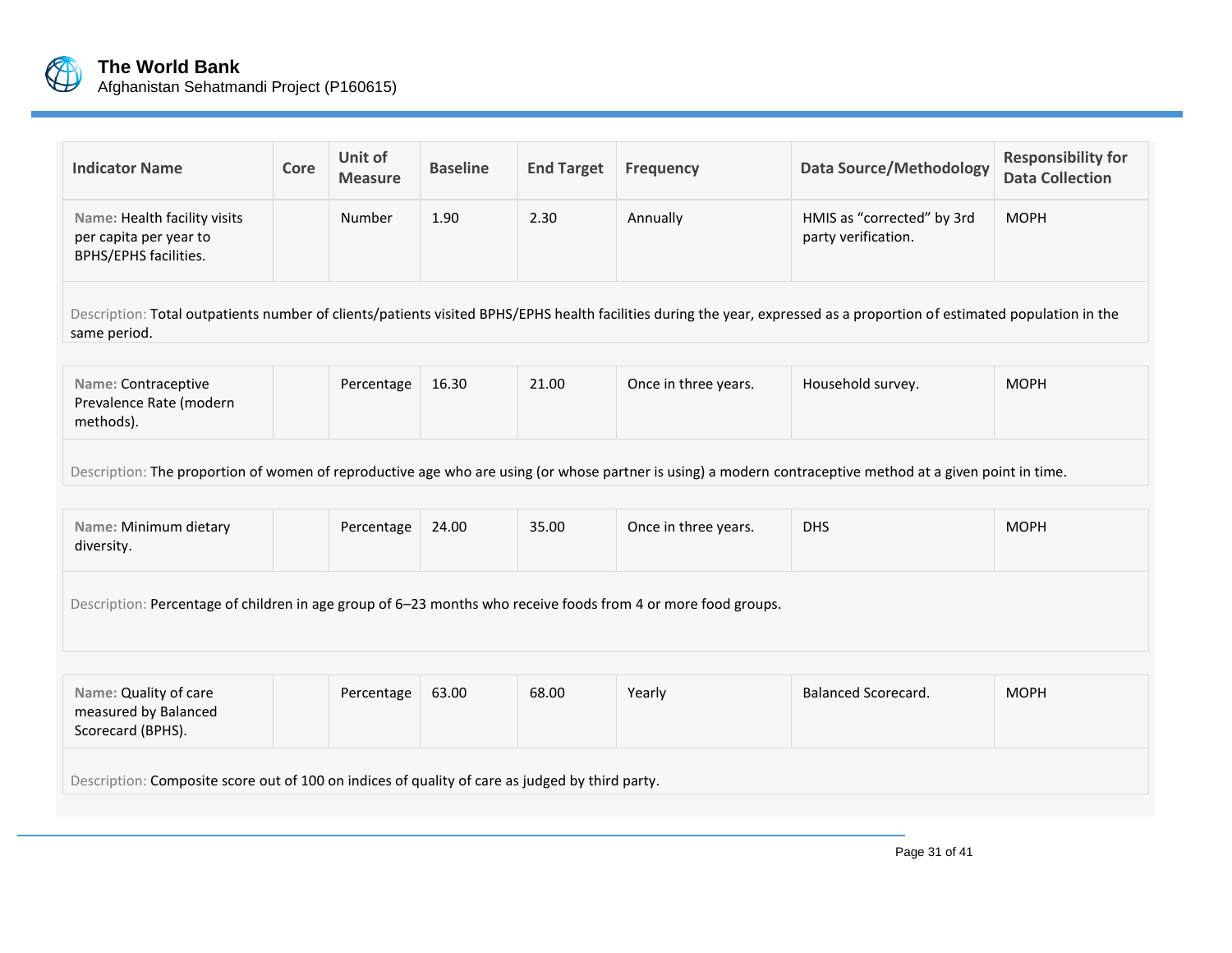

### **Intermediate Results Indicators**

| <b>Indicator Name</b>                                                                                                               | Core | Unit of<br><b>Measure</b> | <b>Baseline</b> | <b>End Target</b> | <b>Frequency</b> | <b>Data Source/Methodology</b> | <b>Responsibility for</b><br><b>Data Collection</b> |
|-------------------------------------------------------------------------------------------------------------------------------------|------|---------------------------|-----------------|-------------------|------------------|--------------------------------|-----------------------------------------------------|
| Name: Percent of BPHS<br>health facilities reported<br>availability of essential drugs<br>and vaccine by 3rd party<br>verification. |      | Percentage                | 85.00           | 90.00             | Annually         | <b>Balanced Scorecard</b>      | <b>MOPH</b>                                         |

Description: Of the total number of BPHS NGOs under the project, percentage of them who have reported availability of all the essential drugs and vaccine at the time of 3rd party verification.

| Name: TB case detection | Percentage | 58.00 | 70.00 | Annually | <b>HMIS</b> | <b>MOPH</b> |
|-------------------------|------------|-------|-------|----------|-------------|-------------|
| rate.                   |            |       |       |          |             |             |

Description: Means that TB is diagnosed in a patient and is reported within the national surveillance system. The case detection rate is calculated as the number of cases notified divided by the number of cases estimated for that year, expressed as a percentage.

| Name: Development of<br>standard operating<br>procedures (SOPs) for<br>performance management<br>of BPHS and EPHS contracts. | Text | No | Yes | Annually | Project reports | <b>MOPH</b> |  |  |
|------------------------------------------------------------------------------------------------------------------------------|------|----|-----|----------|-----------------|-------------|--|--|
| Description: The standers operating procedures (SOPs) for performance management of BPHS and EPHS contracts developed.       |      |    |     |          |                 |             |  |  |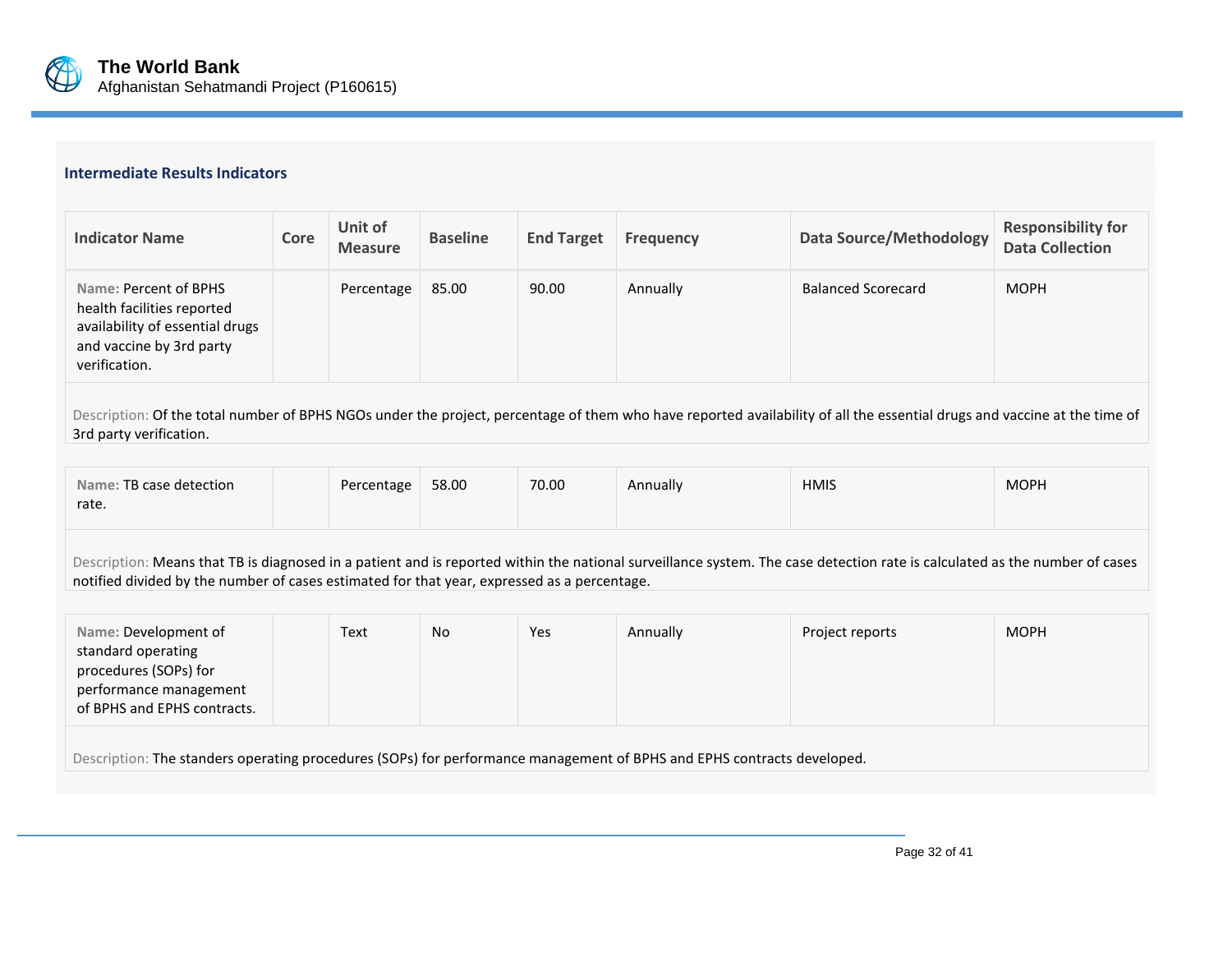

| <b>Indicator Name</b>                                                                                  | Core | Unit of<br><b>Measure</b> | <b>Baseline</b> | <b>End Target</b> | <b>Frequency</b> | <b>Data Source/Methodology</b> | <b>Responsibility for</b><br><b>Data Collection</b> |
|--------------------------------------------------------------------------------------------------------|------|---------------------------|-----------------|-------------------|------------------|--------------------------------|-----------------------------------------------------|
| Name: Percentage of<br>BPHS/EPHS service providers<br>subject to semi-annually<br>performance reviews. |      | Percentage                | 0.00            | 100.00            | Semi-annual.     | MOPH reports.                  | <b>MOPH</b>                                         |

Description: Number of service providers reviewed against performance management indicators coming up with an improvement plan, and other reward or punitive measures being taken, in areas with either strong or suboptimal performance, as per established criteria and process in the contract. The denominator is the total number of contracts and the numerator is the number of contracts which are reviewed and for which improvement plans are in place and other steps taken/recorded as per the performance management SOPs and contract..

| Name: Percentage of<br>BPHS/EPHS service providers<br>receiving timely and<br>complete payments as per<br>contractual obligations. | 0.00<br>Percentage | 100.00 | Annually | MOPH report. | <b>MOPH</b> |
|------------------------------------------------------------------------------------------------------------------------------------|--------------------|--------|----------|--------------|-------------|
|------------------------------------------------------------------------------------------------------------------------------------|--------------------|--------|----------|--------------|-------------|

Description: Transfer of installments and any other payments to service providers are made as per the payment schedule in their contracts with the MOPH.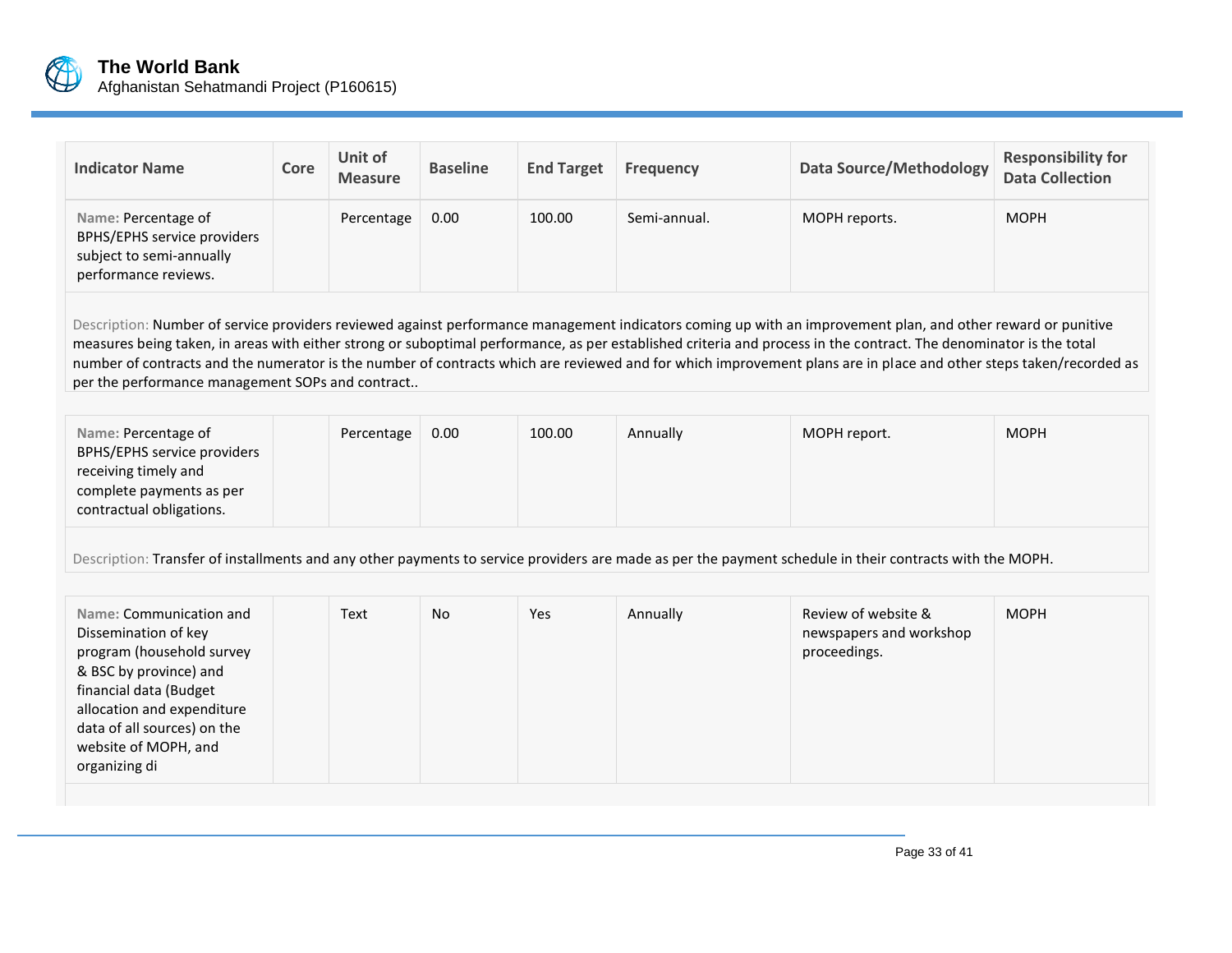

| <b>Indicator Name</b>                                                                                                                                                                                                                                                                                                                                                                                                      | Core         | Unit of<br><b>Measure</b> | <b>Baseline</b> | <b>End Target</b> | <b>Frequency</b> | <b>Data Source/Methodology</b>                                                                                                                                          | <b>Responsibility for</b><br><b>Data Collection</b> |
|----------------------------------------------------------------------------------------------------------------------------------------------------------------------------------------------------------------------------------------------------------------------------------------------------------------------------------------------------------------------------------------------------------------------------|--------------|---------------------------|-----------------|-------------------|------------------|-------------------------------------------------------------------------------------------------------------------------------------------------------------------------|-----------------------------------------------------|
| Description: MoPH disclose the dashboard on core indicators on health using HMIS data on quarterly bases, presenting league table of household survey & BSC by<br>province within 10 days from date of finalizing report on MOPH website; and summary of national survey (household and BSC) published in 2 national newspapers; and<br>dissemination of national survey (household and BSC) published on website of MOPH. |              |                           |                 |                   |                  |                                                                                                                                                                         |                                                     |
| Name: Percentage of<br>Community reported<br>Involvement in Decision<br>Making.                                                                                                                                                                                                                                                                                                                                            |              | Percentage                | 90.00           | 90.00             | Annually         | Balance score card                                                                                                                                                      | <b>MOPH</b>                                         |
| year at the BPHS and EPHS.                                                                                                                                                                                                                                                                                                                                                                                                 |              |                           |                 |                   |                  | Description: As per the balance score card, the percentage of communities reported the were involved in process of program planning and decision making in the last one |                                                     |
| Name: Operationalize<br>grievance redress<br>mechanisms at facility level<br>established under the<br>Citizen's Charter.                                                                                                                                                                                                                                                                                                   |              | Text                      | <b>No</b>       | Yes               | Annually         | <b>Project Records</b>                                                                                                                                                  | <b>MOPH</b>                                         |
| Description: Manual or online grievance redress mechanisms at facility level established under the Citizen's Charter which is operational and accessible to people visiting<br>health facilities.                                                                                                                                                                                                                          |              |                           |                 |                   |                  |                                                                                                                                                                         |                                                     |
| Name: People who have<br>received essential health,<br>nutrition, and population<br>(HNP) services                                                                                                                                                                                                                                                                                                                         | $\checkmark$ | Number                    | 0.00            | 64100000.<br>00   | Annually         | <b>HMIS</b>                                                                                                                                                             | <b>MOPH</b>                                         |
| People who have received<br>essential health, nutrition,<br>and population (HNP)                                                                                                                                                                                                                                                                                                                                           | $\checkmark$ | Number                    | 0.00            | 38500000.<br>00   | Annually         | <b>HMIS</b>                                                                                                                                                             | <b>MOPH</b>                                         |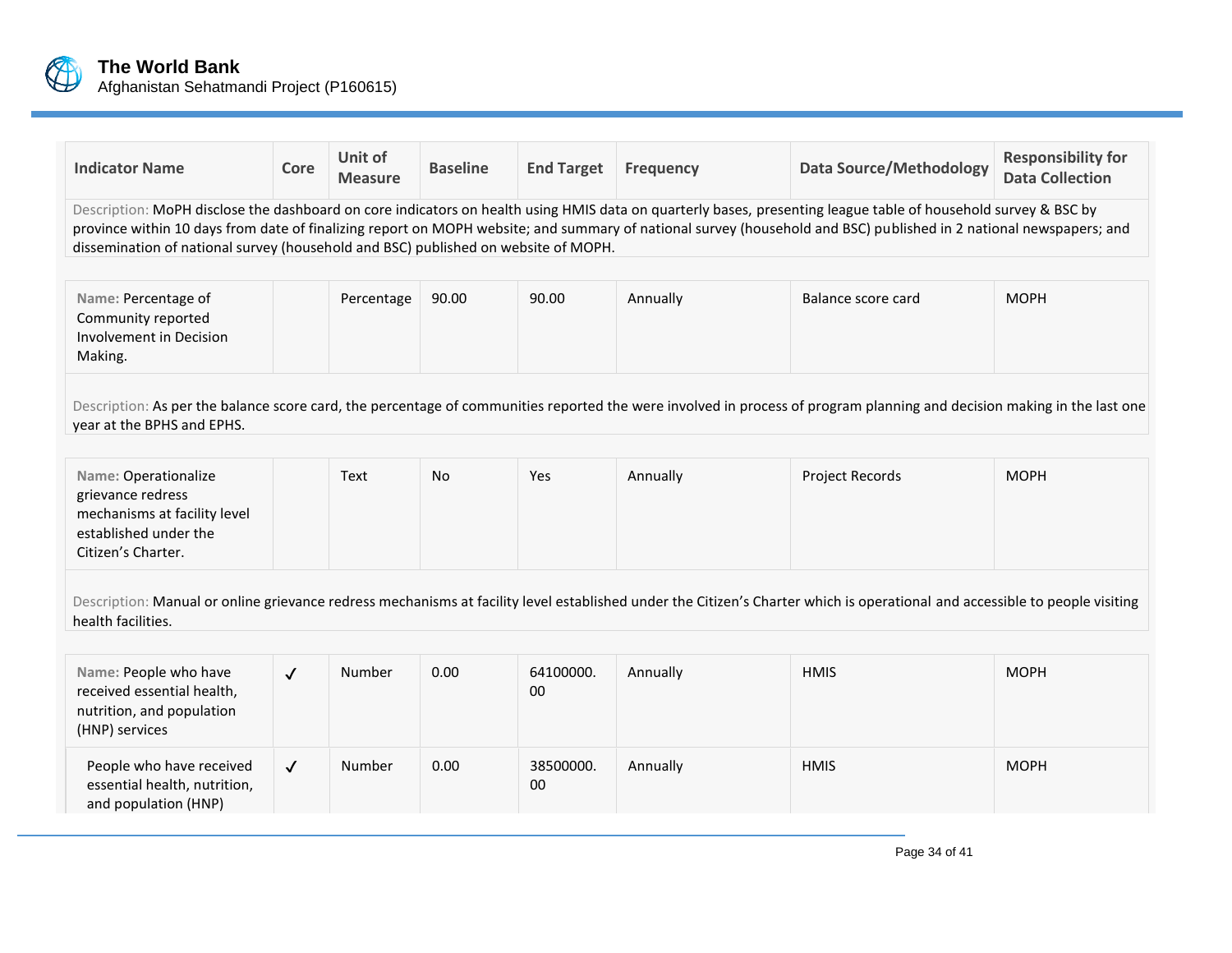

| <b>Indicator Name</b>                  | Core | <b>Unit of</b><br><b>Measure</b> | <b>Baseline</b> | <b>End Target</b> | <b>Frequency</b> | Data Source/Methodology | <b>Responsibility for</b><br>Data Collection |
|----------------------------------------|------|----------------------------------|-----------------|-------------------|------------------|-------------------------|----------------------------------------------|
| services - Female (RMS<br>requirement) |      |                                  |                 |                   |                  |                         |                                              |
| Description:                           |      |                                  |                 |                   |                  |                         |                                              |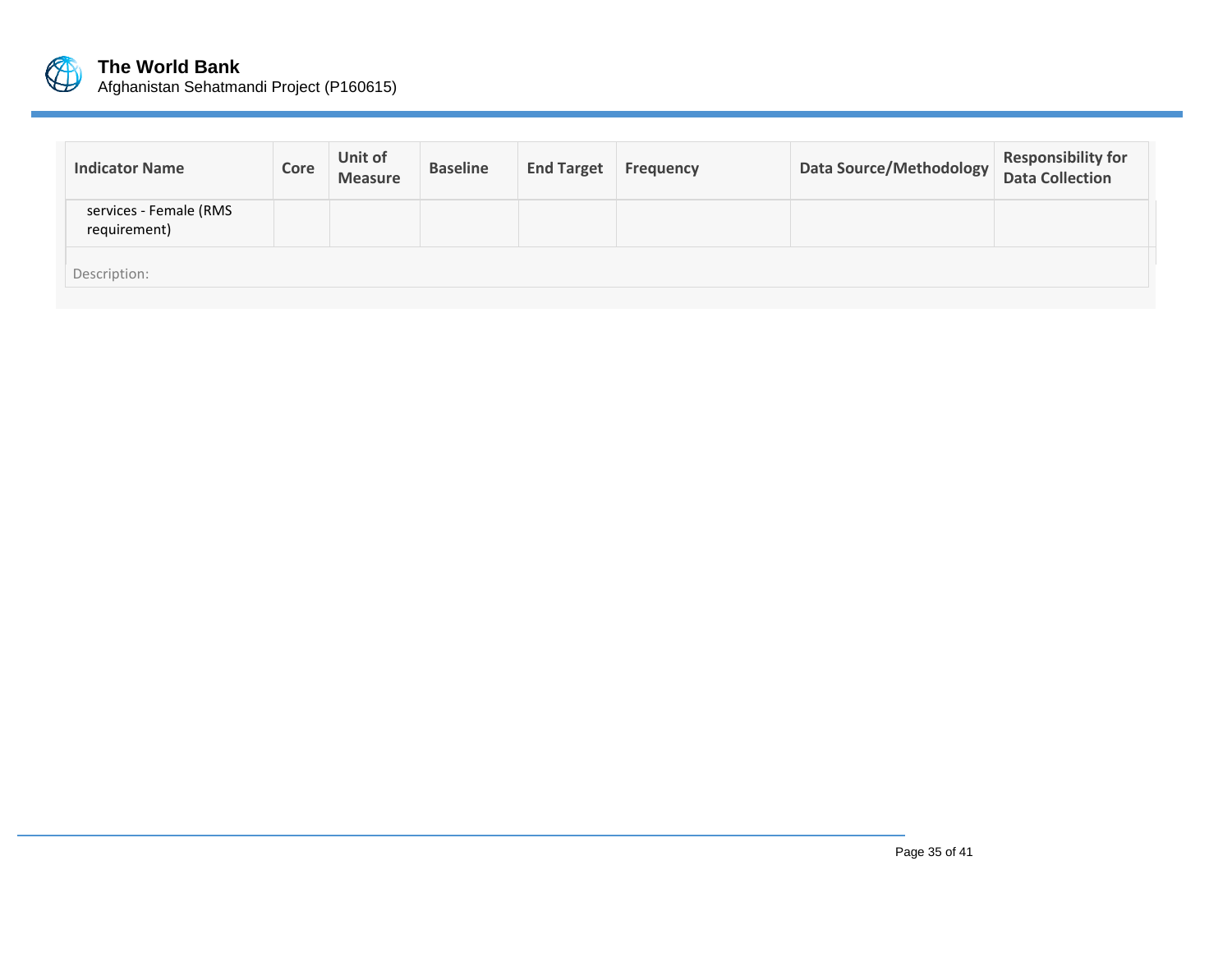

**Target Values**

# **Project Development Objective Indicators**

| <b>Indicator Name</b>                                                  | <b>Baseline</b> | YR1   | YR <sub>2</sub> | YR <sub>3</sub> | <b>End Target</b> |
|------------------------------------------------------------------------|-----------------|-------|-----------------|-----------------|-------------------|
| Penta3 vaccination coverage.                                           | 72.01           | 75.00 |                 | 80.00           | 80.00             |
| Births attended by skilled health personnel.                           | 58.10           | 60.00 |                 | 66.00           | 66.00             |
| Health facility visits per capita per year to BPHS/EPHS<br>facilities. | 1.90            | 2.15  | 2.20            | 2.30            | 2.30              |
| Contraceptive Prevalence Rate (modern methods).                        | 16.30           | 18.00 |                 | 21.00           | 21.00             |
| Minimum dietary diversity.                                             | 24.00           | 30.00 |                 | 40.00           | 35.00             |
| Quality of care measured by Balanced Scorecard<br>(BPHS).              | 63.00           |       |                 |                 | 68.00             |

#### **Intermediate Results Indicators**

| <b>Indicator Name</b>                                                                                                   | <b>Baseline</b> | YR1   | YR <sub>2</sub> | YR <sub>3</sub> | <b>End Target</b> |
|-------------------------------------------------------------------------------------------------------------------------|-----------------|-------|-----------------|-----------------|-------------------|
| Percent of BPHS health facilities reported availability<br>of essential drugs and vaccine by 3rd party<br>verification. | 85.00           | 85.00 | 87.00           | 90.00           | 90.00             |
| TB case detection rate.                                                                                                 | 58.00           | 60.00 | 65.00           | 70.00           | 70.00             |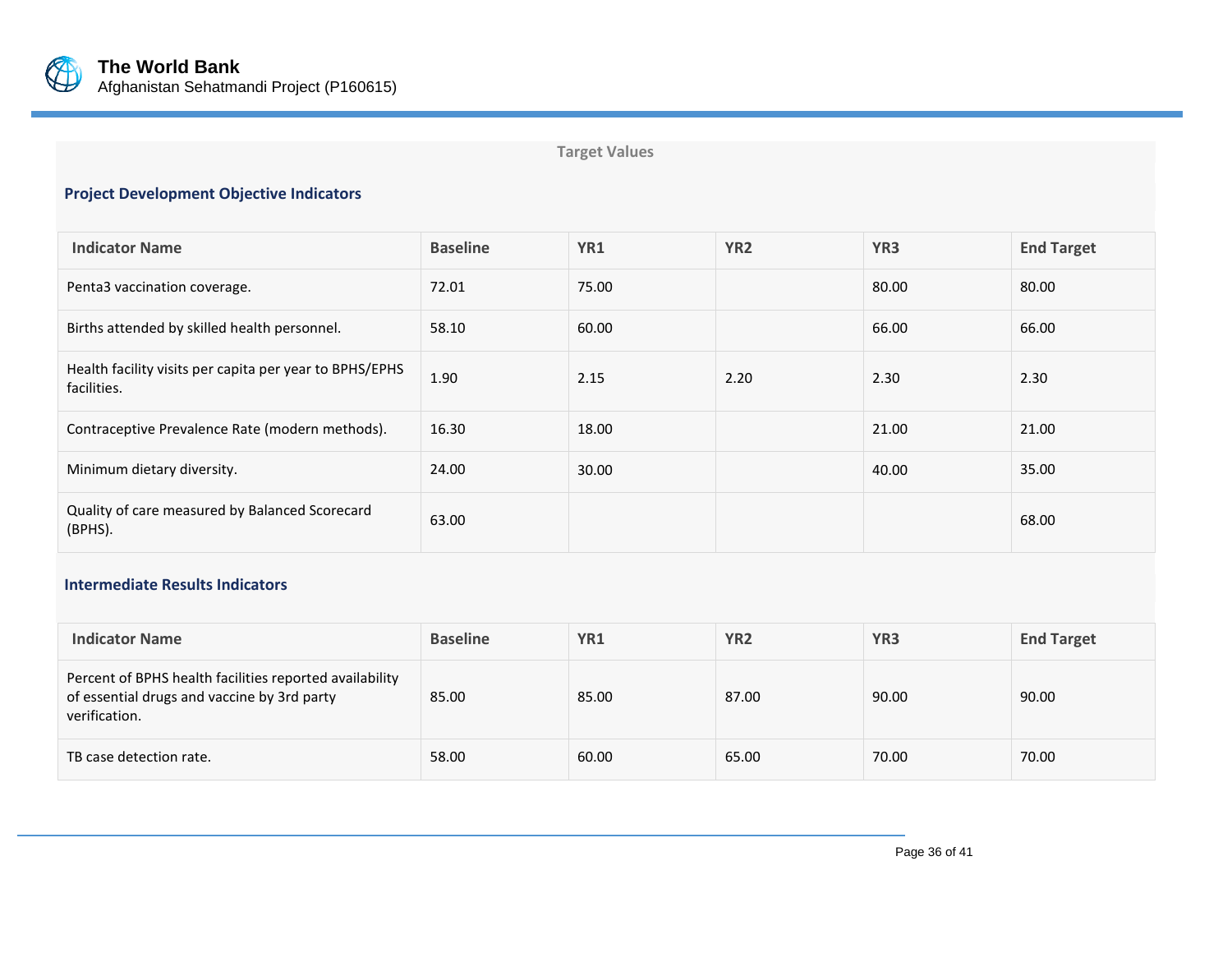

| <b>Indicator Name</b>                                                                                                                                                                                             | <b>Baseline</b> | YR1         | YR <sub>2</sub> | YR <sub>3</sub> | <b>End Target</b> |
|-------------------------------------------------------------------------------------------------------------------------------------------------------------------------------------------------------------------|-----------------|-------------|-----------------|-----------------|-------------------|
| Development of standard operating procedures<br>(SOPs) for performance management of BPHS and<br>EPHS contracts.                                                                                                  | <b>No</b>       | Yes         | Yes             | Yes             | Yes               |
| Percentage of BPHS/EPHS service providers subject to<br>semi-annually performance reviews.                                                                                                                        | 0.00            | 60.00       | 80.00           | 100.00          | 100.00            |
| Percentage of BPHS/EPHS service providers receiving<br>timely and complete payments as per contractual<br>obligations.                                                                                            | 0.00            | 60.00       | 80.00           | 100.00          | 100.00            |
| Communication and Dissemination of key program<br>(household survey & BSC by province) and financial<br>data (Budget allocation and expenditure data of all<br>sources) on the website of MOPH, and organizing di | No              | Yes         | Yes             | Yes             | Yes               |
| Percentage of Community reported Involvement in<br>Decision Making.                                                                                                                                               | 90.00           | 90.00       | 90.00           | 90.00           | 90.00             |
| Operationalize grievance redress mechanisms at<br>facility level established under the Citizen's Charter.                                                                                                         | <b>No</b>       | Yes         | Yes             | Yes             | Yes               |
| People who have received essential health, nutrition,<br>and population (HNP) services                                                                                                                            | 0.00            | 56500000.00 | 60100000.00     | 64100000.00     | 64100000.00       |
| People who have received essential health, nutrition,<br>and population (HNP) services - Female (RMS<br>requirement)                                                                                              | 0.00            | 34000000.00 | 36300000.00     | 38500000.00     | 38500000.00       |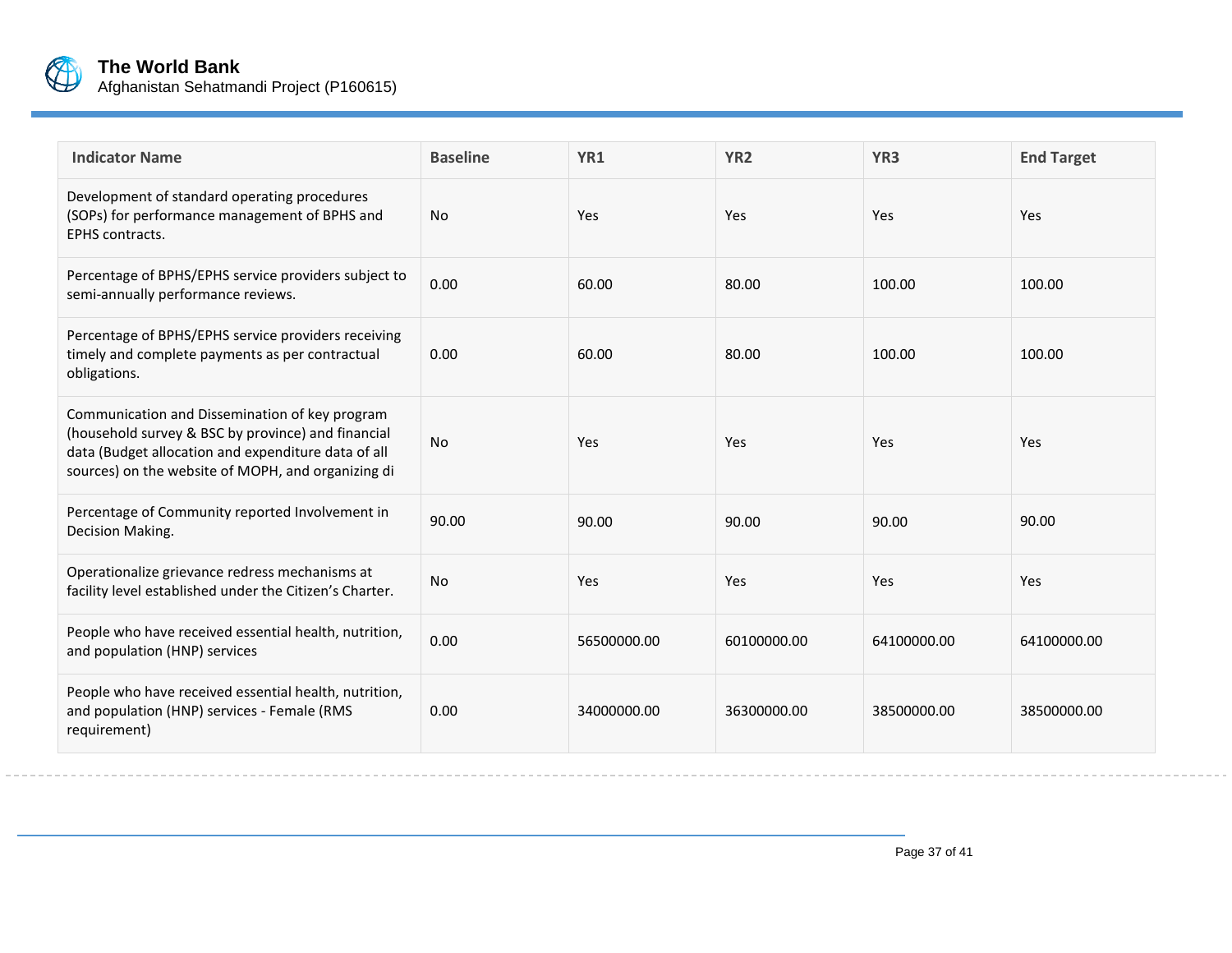# **Annex 1: Fraud and Corruption: Risk and Mitigation Measures**

1. The following matrix identifies the key fraud and corruption risks related to Sehatmandi project in areas of governance, procurement, and FM, as well as the mitigation measures.

<span id="page-40-0"></span>

| <b>Risks</b>                                                                                                                                                                                                                                                                                                                                                                                                                                                                                                                                                                                                      | <b>Mitigation Measures (Ready by Effectiveness)</b>                                                                                                                                                                                                                                                                                                                                                                                                                                                                                                                                                                             | <b>Mitigation Measures (To Be Supported</b><br>during Implementation)                                                                                                                                                                                                                                                                                                                                                                                                                                                                                                                                                                                                                                                                                                                                                                                                                                                                                                             |
|-------------------------------------------------------------------------------------------------------------------------------------------------------------------------------------------------------------------------------------------------------------------------------------------------------------------------------------------------------------------------------------------------------------------------------------------------------------------------------------------------------------------------------------------------------------------------------------------------------------------|---------------------------------------------------------------------------------------------------------------------------------------------------------------------------------------------------------------------------------------------------------------------------------------------------------------------------------------------------------------------------------------------------------------------------------------------------------------------------------------------------------------------------------------------------------------------------------------------------------------------------------|-----------------------------------------------------------------------------------------------------------------------------------------------------------------------------------------------------------------------------------------------------------------------------------------------------------------------------------------------------------------------------------------------------------------------------------------------------------------------------------------------------------------------------------------------------------------------------------------------------------------------------------------------------------------------------------------------------------------------------------------------------------------------------------------------------------------------------------------------------------------------------------------------------------------------------------------------------------------------------------|
| <b>Political and Governance Risks</b>                                                                                                                                                                                                                                                                                                                                                                                                                                                                                                                                                                             |                                                                                                                                                                                                                                                                                                                                                                                                                                                                                                                                                                                                                                 |                                                                                                                                                                                                                                                                                                                                                                                                                                                                                                                                                                                                                                                                                                                                                                                                                                                                                                                                                                                   |
| <b>BPHS and EPHS delivery:</b><br>Weak oversight by the MOPH<br>Lack of planned approach to service<br>provider contract management<br>Limited community accountability<br>Inadequate understanding and clarity of the<br>contracting model and political<br>interferences and micromanagement in<br>service provider activities<br>Inadequate performance and<br>mismanagement or failure to address the<br>governance issues related to service<br>providers<br>Risk of overreporting by the service<br>$\bullet$<br>providers, especially when the payments are<br>linked with the level of services delivered | Functional review of the MOPH jointly with Civil<br>$\bullet$<br>Service Commission and World Bank's<br>Governance/HNP GP teams<br>Prepare first draft SOPs for service provider<br>$\bullet$<br>performance management for training MOPH<br>contract managers and other ministries' staff who are<br>involved in contract management<br>Orientation on the Sehatmandi project, service<br>delivery modality, and performance management to<br>provincial authorities<br>Design performance-based service delivery contracts<br>including introducing fee for services<br>Recruit TPM for performance verification<br>$\bullet$ | Support the implementation of<br>$\bullet$<br>functional review recommendations<br>Finalize and approve the SOPs for service<br>provider performance management<br>Training of all MOPH contract managers<br>and other ministries' staff who are<br>involved in contract management<br>Annual review of the extent to which the<br>MOPH follows the SOP in contract<br>management as a tranche release<br>condition<br>Define and prepare guidelines with<br>provincial authorities for the oversight<br>role of community health shura and the<br>health subcommittee of the CDC<br>Train provincial authorities, service<br>providers, and community health shura<br>and health subcommittees to perform an<br>oversight and monitoring role<br>Inclusion of provincial authorities in the<br>semiannual performance review process<br>Link payments of service providers with<br>their outputs<br>Third-party verification of the service<br>providers' reports by TPM on a 6- |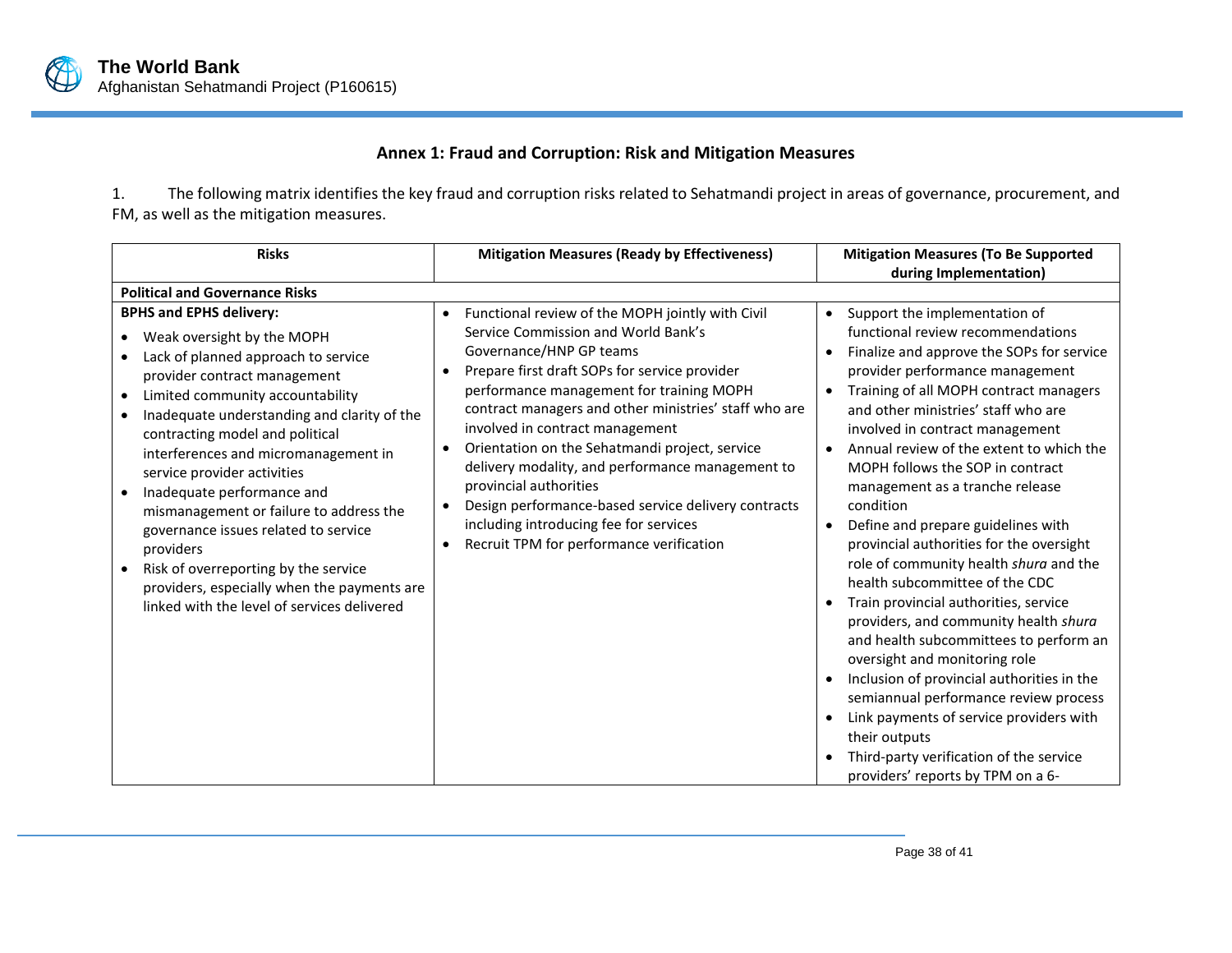

| <b>Risks</b>                                                                                                                                                                                                                                                                                                                                                                             | <b>Mitigation Measures (Ready by Effectiveness)</b>                                                                                                                                                                                    | <b>Mitigation Measures (To Be Supported</b><br>during Implementation)                                                                                                                                                                           |
|------------------------------------------------------------------------------------------------------------------------------------------------------------------------------------------------------------------------------------------------------------------------------------------------------------------------------------------------------------------------------------------|----------------------------------------------------------------------------------------------------------------------------------------------------------------------------------------------------------------------------------------|-------------------------------------------------------------------------------------------------------------------------------------------------------------------------------------------------------------------------------------------------|
| <b>Pharmaceuticals quality:</b>                                                                                                                                                                                                                                                                                                                                                          | Inclusion of medicines' quality verification in the TOR<br>$\bullet$                                                                                                                                                                   | monthly basis and timely public<br>disclosure of these reports<br>Quality verification of medicines by TPM<br>$\bullet$                                                                                                                         |
| Concern about poor quality of medicines in<br><b>BPHS and EPHS facilities</b>                                                                                                                                                                                                                                                                                                            | of the TPM to be financed by the Sehatmandi project                                                                                                                                                                                    | financed in a representative sample of all<br>health facilities financed by the project<br>on a regular basis<br>The PASA will help the Government<br>explore options for developing a<br>framework contract for medicines to<br>ensure quality |
| Poor governance, transparency, and<br>accountability throughout the administrative<br>chain:<br>Overcentralization of key administrative<br>functions, exacerbated by overall capacity<br>constraints<br>Inconsistent enforcement of guidelines and<br>regulations<br>Lack of clarity on responsibility and<br>accountability throughout the<br>administrative chain, especially between | Functional review of the MOPH to revisit/clarify roles<br>$\bullet$<br>and responsibilities of various departments<br>Initiate recruitment of a firm to build the MOPH<br>$\bullet$<br>capacity in terms of data analysis and data use | Support the implementation of<br>$\bullet$<br>functional review recommendations<br>Support the dissemination of user-<br>friendly information within and outside<br>of the MOPH                                                                 |
| central and provincial levels<br>Poor utilization of existing data for<br>$\bullet$<br>management and decision-making process                                                                                                                                                                                                                                                            |                                                                                                                                                                                                                                        |                                                                                                                                                                                                                                                 |
| Program monitoring and reporting, reliability<br>of data:<br>Fragmented data sets used by different<br>TDs-financed through off-budget projects<br>Poor maintenance of records/inventory of<br>fixed assets                                                                                                                                                                              | Recruit technical assistance staff to support<br>development of a data warehouse                                                                                                                                                       | A rigorous verification process (phone<br>$\bullet$<br>surveys and physical visits) to improve<br>integrity of administrative data<br>Development of a fixed asset<br>management software                                                       |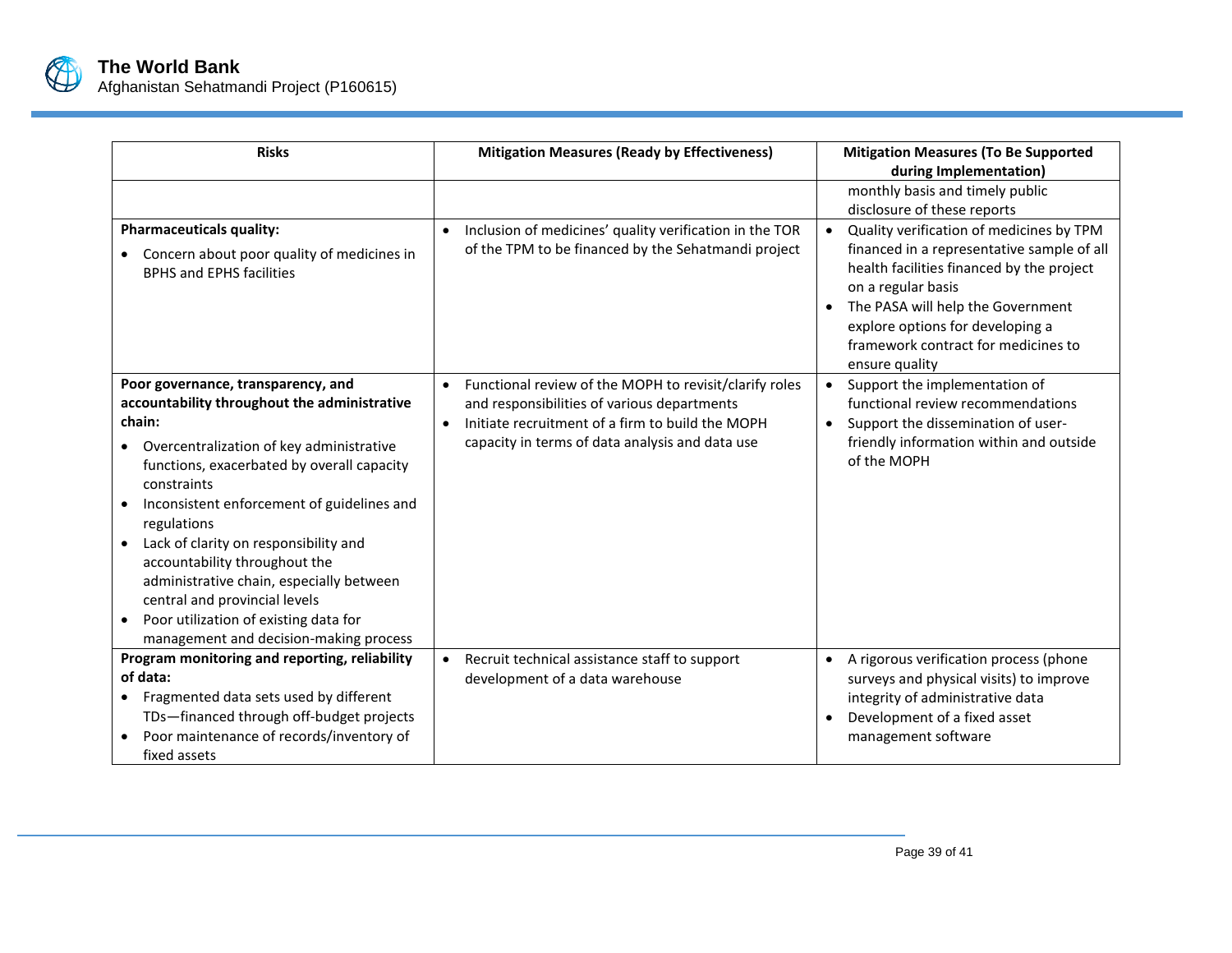

 $\overline{a}$ 

| <b>Risks</b>                                                                                                                                                                                                                                                                                                                                                                                                                                         | <b>Mitigation Measures (Ready by Effectiveness)</b>                                                                                                                                                                                                                                                                                                                                                                                                                                                                                                                                                                                                                                                                                                                                   | <b>Mitigation Measures (To Be Supported</b><br>during Implementation)                                                                                                                                                                                                         |
|------------------------------------------------------------------------------------------------------------------------------------------------------------------------------------------------------------------------------------------------------------------------------------------------------------------------------------------------------------------------------------------------------------------------------------------------------|---------------------------------------------------------------------------------------------------------------------------------------------------------------------------------------------------------------------------------------------------------------------------------------------------------------------------------------------------------------------------------------------------------------------------------------------------------------------------------------------------------------------------------------------------------------------------------------------------------------------------------------------------------------------------------------------------------------------------------------------------------------------------------------|-------------------------------------------------------------------------------------------------------------------------------------------------------------------------------------------------------------------------------------------------------------------------------|
| Procurement                                                                                                                                                                                                                                                                                                                                                                                                                                          |                                                                                                                                                                                                                                                                                                                                                                                                                                                                                                                                                                                                                                                                                                                                                                                       |                                                                                                                                                                                                                                                                               |
| Service delivery procurement:<br>Unclear TOR-not specific enough under<br>$\bullet$<br>which a service provider can be held<br>accountable<br>Subjective evaluation criteria of the bids<br>$\bullet$<br>Lack of meaningful involvement of partners<br>$\bullet$<br>representatives in the evaluation process<br>Lack of effective mechanism to make sure<br>$\bullet$<br>that the evaluation committee members do<br>not have conflict of interests | Brief and clear performance specifications,<br>$\bullet$<br>employer's requirement, and activity schedule<br>focused on what to be achieved in terms of output of<br>the service provider rather than how<br>Objective evaluation criteria should be, to the extent<br>possible, binary (yes/no) responses<br>The representatives of DPs to be evaluation members<br>not mere observers<br>The services of procurement probity assurance<br>$\bullet$<br>providers <sup>7</sup> to be engaged as part of the project<br>Besides signing the conflict of interest declaration by<br>all evaluation committee members, successful<br>Bidder/Proposer/Consultant's Beneficial Ownership<br>Disclosure <sup>8</sup> submitted in the form required in the<br><b>Procurement Documents</b> | Performance-based contract will be in<br>$\bullet$<br>place and TPM will be verifying the<br>service delivery and its quality.<br>Use of objective evaluation criteria and<br>inclusion of the World Bank staff as an<br>observer and DPs as evaluation<br>committee members. |
| <b>Financial Management</b>                                                                                                                                                                                                                                                                                                                                                                                                                          |                                                                                                                                                                                                                                                                                                                                                                                                                                                                                                                                                                                                                                                                                                                                                                                       |                                                                                                                                                                                                                                                                               |
| Weak internal audit arrangement lacking<br>$\bullet$<br>technical capacity, adequate number of<br>skilled personnel, and institutional<br>independence.<br>The MOPH does not have the policy and<br>$\bullet$<br>systems requiring the officials to implement                                                                                                                                                                                        | Agree on ways and means including developing SOPs<br>$\bullet$<br>to strengthen audit functions including internal<br>controls<br>In the interim, few contractual staff will be provided<br>to the internal audit director to ensure quality and<br>timely internal audit of the Sehatmandi project                                                                                                                                                                                                                                                                                                                                                                                                                                                                                   | Develop SOPs for audit and train staff<br>undertaking audit<br>The Sehatmandi project to finance the<br>contractual staff for the internal audit to<br>build capacity<br>Selected audit meetings to be attended<br>by independent auditors-who will share                     |

<sup>7</sup> **Procurement probity assurance providers**: An independent third party that provides specialist probity services for concurrent monitoring of the procurement process. The client may engage independent procurement probity assurance providers to be present during different stages of the procurement process, including engagements/discussions with firms, bid/ proposal opening, evaluation, negotiations, contract award decisions, and/ or contract execution. Where the World Bank requires the clients to appoint procurement probity assurance providers, the clients shall obtain the World Bank's agreement to the selection and appointment. The probity report shall be sent by the clients to the World Bank and all such bidders/proposers/consultants along with the Notice of Intention to Award the contract. Refer to paragraph 3.3 of of the World Bank Procurement Regulations for IPF Borrowers.

<sup>8</sup> Refer to paragraph 5.94 f of the World Bank Procurement Regulations for IPF Borrowers.